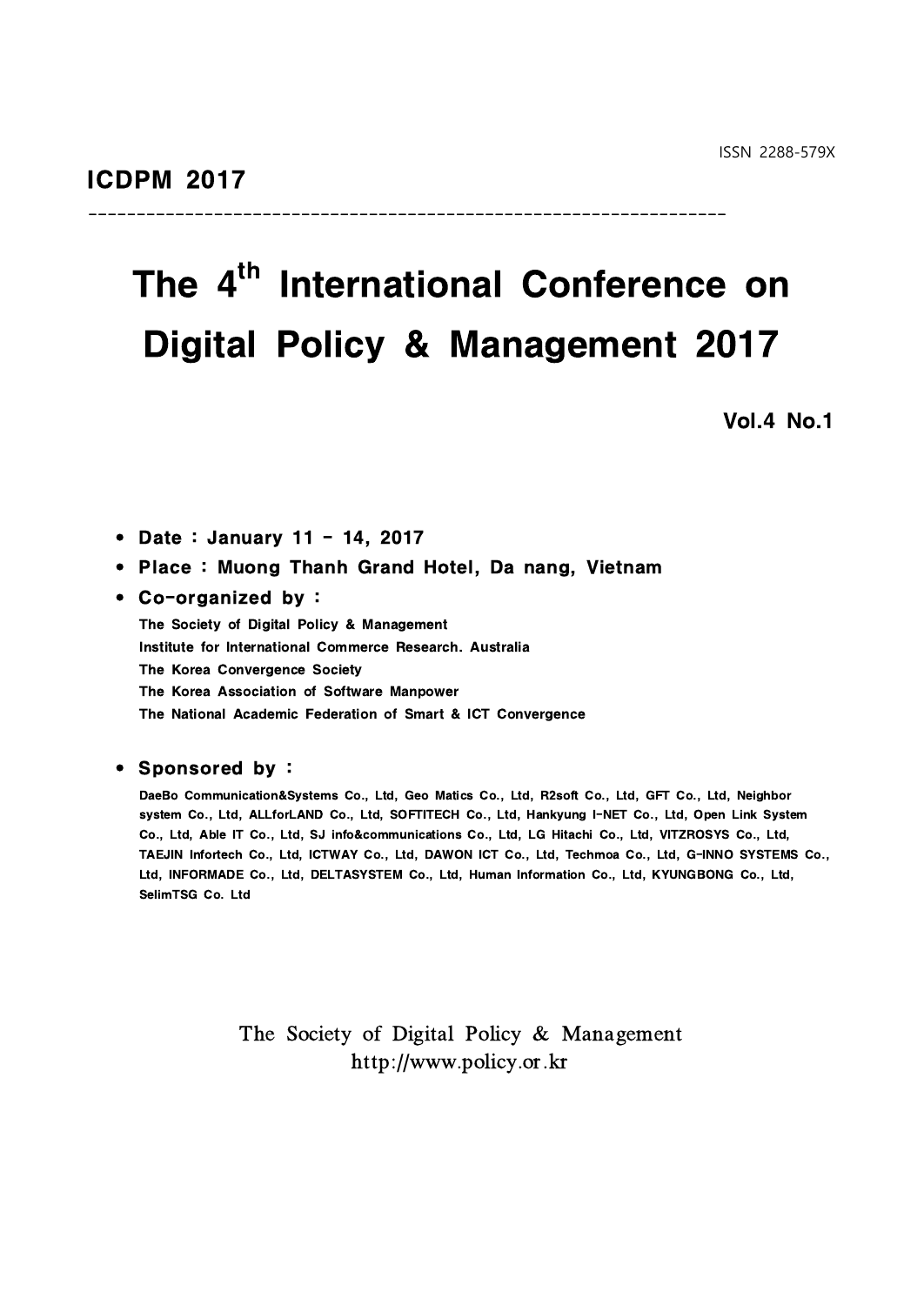# The 4<sup>th</sup> ICDPM 2017 of Conference Committees

## **General Co-Chairs**

Prof. Kyoo Sung Noh (Sunmoon University, Korea) Prof. Ramjee Prasad (Aarhus University, Denmark) Dr. A.Clement King(King Khalid University, Saudi Arabia)

## **Steering Committee Co-Chairs**

Prof. Gor V. ALEXANDROV

(Ufa State Aviation Technical University, Russia)

Prof. Jong Yun Lee (Chungbuk National University, Korea)

Prof. Josep Yoon(Institute for International Commerce Research. Australia

Prof. Akash Kumar Bhoi (Sikkim Manipal Institute of Technology, India)

### **Steering Committees**

Prof. Ki-Bong Kim (Daejeon Health Institute of Technology, Korea) Prof. Kyung-Yong Chung (Sangji University, Korea) Prof. Roy C. Park (Dongseo University, Korea) Prof. Jin-Taek Jung (Hansung University, Korea) Prof. Supratip Ghose (UITS, Bangladesh) University, Thailand) Prof. Seung Hee Lee(Kumoh National Institute of Technology, Korea) Dr. Haeng Jin Jang (GSDC Center, KISTI, Korea) Vu Thi Hong Nhan (Vietnam National University, Vietnam) Bing Yang (Central south university, China)

### **Program Co-Chairs**

Prof. Il-Young Cho (Jeonju university, Korea) Prof. Sanghyuk Lee (Xi'an Jiaotong-Liverpool University, China) Prof. Yuhai Chung (ShangHai Uni. Of Engineering Sci. China)

## **Program Committees**

Mahesh P. Abegaonkar, IIT Delhi, India Prof. Jun-Hyung Jo (Griffith University, Australia) Prof. Sang Hun Lee (Kwang Woon University, Korea) Hai-Ning Liang (Xi'an Jiaotong-Liverpool University, China) Prof. Gwi Gon Kim (Kumoh National Institute of Technology,Korea) Prof. Ki Heung Yim (Kwangju Women's University, Korea) Prof. Oyun-Erdene Namsrai (National University of Mongolia, Mongolia)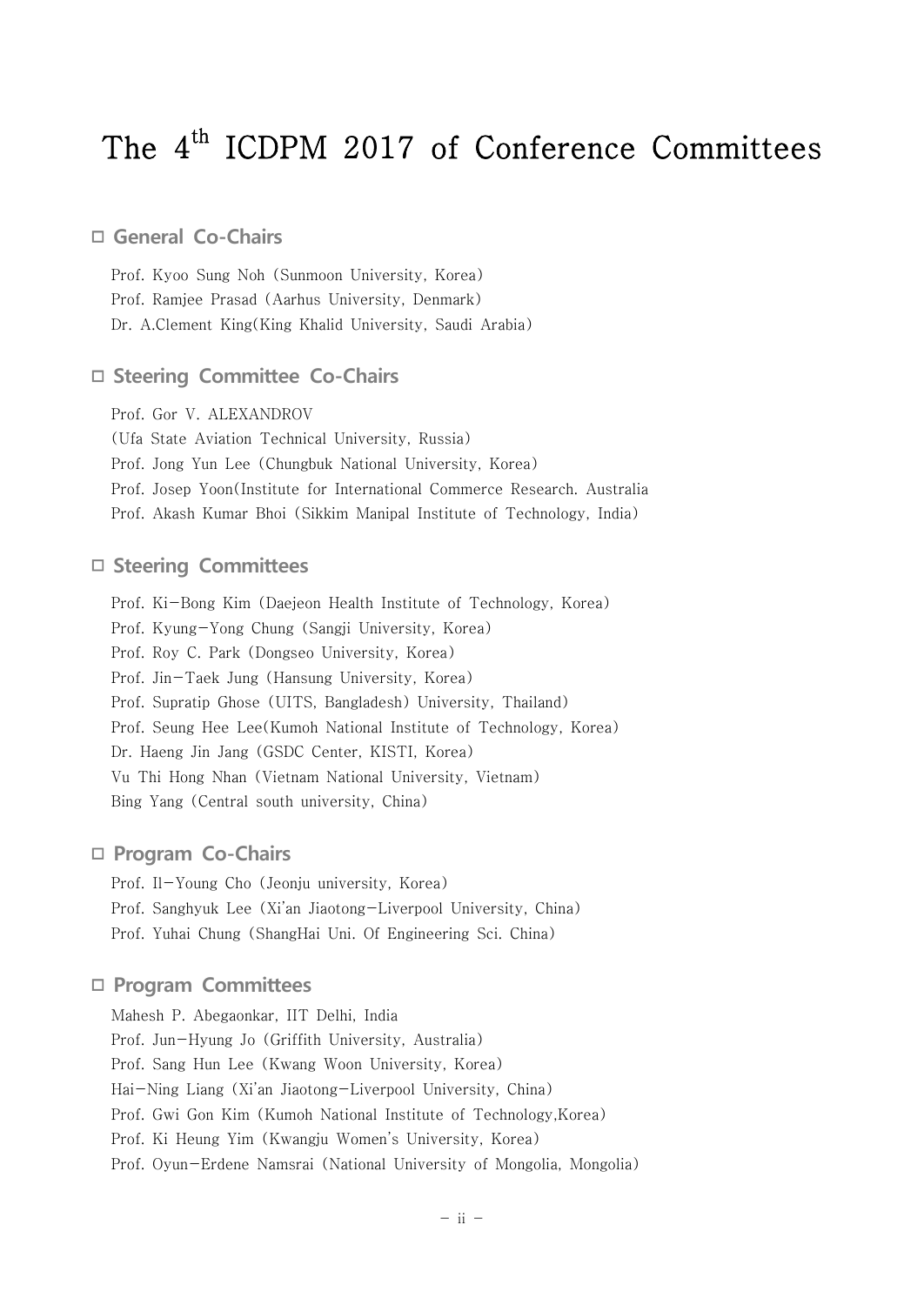- Prof. Zhong-ping Que (Taiyuan University of Technology, China)
- Prof. Cheng-jian Ran (Heilongjiang University, China)
- Prof. Chua Hong Siang (Science Swinburne University of Technology, Malaysia)
- Prof. Tiew On Ting (Xi'an Jiaotong-Liverpool University, China)
- Prof. Te Xu (Northeastern University, China)
- Prof. Sung Ho Park (Honam University, Korea)
- Prof. SeungYeob Yu (Namseoul University, Korea)
- Prof. YoungMi Kim (Seowon University, Korea)
- Prof. Il-Gwang Kim(Korea National Sport University, Korea)
- Prof. Hong-Joong Cho (Chonnam Nat'l University, Korea)
- Prof. SoonKwon Park (Jeonju University, Korea)
- Prof. Il Myeong Kim (Kwangju women's University, Korea)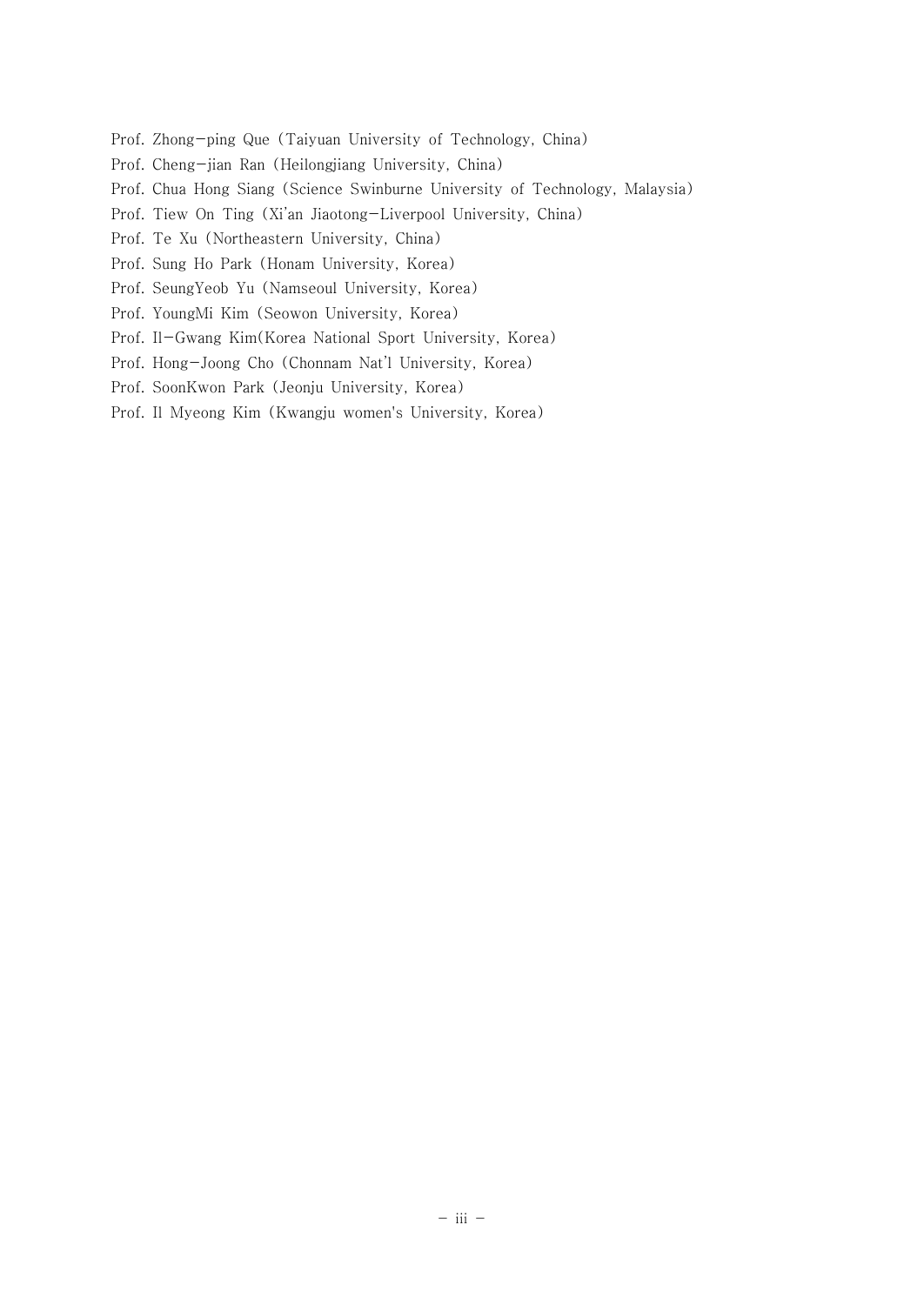## Welcoming Speech

Dear distinguished guests and honorable members,

I would like to thank all of you for taking your valuable time to attend at the 4nd International Conference on Digital Policy & Management. Especially, I would like to thank all the organizers of the conference for making this international conference a grand success.

This is a meeting place for presenting and debating about the academic research and results. It is co-directed by the Korea Convergence Society, Institute for International Commerce Research in Australia, The Korea Association of Software Manpower, and The National Academic Federation of Smart & ICT Convergence, with the theme of "Digital Convergence Policy in the Era of the  $4<sup>th</sup>$ Industrial Revolution." This conference focuses on the convergence of various industries and digital technology for the Fourth Industrial Revolution. Therefore, we will present and discuss the technical background and industrial convergence required for the Fourth Industrial Revolution within the various workshops.

With active debate and discussion, resounding presentations, and innovative convergence policy alternatives, I hope this conference will be decisive to confirm the technological infrastructure of the Fourth Industrial Revolution. I also hope that this meeting will contribute to the relationships of converging academics, businesses, and research institutes. Once again, I appreciate all the members for their endeavoring and endless support to make this event successful. I hope that you enjoy the event. I sincerely wish you the best luck in your health and future.

Thank you.

Kyoo Sung Noh, President The Society of Digital Policy & Management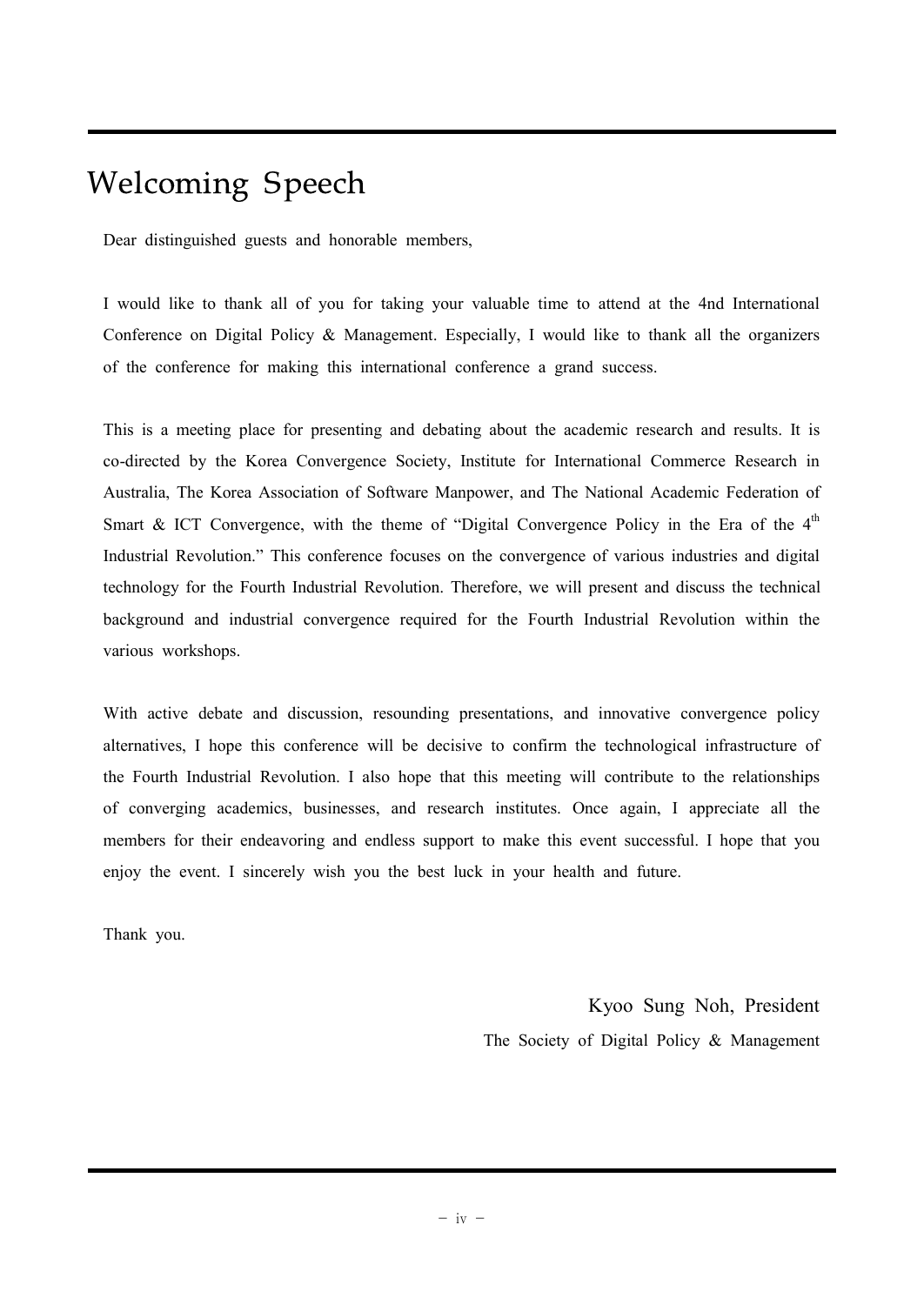## Welcome to ICDPM 2017

 On behalf of the Program Committee, I am pleased to welcome you all to Da Nang, Vietnam for the  $4<sup>th</sup>$  ICDPM. ICDPM has been taking place for the last 4 years and has proven to be a great forum for exchanging every aspect of academic ideas and building international fellowship.

 Although academic achievements are not always obtained through international academic conference, the scientific interaction will be more productive if it is based on true friendship and mutual respect. Therefore, one of the goal of this meeting is to foster friendship, not only through science, but also through the social activities. In that sense, I think Da Nang is the most appropriate place for us to be able to make such exchanges.

 I hope that this meeting will be remembered as an academic conference that has become a solid stepping stone for your success. For this reason, I and the committee will try to do their best to support everyone at the moment that this event is over. I also sincerely hope this meeting will continue and will provide further opportunities to rejoin the following year.

 Finally, I would like to thank everyone who participated in this event and all those who have prepared the conference.

I wish you a happy and blessed New Year though it is a late greeting.

Thank you.

Il-Young Cho Program Chair of ICDPM 2017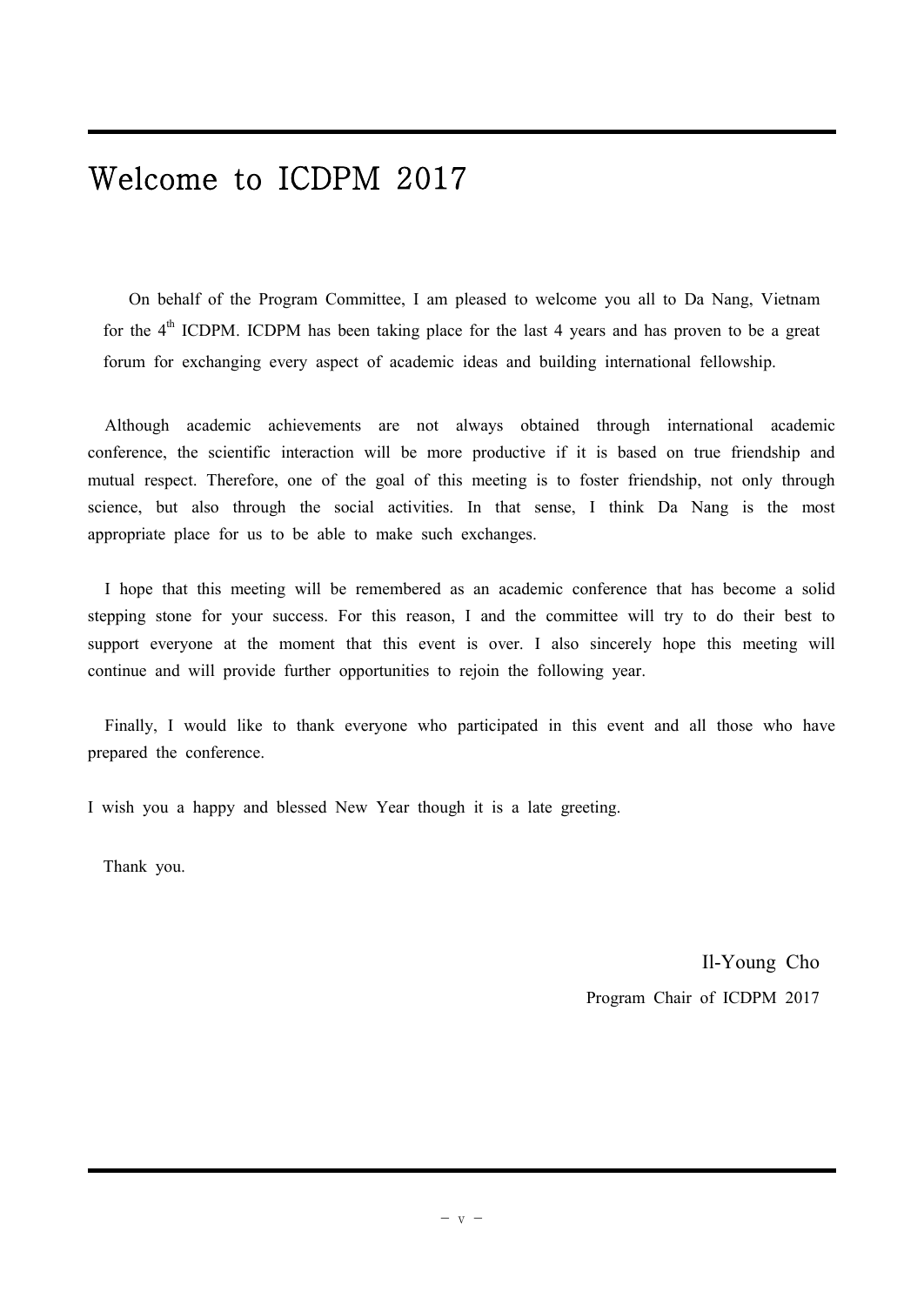# Welcoming Speech

As a General Co-Chair of the International Conference on Digital Policy & Management 2017, it is my great honor to welcome you and wish you both, professional success at the conference, and a great time in the beautiful DaNang, Vietnam.

In the new global economy, where information technologies and services will be pervasive and touching all aspects of our life and economy, many challenges and opportunities for innovative applied research will need to be developed. I am confident that this conference will address the research challenges brought by the convergence of many different technologies and will provide a great forum for convergence researchers and practitioners to present their results, exchange new ideas, and find new directions in applied research.

I would like to thank an international team of reviewers, who did a superb job in reviewing and selecting high-quality papers, which will be presented at the conference.

On behalf of the organization committees, we extend our invitation to our colleagues to join us in developing and presenting the latest and greatest convergence technologies at ICDPM conferences.

Thanks you.

Prof. Ramjee Prasad Aarhus University, Denmark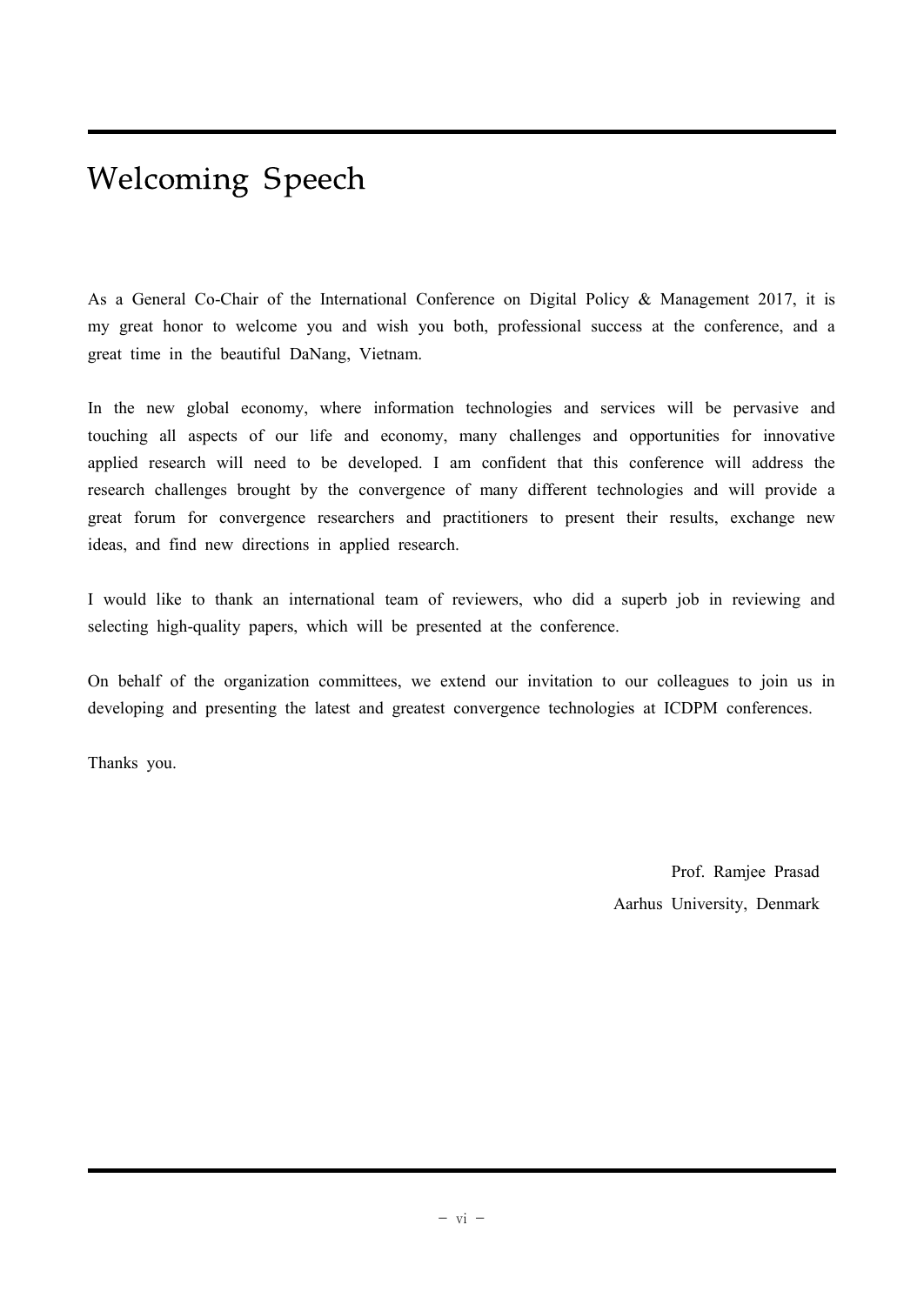# Program for the  $4^{\text{th}}$  ICDPM 2017

| Wednesday January 11, 2017 |                              |                                                                                                                                 |
|----------------------------|------------------------------|---------------------------------------------------------------------------------------------------------------------------------|
| Time                       | Content                      |                                                                                                                                 |
| $12:30 - 13:00$            |                              | Registration(Lobby)                                                                                                             |
|                            |                              | Oral Presentation                                                                                                               |
|                            | Conference<br>Room 1(MY KHE) | Conference<br>Room 2(SON TRA)                                                                                                   |
| $13:00 \sim 14:00$         | Session<br>$1 - A$           | Session<br>$2 - A$                                                                                                              |
| $14:00 - 14:10$            | Coffee Break                 |                                                                                                                                 |
| $14:10 - 15:10$            | Session<br>$1 - B$           | Session<br>$2 - B$                                                                                                              |
| $15:10 - 15:20$            | Coffee Break                 |                                                                                                                                 |
| $15:20 - 16:20$            | Session<br>$1-C$             | Session<br>$2-C$                                                                                                                |
| $16:20 - 16:30$            | Coffee Break                 |                                                                                                                                 |
| $16:30 - 17:30$            | Session<br>$1-D$             | Session<br>$2-D$                                                                                                                |
| $17:30 - 20:00$            |                              | Welcome Ceremony<br>Seminar 1<br>Research ethics and fraud prevention seminars (IRB)<br>Speaker - Kwang-Hwan Kim(Konyang Univ.) |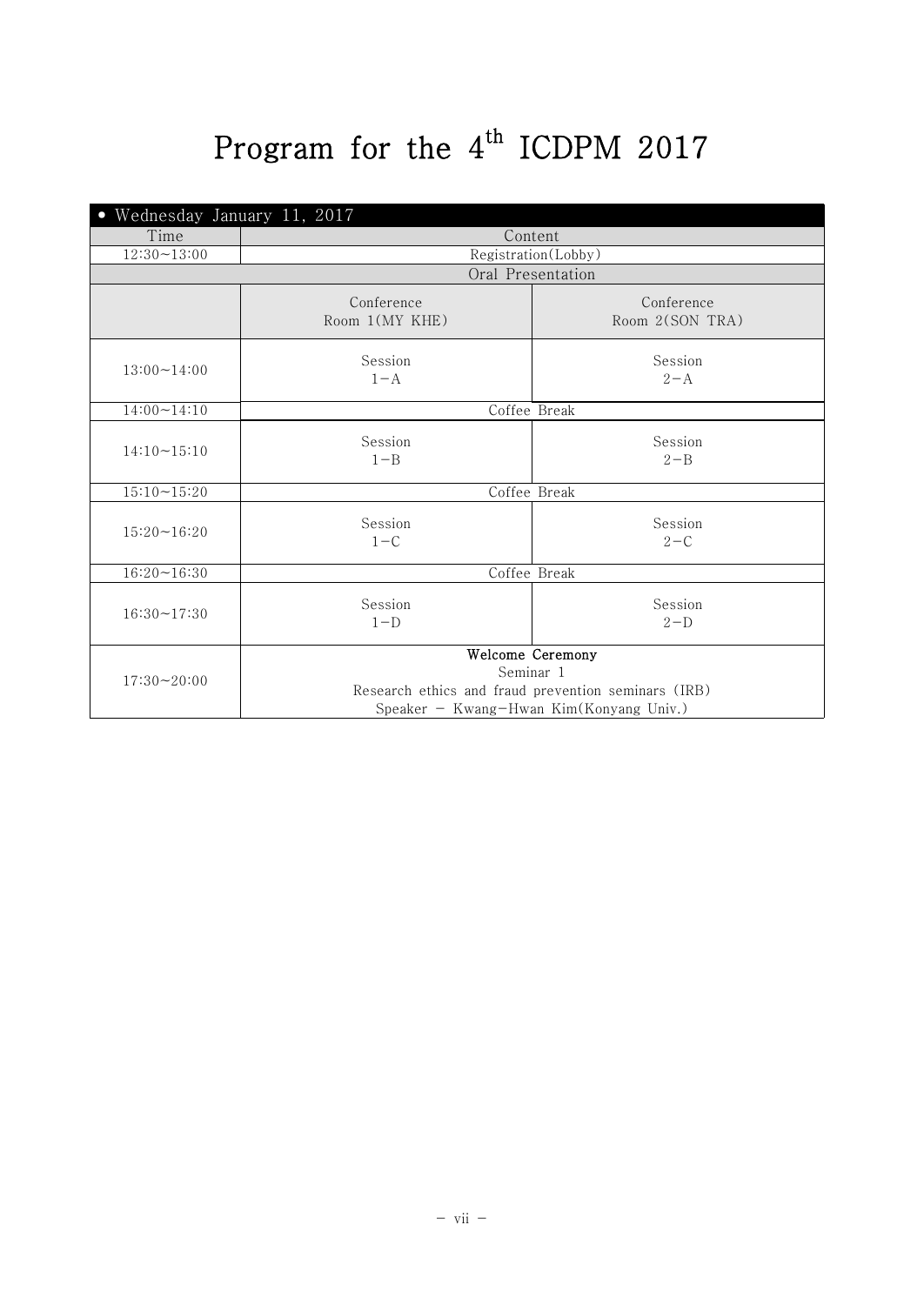| Thursday January 12, 2017 |                                                                                                               |                               |                   |
|---------------------------|---------------------------------------------------------------------------------------------------------------|-------------------------------|-------------------|
| Time                      |                                                                                                               | Content                       |                   |
| $08:30 - 09:00$           |                                                                                                               | Registration(Lobby)           |                   |
|                           |                                                                                                               | Oral Presentation             |                   |
|                           | Conference<br>Room 1(MY KHE)                                                                                  | Conference<br>Room 2(SON TRA) | Poster<br>Hallway |
| $09:00 - 10:20$           | Session<br>$1 - A$                                                                                            | Session<br>$2 - A$            |                   |
| $10:20 - 10:40$           | Session<br>Coffee Break                                                                                       |                               |                   |
| $10:40 - 11:50$           | Session<br>$1 - B$                                                                                            | Session<br>$2 - B$            | $3 - A$           |
| $11:50 - 12:50$           | Lunch Time                                                                                                    |                               |                   |
| $12:50 - 14:00$           | Session<br>$1-C$                                                                                              | Session<br>$2 - C$            |                   |
| $14:00 \sim 14:10$        | Coffee Break                                                                                                  |                               | Session           |
| $14:10 - 15:30$           | Session<br>$1-D$                                                                                              | Session<br>$2-D$              | $3 - B$           |
| $15:30 - 15:40$           | Coffee Break<br>Coffee Break                                                                                  |                               |                   |
| $15:40 - 16:30$           | Session<br>$1-E$                                                                                              |                               | Session<br>$3-C$  |
| $16:40 - 17:20$           | Topic Presentation<br>Imperceptive affects of AI Technique to our Life<br>Speaker - HeuiSeok Lim(Korea Univ.) |                               |                   |
| $17:30 - 20:00$           | Banquet and Plenary Session(TUY LOAN)                                                                         |                               |                   |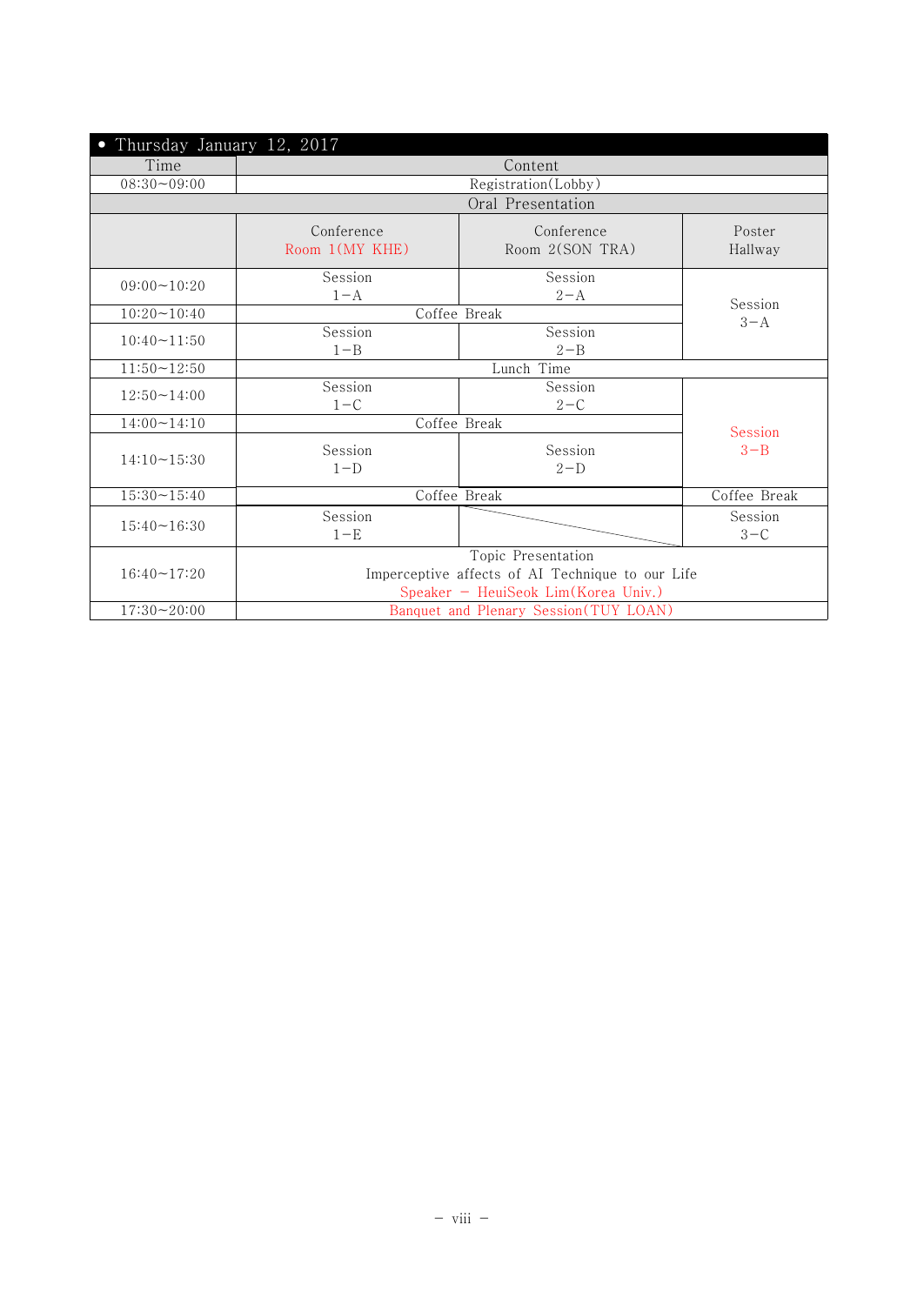| Friday January 13, 2017<br>$\bullet$ |                              |                               |
|--------------------------------------|------------------------------|-------------------------------|
| Time                                 |                              | Content                       |
| $08:30 - 09:00$                      |                              | Registration(Lobby)           |
|                                      |                              | Oral Presentation             |
|                                      | Conference<br>Room 1(MY KHE) | Conference<br>Room 2(SON TRA) |
| $09:00 \sim 10:20$                   | Session<br>$1 - A$           | Session<br>$2 - A$            |
| $10:20 - 10:30$                      | Coffee Break                 |                               |
| $10:30 \sim 11:50$                   | Session<br>$1 - B$           | Session<br>$2 - B$            |
| $11:50 - 13:00$                      | Lunch Time                   |                               |
| $13:00 - 14:20$                      | Session<br>$1-C$             | Session<br>$2 - C$            |
| $14:20 - 14:30$                      | Coffee Break                 |                               |
| $14:30 \sim 15:50$                   | Session<br>$1-D$             | Session<br>$2-D$              |
| $16:00 - 18:00$                      | Banquet and Plenary Session  |                               |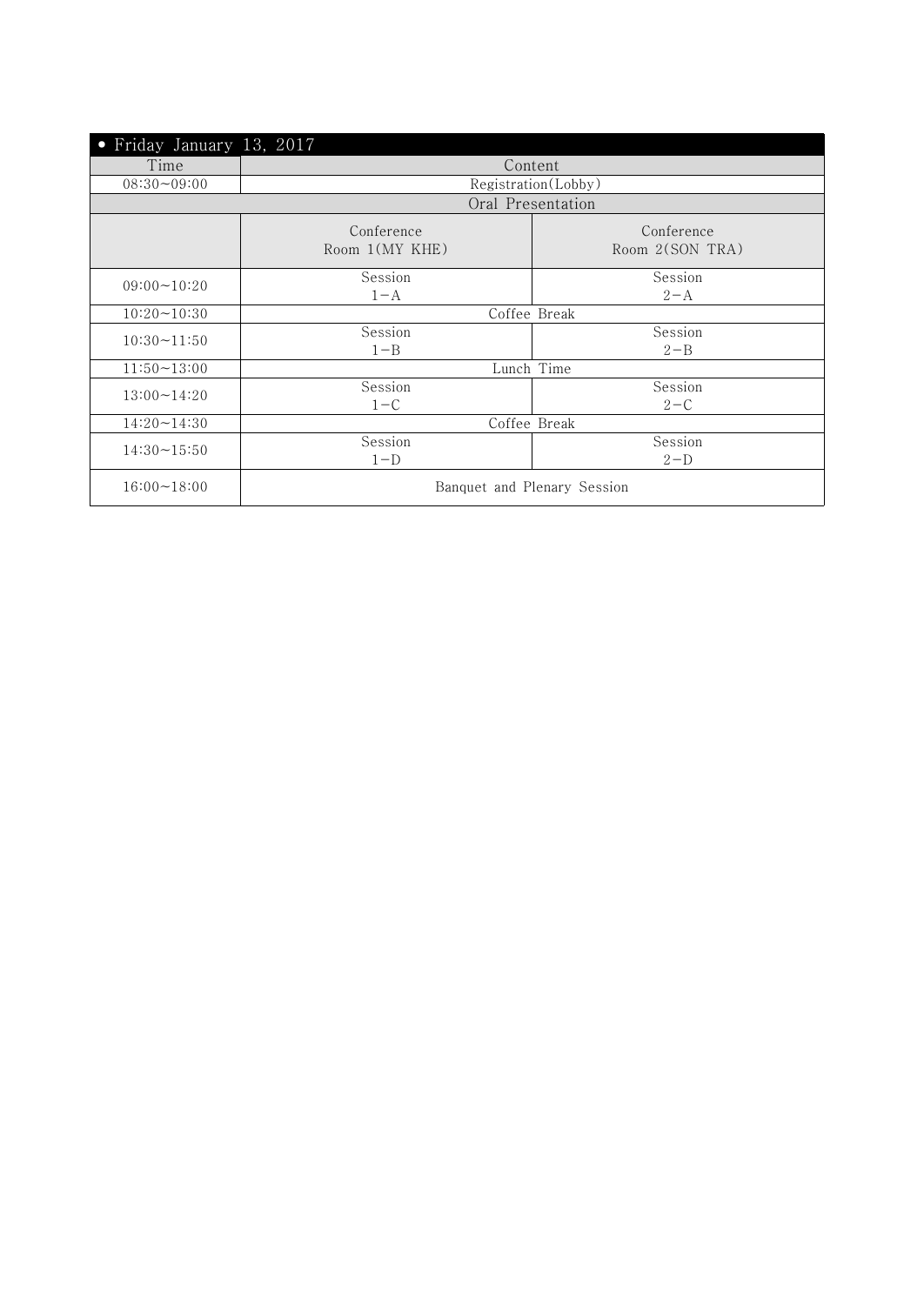| Saturday January 14, 2017<br>$\bullet$                        |                     |                    |
|---------------------------------------------------------------|---------------------|--------------------|
| Time                                                          |                     | Content            |
| $08:30 - 09:00$                                               | Registration(Lobby) |                    |
| Oral Presentation                                             |                     |                    |
| Conference<br>Conference<br>Room 1(MY KHE)<br>Room 2(SON TRA) |                     |                    |
| $09:00 \sim 10:20$                                            | Session<br>$1 - A$  | Session<br>$2 - A$ |
| $10:20 \sim 10:40$                                            | Coffee Break        |                    |
| $10:40 \sim 12:00$                                            | Session             | Session            |
|                                                               | $1 - B$             | $2 - B$            |
| $12:00 - 13:00$                                               | Closing Ceremony    |                    |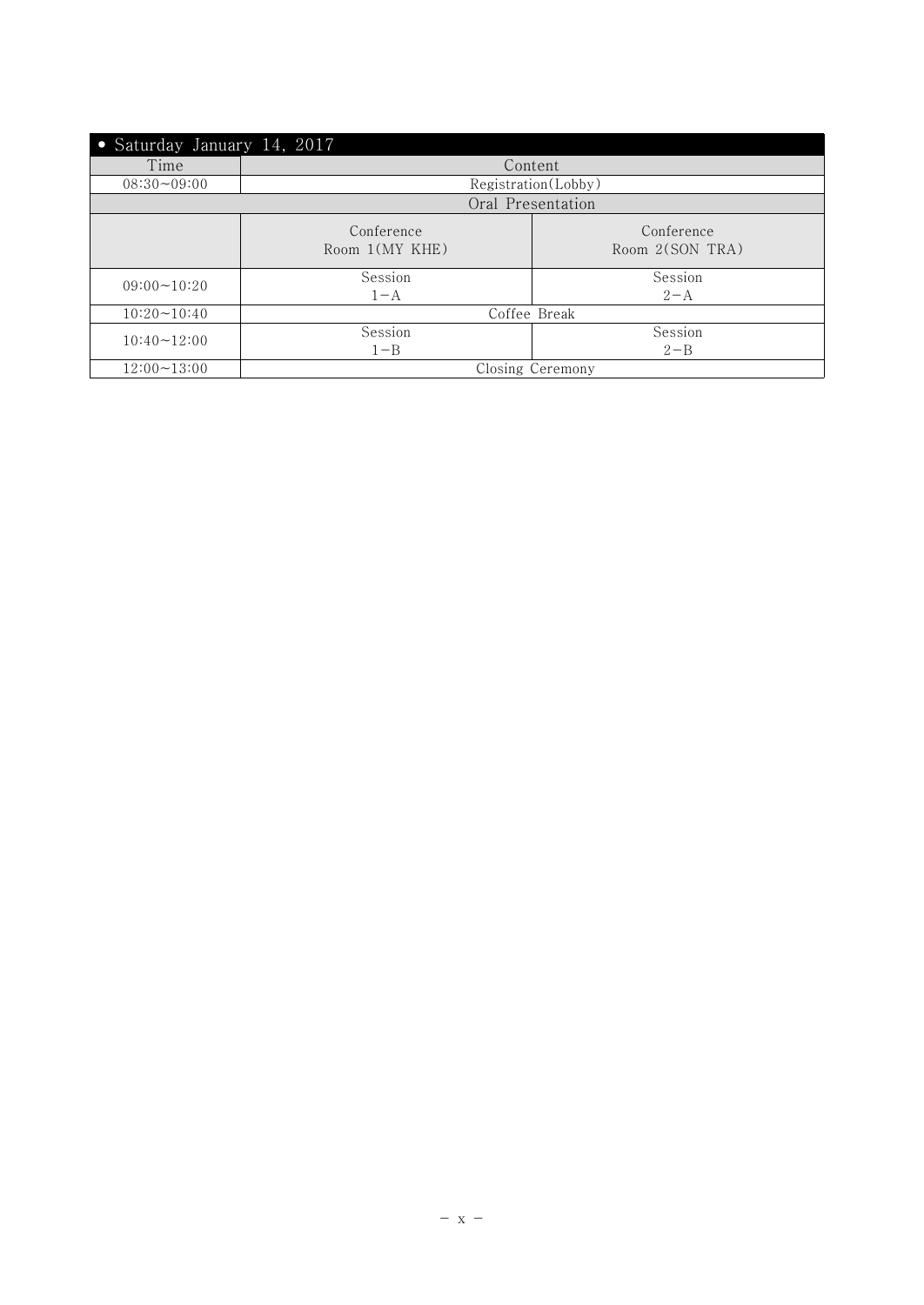# Oral Presentation

Wednesday January 11, 2017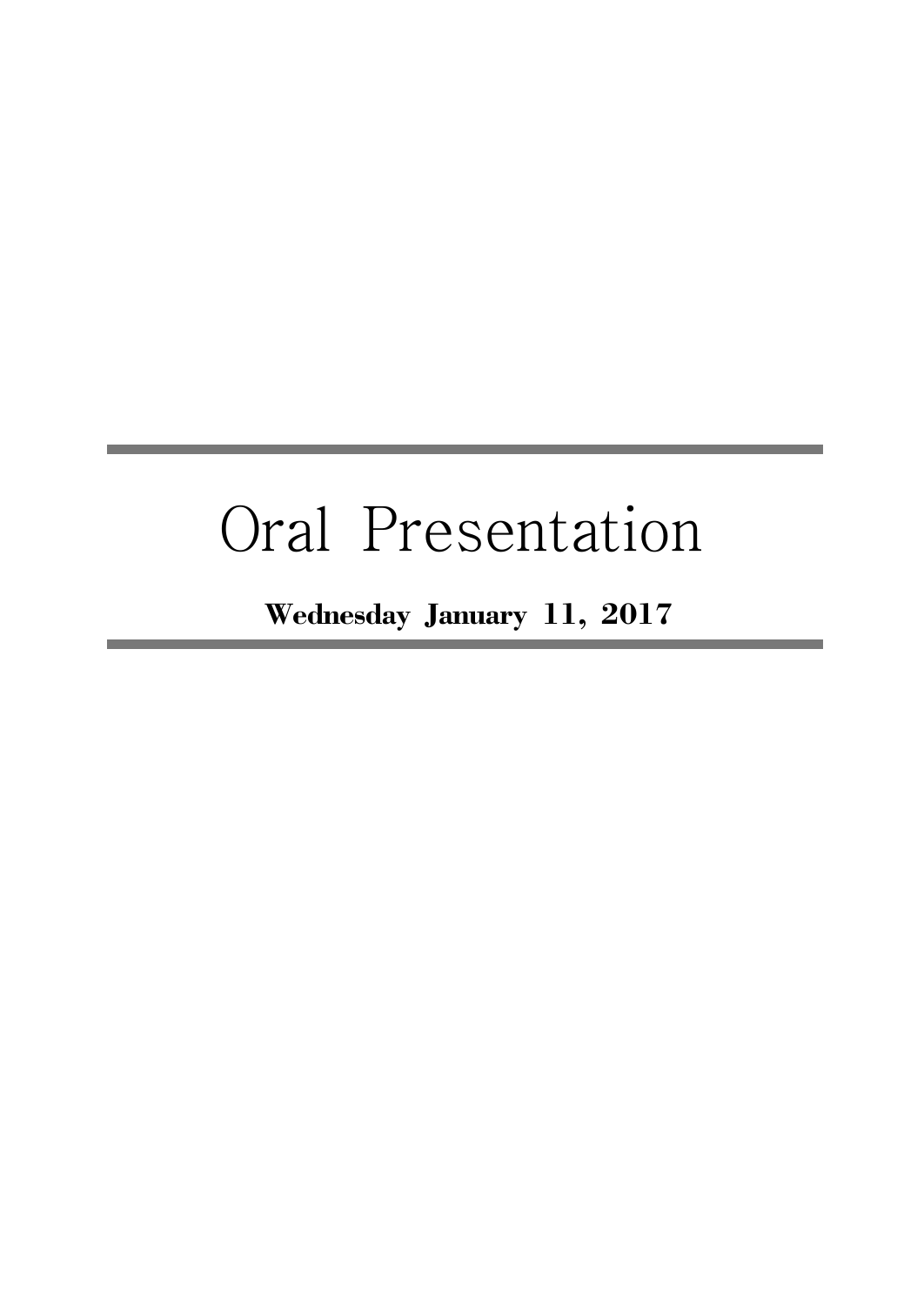$Session \t1-A$  Chair Chun-Ho Yang(Hanseo Univ.)

● 13:00~14:00 Wednesday January 11, 2017

- 01. W-09\_01\_A Case Study on an Occupational Activity Program Conducted on the Residents of Temporary Dwellings in Watarijjo after the Great East Japan Earthquake and Tsunami and the Restoration of Roles / Min-Sook Kim(HOPE worldwide Japan, Japna), So-Yeon Park(Hanseo Univ., Korea), Won-Mee Jeong(Dong-nam Health Univ., Korea), Soo-Hyun Park(Yeoju Institute of Technology, Korea), Kyoung-Young Park(Jungwon Univ., Korea)
- 02. W-09\_02\_The Correlation of the Physical Function and Quality of Life of Female Farmers in Korea / So-Yeon Park(Hanseo Univ., Korea), Jin-Kyung Kim(Hanseo Univ., Korea)
- 03. W-09\_03\_Effects of Farm Work Safety Project / Byung-Chang Son(Korea Nazarene Univ., Korea), So-Yeon Park(Hanseo Univ., Korea)
- 04. W-09\_04\_Palmar Arch of the Hand During Feeding Tasks / Kyoung-Hee Park(Masan Univ., Korea), Kyoung-Young Park(Jungwon Univ., Korea)
- 05. W-09\_06\_Culture and awareness about safety for marine sport instructor / Shin Jin-Chul(Hanseo Univ., Korea), Yang Chun-Ho(Hanseo Univ., Korea)
- 06. W-09\_07\_Sport Ethics Observation in Pro Taekwondo League / Do jea-Hyun(Hanseo Univ., Korea), Lim Jing-Sik(Kunsan Univ., Korea), Yang, Chun-Ho(Hanseo Univ., Korea)
- 07. W-09\_08\_Relationship between marine safety awareness and mind of marine sport instructors who experienced marine sport safety education / Myung-Hyo Kang(Hanseo Univ., Korea), Jong-Sik Lim(Kunsan Univ., Korea), Chun-Ho Yang(Hanseo Univ., Korea)
- 08. W-09\_09\_The Effects of Overweight and Low Back Pain Patient by McKenzie and William Exercise / A-Rum Lee(Hanseo Univ., Korea), .Joo-Hyun Ham(Hanseo Univ., Korea), Chun-Ho Yang(Hanseo Univ., Korea)
- 09. W-09\_10\_The Study of the Empowerment of Marine Sport Instructor and Safety Awareness of Trainee / Myung-Hyo Kang(Hanseo Univ., Korea), Young-Hee Han(Namseoul Univ., Korea), Chun-Ho Yang(Hanseo Univ., Korea)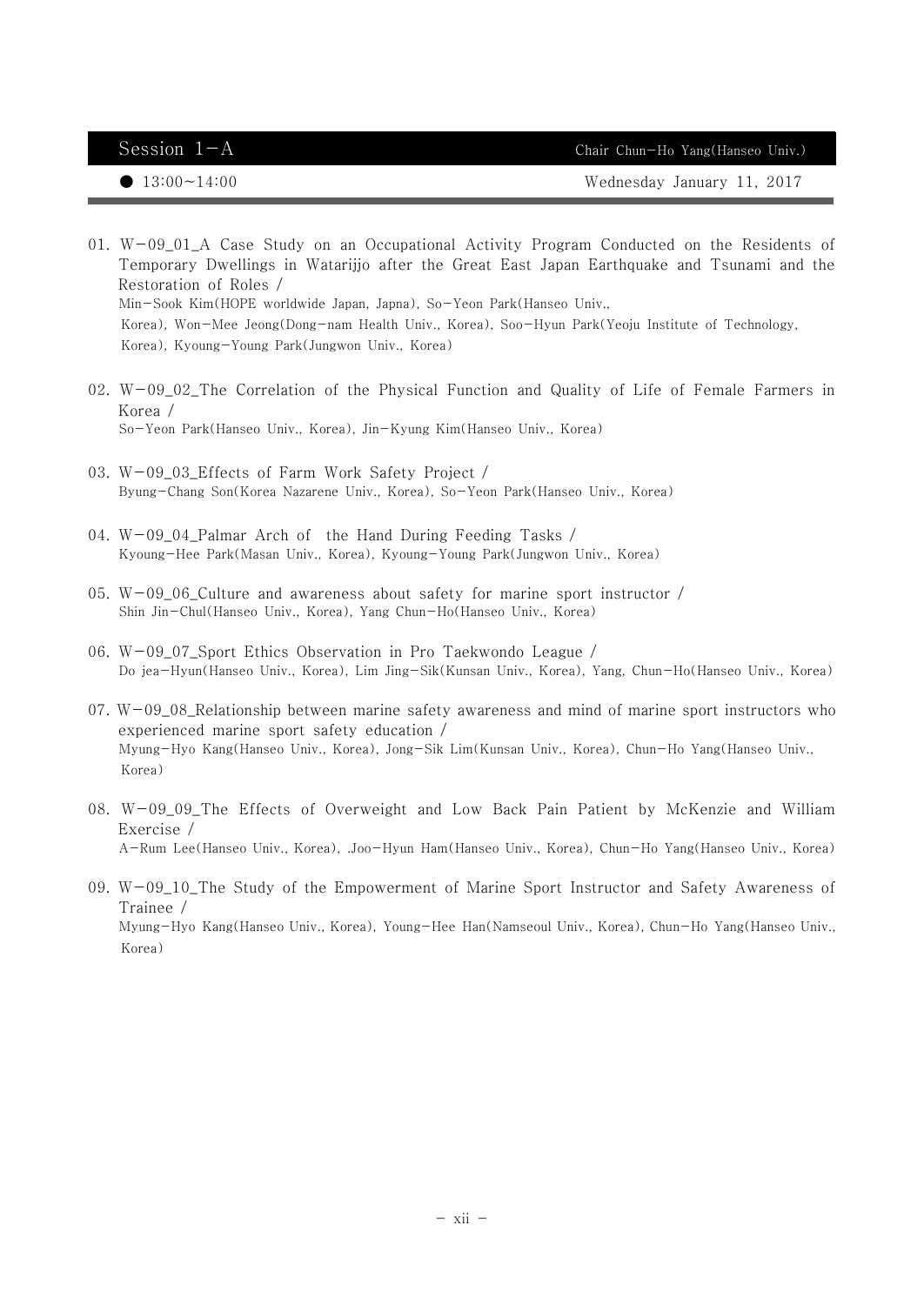| Session $2-A$          | Chair Seuc-Ho Ryu(Kongju Nat'l Univ.) |
|------------------------|---------------------------------------|
| $\bigcirc$ 13:00~14:00 | Wednesday January 11, 2017            |

- 01. DMS\_03\_The Effect of dual task program to reduce the risk of dementia in older adults/Su-hyun park(Yeoju Institute of Technology, Korea), Si-Nae Ahn(Hyejeon College, Korea)
- 02. DC\_01\_Effect of Gym Ball Exercise on Primary Dysmenorrhea and Pulse Wave Velocity of Leg in Female College Students/Sun-Ho Kim(Nambu Univ., Korea), Young-Bok Yoon(Chonnam Techno Univ., Korea)
- 03. DC\_07\_Research on Digital Culture Society and Digital Literacy Education/Jungin Kwon(Sungkyunkwan Univ., Korea), Seongjin Ahn(Sungkyunkwan Univ., Korea)
- 04. W-04-01\_Fuzzy-based System Design for Mobile Game Recommendation/Jae-Taek Oh(Kongju Nat'l Univ., Korea), Sang-Yong Lee(Kongju Nat'l Univ., Korea)
- 05. W-19-03\_Factors Influencing BMI in the Elderly/Young-Hee Kim(Daejeon institute of science and technology, Korea), Myoung-Jin Kwon(Daejeon Univ., Korea)
- 06. W-19-04\_Impulsivity and Parent-Adolescent Communication Affect Smartphone Addiction Among College Students/Jeong-Yeon Kim(Daejeon Health Institute of Technology, Korea)
- 07.  $W-19-05$  Caregiving satisfaction in dementia care: a concept analysis/ Hyeun-Joo Oh(Chungnam Nat'l Univ., Korea)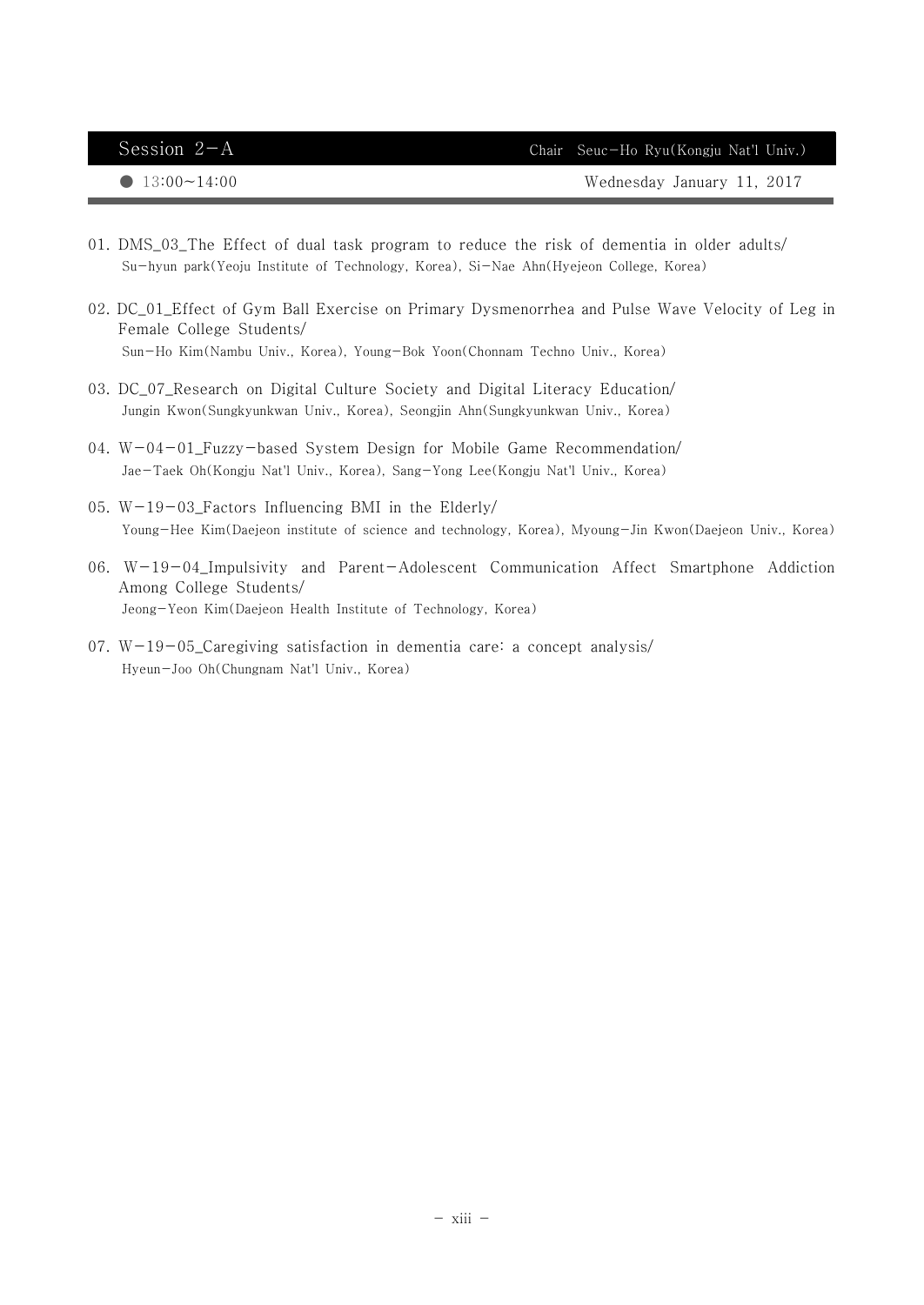Session  $1-B$  Chair Hong-Ryang Jung(Hanseo Univ.)

● 14:10~15:10 Wednesday January 11, 2017

- 01. W-09\_11\_Relationship among Social Support, Career Preparation Behavior and Career Exploration Behaviors perceived by University Taekwondo Athletes/ Soo-Kyum Kim(Hansin Univ., Korea), Kyung-Hoon Min(Hansin Univ., Korea), Chun-Ho Yang(Hanseo Univ., Korea)
- 02.  $W-09$  13 Study on Changes of Self-regulated Alpha Brain Wave During the Postural Movement into the HCI Standard Posture/Jae-Yong Lee(Hanseo Univ., Korea), Cheong-Hwan Lim(Hanseo Univ., Korea)
- 03. W-09\_16\_Performance Evaluation Comparison Analysis According to Grid Ratio/ Sung-Hun Jeoung(Hanseo Univ., Korea), Cheong-Hwan Lim(Hanseo Univ., Korea), Hong-Ryang Jung(Hanseo Univ., Korea)
- 04. W-09\_17\_Effect of Water Depth Through Water Walk Exercise on Strength of Trunk Muscle and EMG of Erector Sqinae and External Oblique/ Kim Ki-Hong(Dankook Univ., Korea), Kim Byung-Kwan(Dankook Univ., Korea), Ko Sung-Sik(Korea Nat'l Univ. of Transportation, Korea), Yang Chun-Ho(Hanseo Univ., Korea)
- 05. W-09\_18\_Validation of the Brand Equity Scale for Camping Equipment/ Jeong Tchae-Won(Konkuk Univ., Korea), Lee Jun-Woo(Hanseo Univ., Korea), Yang Chun-Ho(Hanseo Univ., Korea)
- 06. W-09\_19\_Analysis of Lung Volume and Dose of Left Breast Cancer Radiation Therapy According to Using Cardiac Shielding Block/ Hee-Seok Lee(Hanseo Univ., Korea), Hong-Ryang Jung(Hanseo Univ., Korea), Cheong-Hwan Lim(Hanseo Univ., Korea)
- $07. W 09\_20$ . Evaluation on the oral health promotion program for Kindergarten students/ Jung-Hui Son(Daewon University College, Korea), Do-Seon Lim(Eulji Univ., Korea), Chang-Hee Kim(Chungcheong Univ., Korea)
- 08. W-09\_21\_Study on verbal abuse experience of dental personnel in dental clinics and hospitals/ Jung-Hui Son(Daewon University College, Korea), Chang-Hee Kim(Chungcheong Univ., Korea), Do-Seon Lim(Eulji Univ., Korea)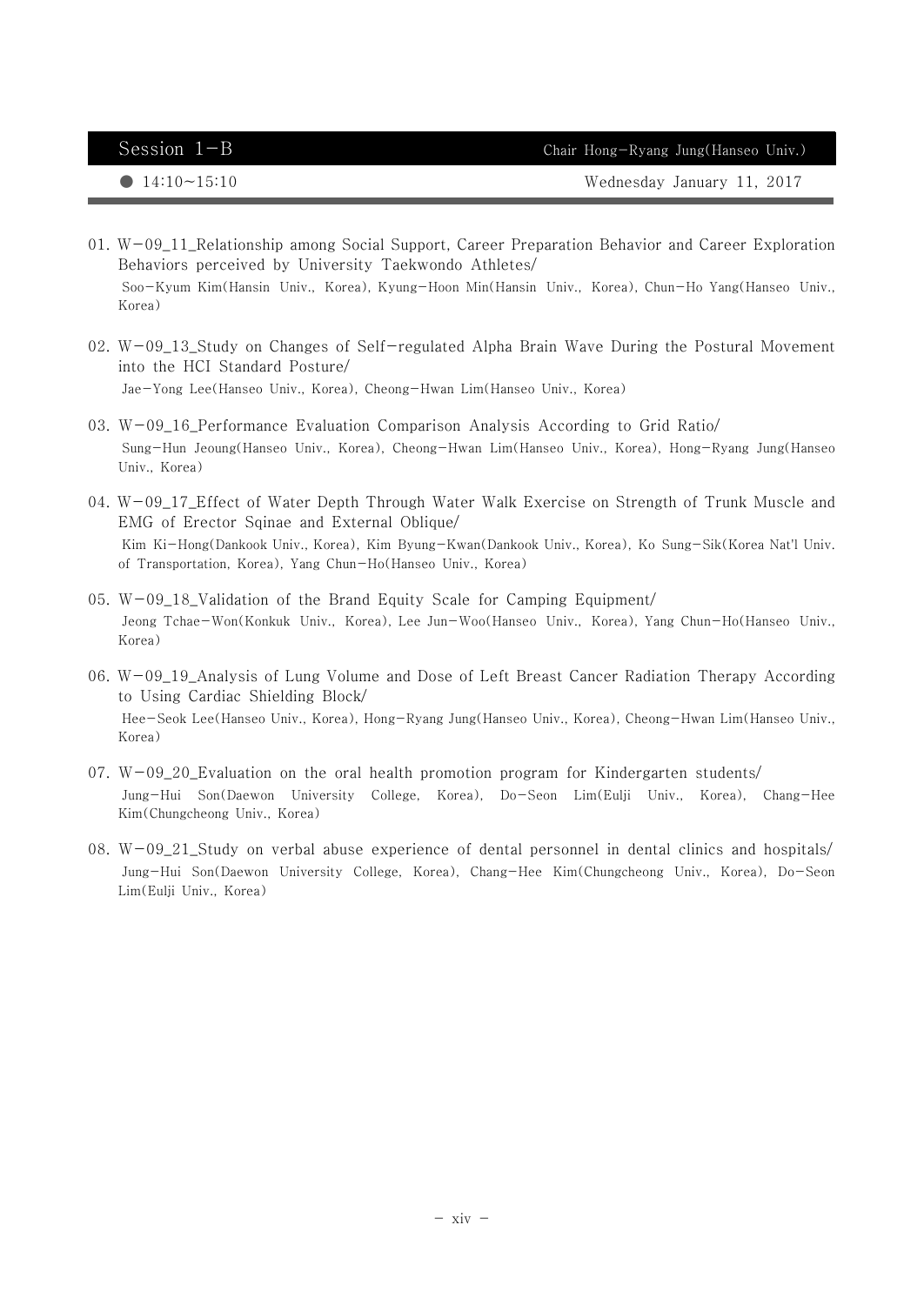Session 2-B Chair Seung Yeob Yu(Namseoul Univ.)

● 14:10~15:10 Wednesday January 11, 2017

- 01.  $W-06$  01 The Influences of Self-Monitoring and Social Anxiety on SNS Addiction Tendency/ Seongsoo Lee(SunMoon Univ., Korea), Yunkyeong Cho(SunMoon Univ., Korea), Jea Na Park(SunMoon Univ., Korea), Sanghee Park(SunMoon Univ., Korea), Sangmin Eum(SunMoon Univ., Korea), Jusang Jung(SunMoon Univ., Korea)
- 02.  $W-06_0$   $2_$ The Effect of Engagement Factors of Virtual advertising on the Advertising avoidance/ Yun Seul Choi(Namseoul Univ., Korea), Seung Yeob Yu(Namseoul Univ., Korea)
- 03. W-06\_03\_A Cross-cultural Comparison of Food Advertising Appeals in Korea and U.S/Sangpil Han(Hanyang Univ., Korea)
- 04. W-06\_04\_Branding War: Which is more Powerful for Brand Communication between TV and Online?/Yuna Kim(Hanyang Univ., Korea), Sangpil Han(Hanyang Univ., Korea)
- 05. W-06\_05\_The Cause-and-Effect Relationship of the Factors of WeChat Use Intent: with a Focus on Chinese Users/JiHye Lee(Namseoul Univ., Korea), Seung Yeob Yu(Namseoul Univ., Korea)
- 06. W-06\_06\_The complexity of opt-in procedures and mobile shopping behaviors: Moderating effects of the amount of visual attention/ Byunghwa Yang(Kangwon Nat'l Univ., Korea), Sang-Won Kim(Kangwon Nat'l Univ., Korea), Sang-Hu Kim(Kangwon Nat'l Univ., Korea), Yerang Kim(Kangwon Nat'l Univ., Korea)
- 07. W-06\_07\_Analysis of the Characteristics of Game Commercials in Terrestrial and Cable TV channels in Korea/Eun Hee Kim(Mokwon Univ., Korea), Seung Yeob Yu(Namseoul Univ., Korea)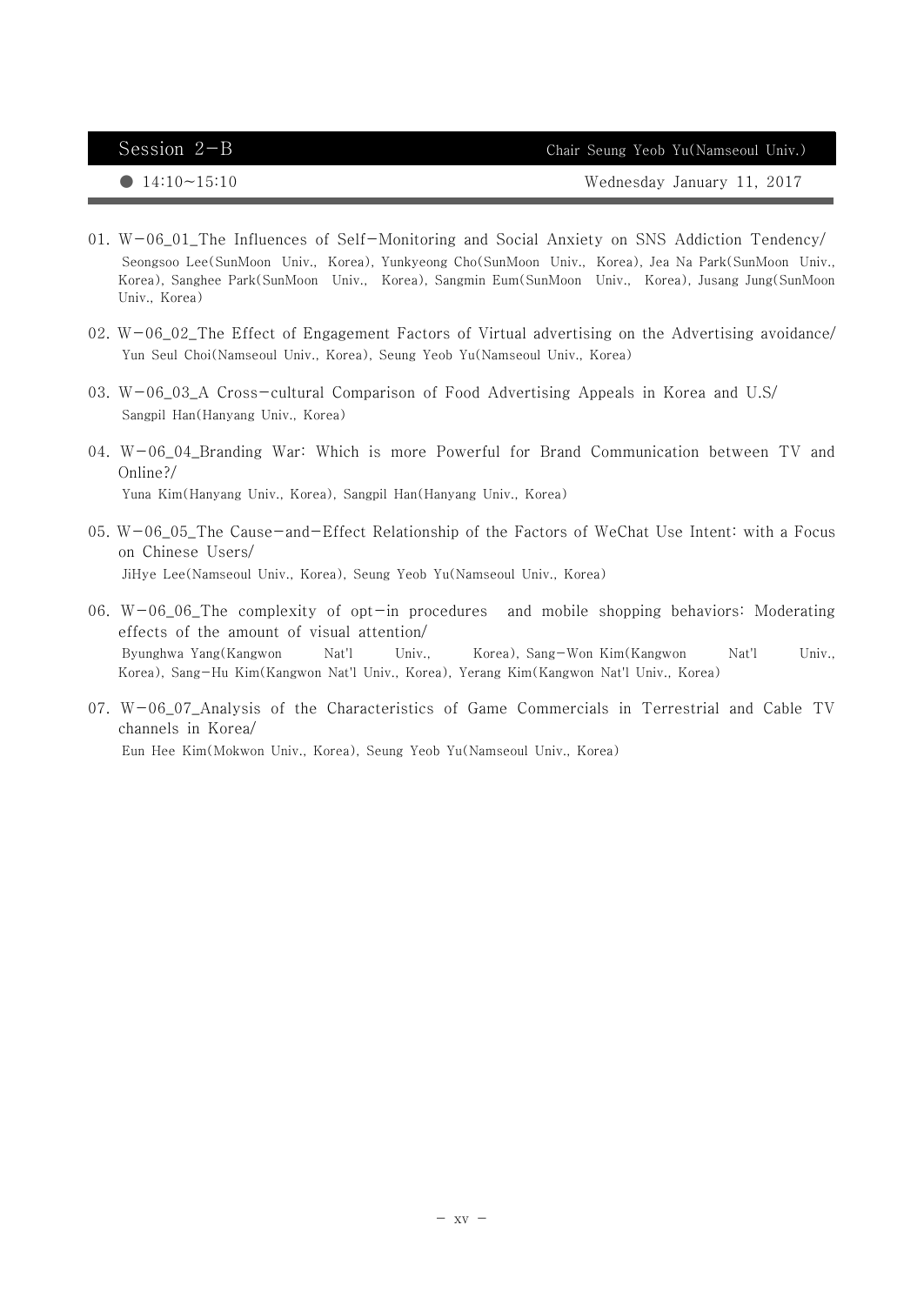| Session $1-C$         | Chair Jeong-Il Choi(SungKyul Univ.) |
|-----------------------|-------------------------------------|
| $\bullet$ 15:20~16:20 | Wednesday January 11, 2017          |

- 01. DM\_03\_Al Social Messenger Fatigues: The Conceptual Model and Measurements/Minsoo Park(Sahmyook Univ., Kroea), Myung-Seong Yim(Sahmyook Univ., Kroea)
- 02. DM\_09\_The Study on the Supplier Development Programs for Technological Leadership/Sanghyun Lee(Sahmyook Univ., Kroea)
- 03. DM\_10\_A Study on the Correlations among Tourism Storytelling, Perception of Touristic Attractiveness and Behavioral Intention for Baekje Historic Areas/Young-Kwan Yang(JeonJu Univ., Korea)
- 04. DM\_11\_Al Sales Promotion of Distribution Channels Focused on Medical Device Company/ Jae Beom Lee(Sahmyook Univ., Korea), Yong Jae Shin(Inha Univ., Korea), Sung Wook Choi(Sogang Univ., Korea)
- 05. DM\_16\_A Study on the Advertising Diffusion Phenomenon by Consumer in New Media Advertising Environment/Min-wook Choi(Namseoul Univ., Korea)
- 06. DM\_17\_The Feasibility of Beacon as New Marketing Communication Media in O2O Marketing Era/Min-wook Choi(Namseoul Univ., Korea)
- 07. DM\_18\_A Study on the Regulation of Online Advertising in New Advertising Environment/Min-wook Choi(Namseoul Univ., Korea)
- 08. DM\_19\_An Effect of Spiritual Education and Non-Work Role Commitment on Role Strain and Job Satisfaction/Tae-Seog Jeong(Sahmyook Univ., Korea), Myung-Seong Yim(Sahmyook Univ., Korea)
- 09. DM\_21\_Moderating Effect of User Involvement on the Intention to continuous Use of Mobile easy payment service/Sung-soo Kim(Korea Polytechnic Univ., Korea), Tony Donghui Ahn(Korea Polytechnic Univ., Korea)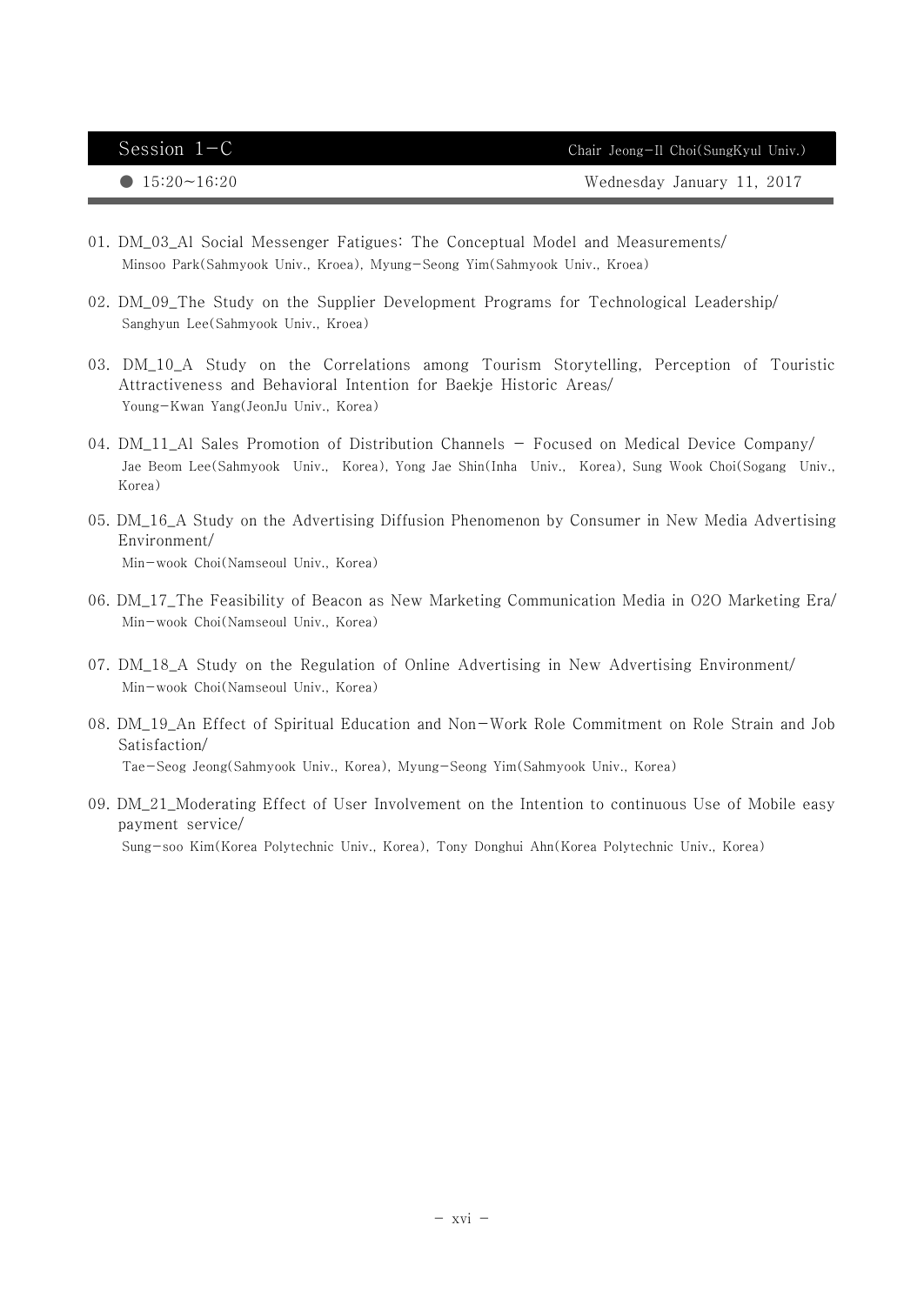● 15:20~16:20 Nednesday January 11, 2017

- 01. DP\_01\_ A Comparative Study on the Cost of Software Development Model Based on Inverse Exponential Distribution/Hee-Cheul Kim(Namseoul Univ., Korea), Kyung-Soo Kim(BaekSeok Culturel Univ., Korea)
- 02. W-02\_02\_Impact of the Global Financial Crisis on Volatility Spillover between U.S. and Asian-Pacific Stock Markets / Sang Hoon Kang(Pusan Nat'l Univ., Korea), Ron McIver(Univ. of South Australia, Australia), Seong-Min Yoon(Pusan Nat'l Univ., Korea)
- 03. W-02\_03\_Analysis about the Differences of Conservatism between Korea and Japan in the Stock Market /Kim Dong-Il(Pusan Nat'l Univ., Korea), Choi Seung-Il(Changwon Nat'l Univ, Korea)
- 04. W-02\_06\_The Public Service Paradigm under the Smart Government in South Korea /MyungHee Kim(Sahmyook Univ., Korea)
- 05.  $W-02$  07 Issues and Trends in Multicultural Student Dropout in South Korea / MyungHee Kim(Sahmyook Univ., Korea)
- 06. W-16\_01\_University Students' Demand Function of Private Education/Seunggil Lee(Namseoul Univ., Korea)
- 07. W-16\_03\_Emphatic Profit Recognition of CSR in an SNS Environment, and Structure Modeling Analysis on the Purpose of Storytelling Advertisement/JeaYoung Kim(Namseoul Univ., Korea)
- 08. W-16\_06\_Salesperson's Adaptive Selling Behavior : Antecedents and Outcomes/Hae-Soo Pyun(Namseoul Univ., Korea)
- 09. W-16\_07\_The Effect of Self-Efficacy on Technology Readiness and Technology Acceptance/Minho Lee(Namseoul Univ., Korea)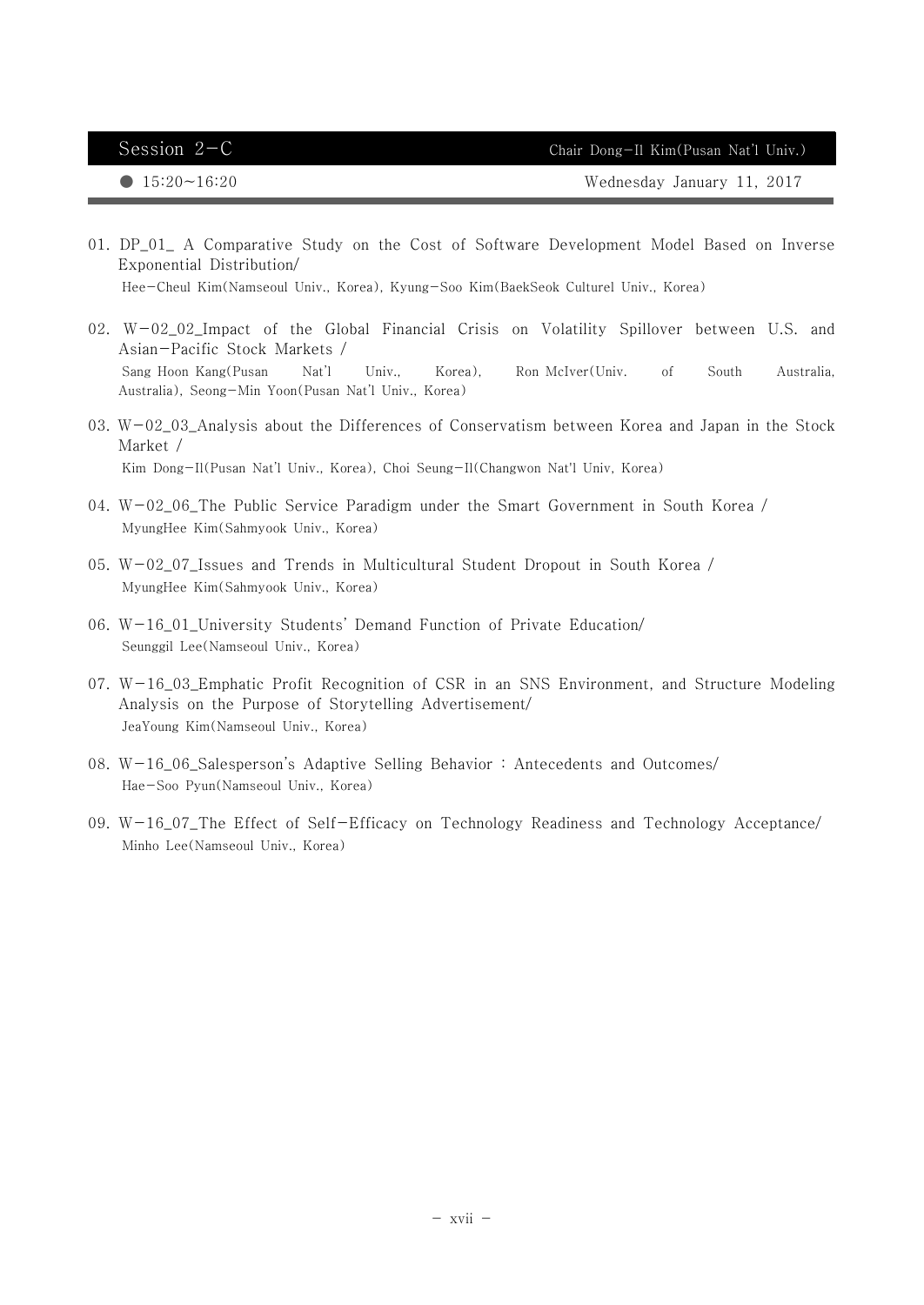● 16:30~17:30 Wednesday January 11, 2017

- 01. DT\_01\_Study of Anger Expression of Nursing University Students /Hyun-Jung Jang(Kkottongnae Univ., Korea), Mi-Kyung Jeon(Munkyung Univ., Korea)
- 02. DT\_02\_The Effect of Perceived Self-esteem and Social Support of Nursing Students on Mental Health /Jinhwan Oh(Suwon Science College, Korea), Geumsook Oh(Chungbuk Health Science Univ., Korea)
- 03. DT\_03\_The Influence of Meaning of Life and Attributional Style on Academic Self-efficacy of the Undergraduate Students /Younghee Lee(Chungbuk Health Science Univ., Korea), Geumsook Oh(Chungbuk Health Science Univ., Korea)
- 04. DT\_04\_The Influence of Self-Esteem and Attributional style on Career Decision-Making Self-Efficacy of the Nursing Students /Geumsook Oh(Chungbuk Health Science Univ., Korea), Younghee Lee(Chungbuk Health Science Univ., Korea)
- 05. DT\_05\_The Influence of Meaning of Life and Self-Efficacy on Nursing Students' Subjective Happiness /Geum Sook Oh(Chungbuk Health Science Univ., Korea), Jin Hwan Oh(Suwon Science College, Korea)
- 06. DT\_06\_A Study on the Postpartum Depression after Delivery /Hyun-Jung Jang(Kkottongnae Univ., Korea)
- 07. DT\_07 Factors associated with smoking frequency among intermittent smokers -Focused on male adolescent $-$  / In-Sook Park(Chungnam Nat'l Univ., Korea), Hee-Kyung Yun(Chungnam Nat'l Univ., Korea)
- 08. W-20\_03\_Effect of Problem-Solving Group Counseling Program on a Mother's Child Rearing Stress and Child Rearing Efficiency / Lee Jeong-sook(Gimcheon Univ., Korea), Sung-Joo Park(Gimcheon Univ., Korea)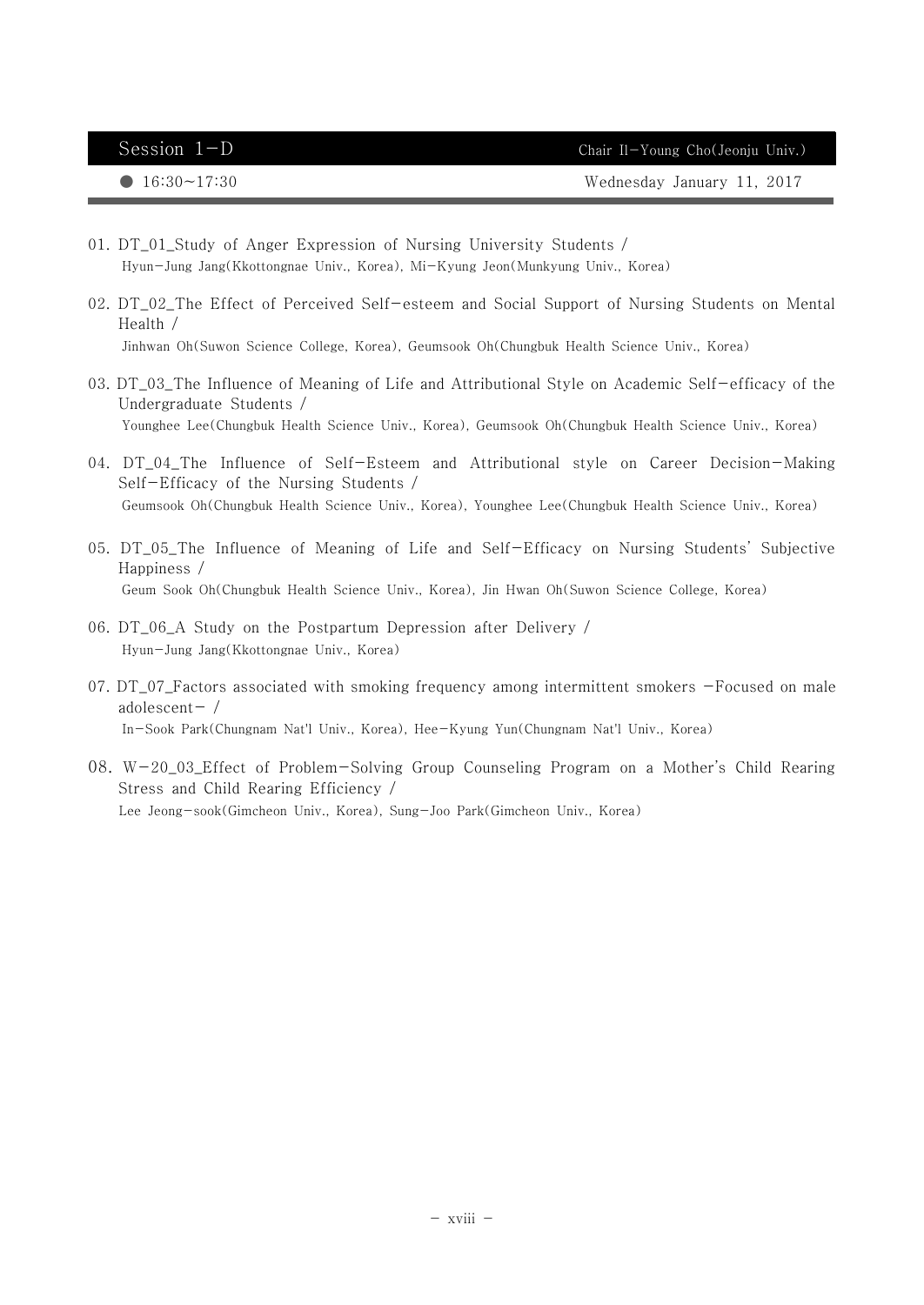Session  $2-D$  Chair Kwang-Hwan Kim(Konyang Univ.)

● 16:30~17:30 Wednesday January 11, 2017

- 01. W-03\_02\_Intermuscular motor unit recruitment of lower limb according to contralateral hip motion during dynamic and isometric single leg squat / So-Hee Lee(SunMoon Univ., Korea), Ji-Young Go(SunMoon Univ., Korea), Ji-Heon Hong(SunMoon Univ., Korea), Jin-Seop Kim(SunMoon Univ., Korea), Dong-Yeop Lee(SunMoon Univ., Korea), Jae-Ho Yu(SunMoon Univ., Korea)
- 02. W-03\_03\_Relationship between knee extensor strength and dynamic balance stability using a flexible platform in partial anterior cruciate ligament injury /Do-Kyung Kim(Samsung Medical center,.Korea), Geon Park(Samsung Medical center,.Korea), Won-Hah Park(Samsung Medical center,.Korea), Jae-Ho Yu(SunMoon Univ., Korea)
- 03. W-03\_04\_The Effects of Protein Supplementation on Quadriceps Strength in Patients after Anterior Cruciate Ligament Reconstruction /Do-kyung Kim(Samsung Medical center, Korea), Jae-Ho Yu(SunMoon, Univ., Korea)
- 04.  $W-03$  05 Effects of maximal expiratory resistance training on lateral abdominal muscles in normal adults / Jae-Hong Cho(SunMoon Univ., Korea), Jun-Young Park(SunMoon Univ., Korea), Dong-Yeop Lee(SunMoon Univ., Korea), Ji-Heon Hong(SunMoon Univ., Korea), Jae-Ho Yu(SunMoon Univ., Korea), Jin-Seop Kim(SunMoon Univ., Korea)
- 05. W-03\_06\_The comparison of the subacromial space according to the difference conditions  $/$  Young-Hoon Mo(SunMoon Univ., Korea), Jong-Hun Im(SunMoon Univ., Korea), Dong-Yeop Lee(SunMoon Univ., Korea), Ji-Heon Hong(SunMoon Univ., Korea), Jae-Ho Yu(SunMoon Univ., Korea), Jin-Seop Kim(SunMoon Univ., Korea)
- 06. W-03\_08\_The Effect of Radiation Shielding Materials in Reducing Exposure Dose in 3D Neurocranium Angiography MDCT /Chang Gyu Kim(Gimcheon Univ., Korea), Mi-Ran Kim(ChungNam Univ., Korea)
- 07. W-03\_09\_Self-Leadership Types of Nursing Students /Yun-Jeong Kim(PaiChai Univ., Korea)
- 08. W-03\_10\_Study on the Parenting Experiences of Dual-income Parents Utilizing Childcare Facilities /Yun-Jeong Kim(PaiChai Univ., Korea)
- 09. W-03\_11\_Grandchildren Parenting Experiences of Grandparents /Yun-Jeong Kim(PaiChai Univ., Korea)
- 10. W-03\_12\_The Effective English Teaching Method on the Test Score of Korean University Students /Myeong-Hee Shin(Hannam Univ, Korea)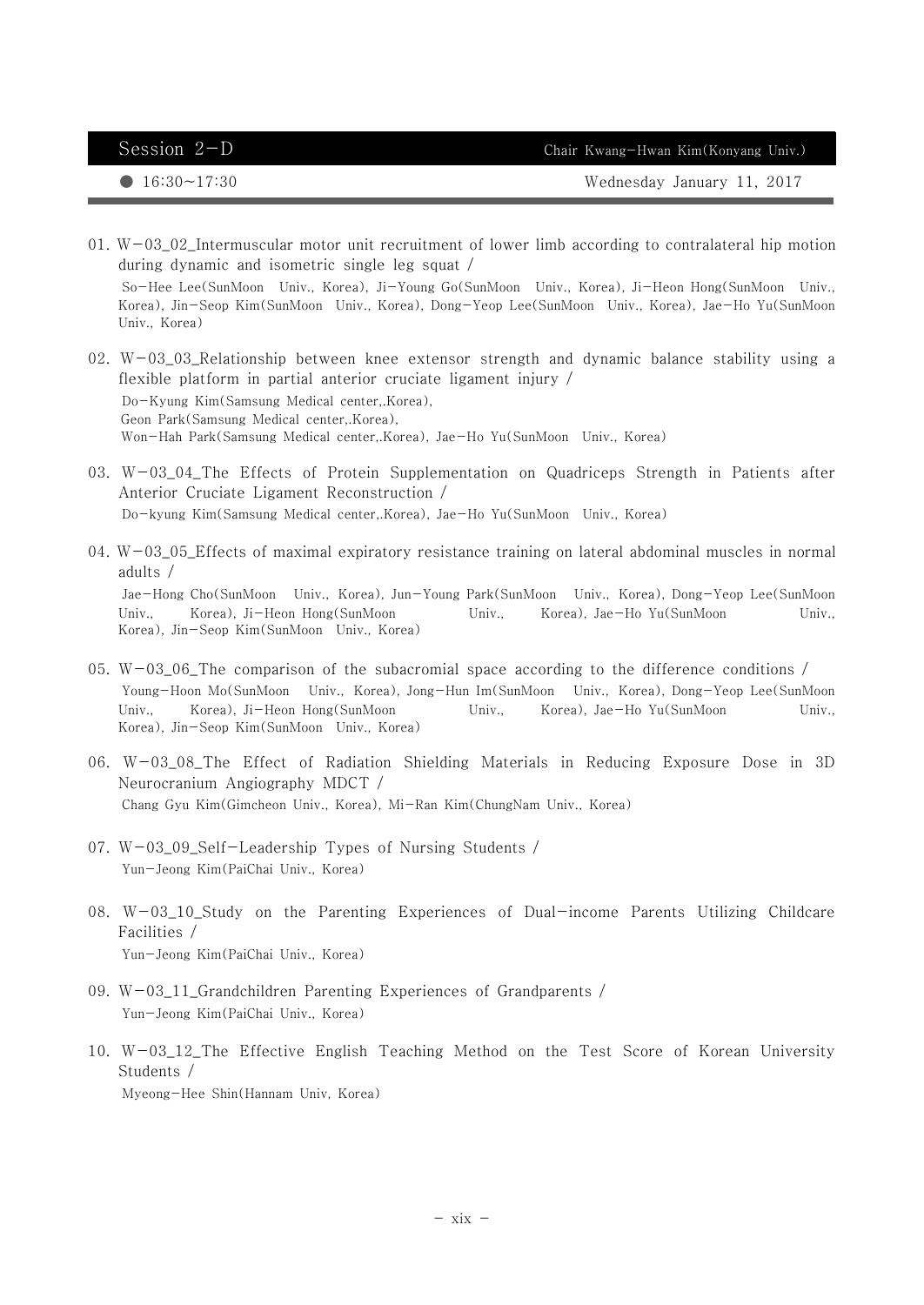# Oral Presentation

## Thursday January 12, 2017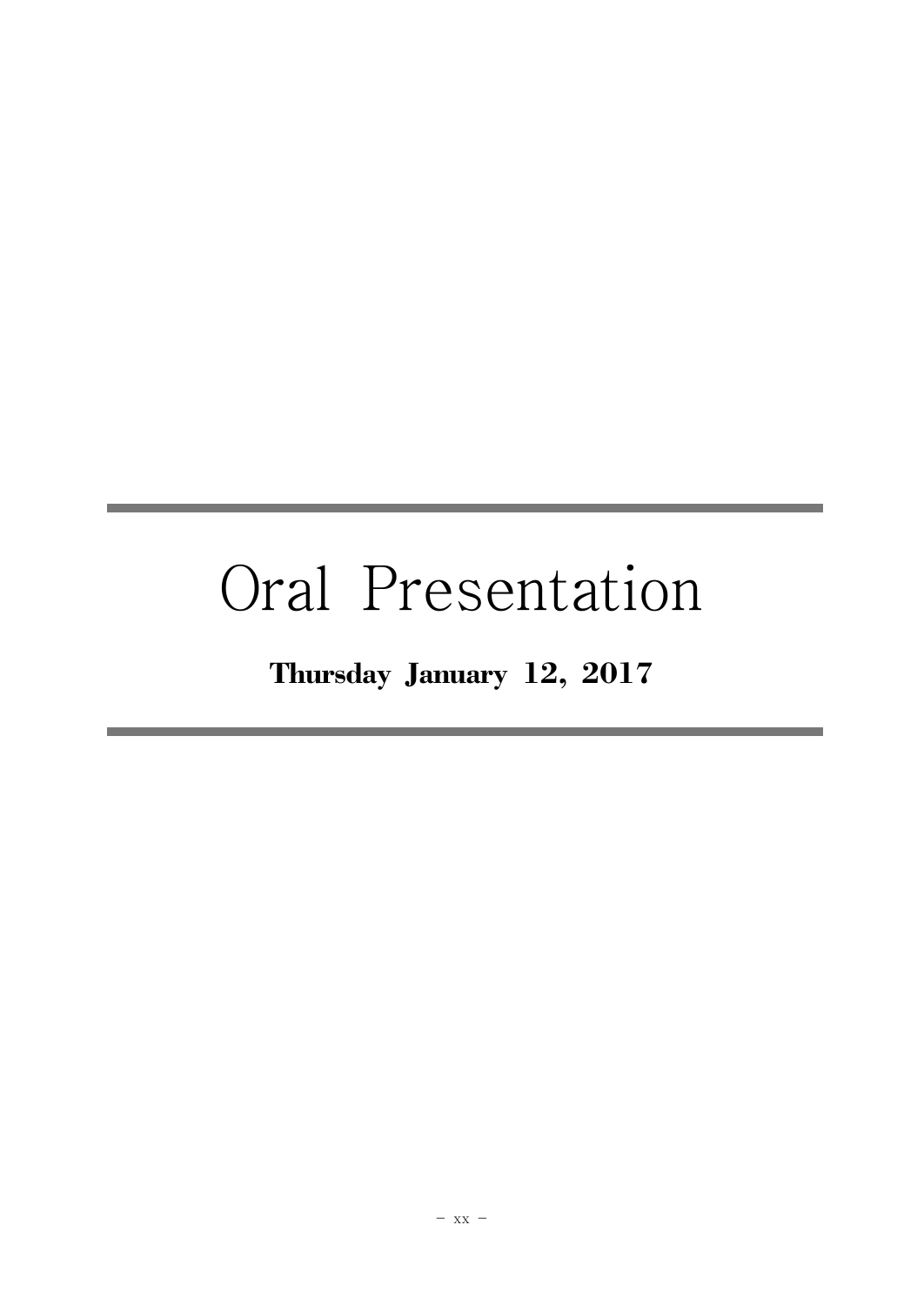Session  $1-A$  Chair Il-Young Cho(Jeonju Univ.)

● 09:00~10:20 Thursday January Thursday January 12, 2017

- 01.  $W-01$  03 A Study on the Effect of Resilience on Academic Stress and School Life Adjustment of Children / In Kim(Hanil Univ., Korea), Woong-Soo Kim(Hanil Univ., Korea), Seong-Chan Bae(Hanil Univ., Korea)
- 02. W-01\_04\_Relationships of parental attachment, cell-phone dependence and self-esteem in teenagers / Yang-E Kim(Hanil Univ., Korea), Hye-Jeong Choi(Hanil Univ., Korea), Hye-Sook Lee(Hanil Univ., Korea)
- 03. W-01\_10\_Caffeine and Taste Character of Homemade Coffee Liqueur/ Chang-Hwan Oh(Semyung Univ., Korea)
- 04. W-01\_11\_The Effects of Bibliotherapy on Character Strengths in Nursing Students / Young Mi Ryu(Baekseok Univ., Korea), Myungsun Yi(Seoul Nat'l Univ., Korea)
- 05. W-01\_12\_Therapeutic Effects of Narratives in Breast Health Education / Myungsun Yi(Seoul Nat'l Univ., Korea), Young Mi Ryu(Baekseok Univ., Korea)
- 06. W-01\_23\_The correlations among academic achievement, self-directed learning, problem-solving, and communication after team-based learning in nursing students / Sukwon Hahn(Baekseok Culture Univ, Korea), Young Mi Ryu(Baekseok Univ., Korea)
- 07. W-01\_39\_The Effect of Kinect Inter-active Video Game on Exercise Self-Efficacy and Self-Perceived Health Status in Older Adults / Sung-Woon Kim(Kyungpook Nat'l Univ., Korea), Han-Cheol Kim(Yeungnam Univ., Korea)
- $08. W-01_42_A$  study about the influence of the disabled and socioeconomic status on social capital/ Kim, Min-Young(Daejin Univ., Korea)
- 09. Art and Culture Science\_03\_The Effects of the Cosmetic Surgery Attitude of the College Students Majoring in Dance on the Perceived Dance Performance Ability / Jo Jin-Hee(Dankook Univ., Korea), Seo Soo-Jin(Seowon Univ., Korea)
- 10. Art and Culture Science\_04\_The Effects of Dance Lessons on Physical Efficacy, Self-esteem, and Ego Resilience in Middle School Girls / Oh Jin-Sook(Seowon Univ., Korea), Jeon Mi-Ra(Sejong Univ., Korea), Hong Mi-Sung(Woosuk Univ., Korea)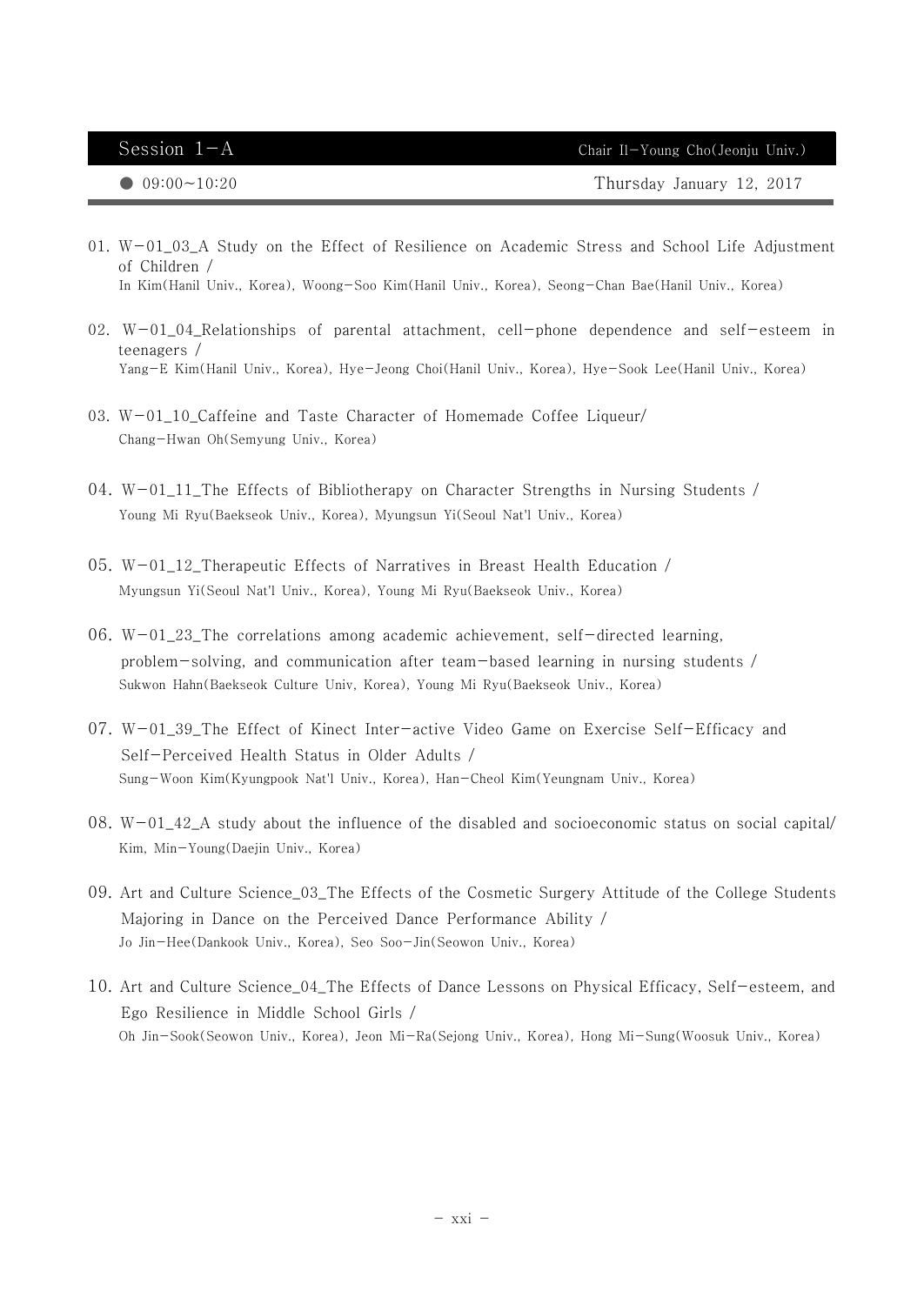| Session $2-A$         | Chair Dong-Il Kim(Pusan Nat'l Univ.) |
|-----------------------|--------------------------------------|
| $\bullet$ 09:00~10:20 | Thursday January 12, 2017            |

- 01. DP\_02\_Network policy and economic growth in Korea / Young-Wan Goo(Chungbuk Nat'l Univ., Korea), Seong-Hoon Lee(Korea Univ., Korea), Hyang-Soo Lee(Konkuk Univ., Korea)
- 02. DM\_05\_Effect on the Education Needs and Education transition, Practical results of Logistics NCS / Soo-Ho Choi(Sogang Univ, Korea), Jeong-Il Choi(SungKyul Univ., Korea)
- 03. DM\_06\_Can Servant Leadership Improve Organizational Performance through Use of MCS and Organizational Capabilities? / Sang-Wan Lee(Dong-A Univ., Korea), Tae-Jong Leem(Sahmyook Univ., Korea), Bong-Jin Kim(Dong-A Univ., Korea)
- 04. DM\_08\_Patent Valuation for Investment in kind / Kim Heung Su(Chosun Univ., Korea), Soo Kyung Choi(Suwon Science College, Korea)
- 05. DM\_20\_An Exploratory Research on Identification of Factors Influencing Spiritual Education Satisfaction / Myung-Seong Yim(Sahmyook Univ., Korea)
- 06. DM\_22\_A Study on Quality Assessment Analysis and Monitoring System for Realistic Representation Effects / Aria Seo(Dongguk Univ., Korea), Yei-Chang Kim(Dongguk Univ., Korea)
- 07. DMS\_02\_The relationships among exercise self-efficacy, exercise needs and health perception of patients with diabetes / Keumok Park(Chungnam Nat'l Univ., Korea), Youngshin Song(Chungnam Nat'l Univ., Korea), Kawon Seo(Chungnam Nat'l Univ., Korea), Bohyun Kim(Chungnam Nat'l Univ., Korea)
- 08. DMS\_04\_Psychometric Evaluation of Barriers to Insulin Treatment Scale in Korean / Hyunjin Lee(Chungnam Nat'l Univ., Korea), Heebum Yang(Eulji Univ., Korea), Youngshin Song(Chungnam Nat'l Univ., Korea)
- 09. DC\_03\_Analysis on Influential Factors of College Students' Knowledge Sharing Activities in Online Learning Environments / Jinyoung Son(Konkuk Univ., Korea), Min-Ho Joo(Konkuk Univ., Korea), Jinsol Park(Konkuk Univ., Korea), Sanghyeon Eom(Konkuk Univ., Korea), Keol Lim(Konkuk Univ., Korea)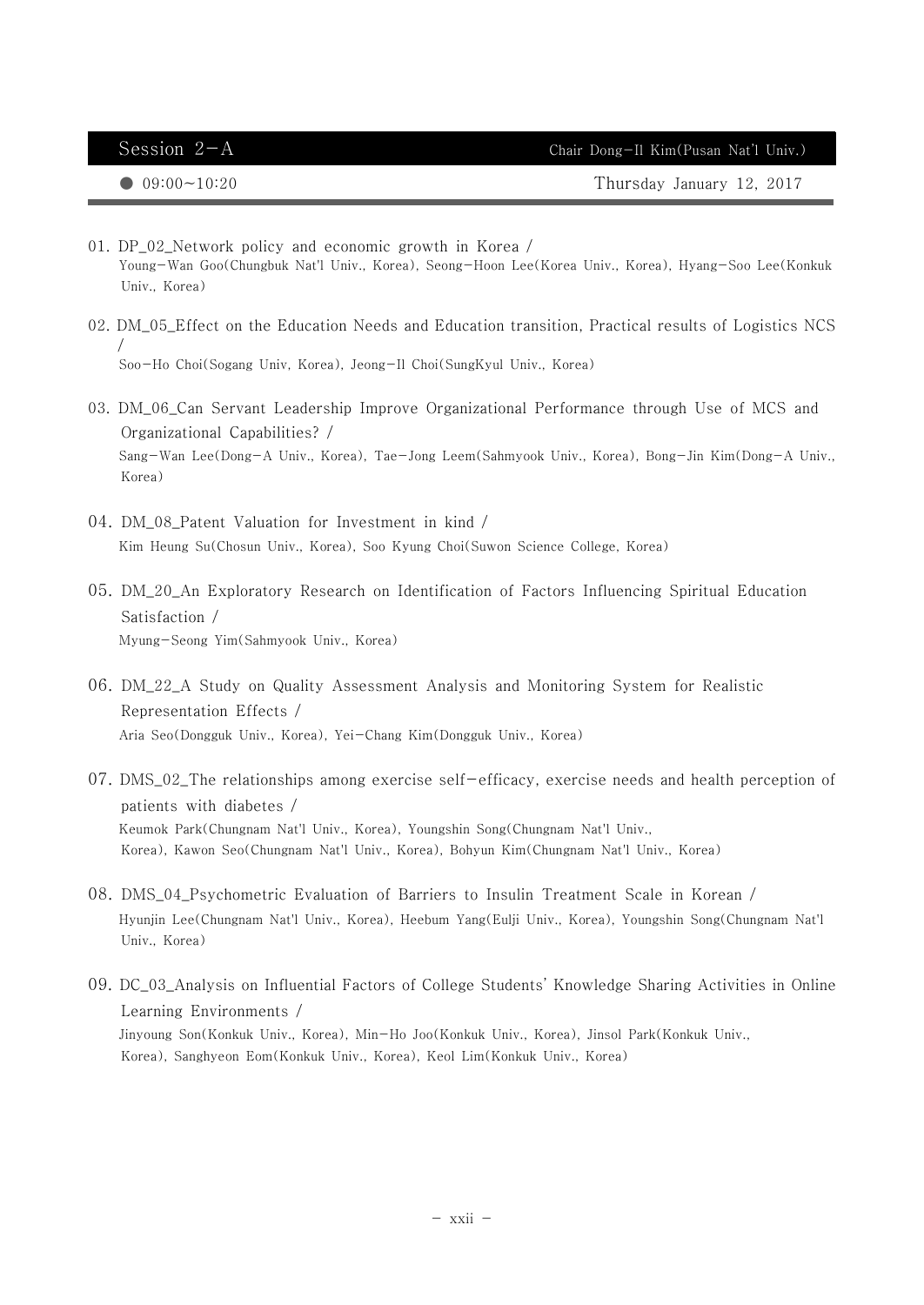Session 3-A(Poster) Chair Seong-Taek Park(Chungbuk Nat'l Univ.)

 $\bigcirc$  09:00~11:50  $\bigcirc$  09:00~11:50

- 01. DC\_04\_Changes of pitching kinematic induced by self-selected ball speed / Sang Hoon Lhee(SunMoon Univ., Korea), Dong Yeop Lee(SunMoon Univ., Korea), Jae Ho Yu(SunMoon Univ., Korea), Jin Seop Kim(SunMoon Univ., Korea), Jiheon Hong(SunMoon Univ., Korea)
- 02.  $W-03_01$  Activation of selected shoulder muscle according to posture during upper quarter Y balance exercise / Jeong-Woo Jeon(SunMoon Univ., Korea), Seul-Ki Jung(SunMoon Univ., Korea), Ji-Heon Hong(SunMoon Univ., Korea), Jin-Seop Kim(SunMoon Univ., Korea), Dong-Yeop Lee(SunMoon Univ., Korea), Ji-Hye Park(SunMoon Univ., Korea), Jae-Ho Yu(SunMoon Univ., Korea)
- 03. W-03\_07\_Pitching analysis of body variables according to ball velocity in amateur baseball pitchers using gyro sensor / Jae Ho Yu(SunMoon Univ., Korea), Dong Yeop Lee(SunMoon Univ., Korea), Ji Heon Hong(SunMoon Univ., Korea), Jin Seop Kim(SunMoon Univ., Korea), Jeong Woo Jeon(SunMoon Univ., Korea)
- 04. W-04\_03\_The Development of an IoT Smart Device for Particulate Matter and Ultraviolet Ray Measurement / Hyeong-Seok Kim(Kongju Nat'l Univ., Korea), Seung-Taek Oh(Kongju Nat'l Univ., Korea), Heon-Taek Kong(Kongju Nat'l Univ., Korea), Seuc-Ho Ryu(Kongju Nat'l Univ., Korea), Jae-Hyun Lim(Kongju Nat'l Univ., Korea)
- 05. W-04\_04\_Synthetic Time of Vitamin D according to Exposure Area by Season / Kyeong-Mi Kim(Kongju Nat'l Univ., Korea), Young-Won Kim(Kongju Nat'l Univ., Korea), Jae-Hyun Lim(Kongju Nat'l Univ., Korea)
- 06. W-04\_06\_A Study of the Competency on Core Nursing skills and the Major Satisfaction of Undergraduate Nursing Students / Sun Ae Kim(Kkottongnae Univ., Korea), Sun Kyung Kim(Chungnam Nat'l Univ., Korea), Jong-Im Kim(Chungnam Nat'l Univ., Korea), Ock Ja Chang(Hyejeon College, Korea), Ji Yeon Choi(Gimcheon Univ., Korea), Mi Ra Nam(Kunsan College of Nursing, Korea), Tae Hui Kim(Chungnam Nat'l Univ., Korea), Bo Hyun Kim(Chungnam Nat'l Univ., Korea)
- 07. W-12\_12\_Mining the Open Science: Themes and Trends 10 years of Open Science / Mi-Hyun Ko(KISTI, Kroea), Eun-Mi Park(Kyungpook Nat'l Univ., Korea), Joung-Hae Seo(Kyungpook Nat'l Univ., Korea), Seong-Taek Park(Chungbuk Nat'l Univ., Korea)
- 08. W-12\_13\_ICT Industry on Keyword Network Analysis / Mi-Hyun Ko(KISTI, Korea), Jae-Boong Kim(Korea Nat'l Univ. of Transportation, Korea, Korea), Seong-Taek Park(Chungbuk Nat'l Univ., Korea)
- 09. W-12\_15\_A Study on Exploration and Exploitation on Performance / Soo-Myung Choi(Chungbuk Nat'l Univ., Korea), Young Ki Kim(Chungbuk Nat'l Univ., Korea), Seong-Taek Park(Chungbuk Nat'l Univ., Korea)
- 10. W-12\_16\_A Study on Impact of R&D and Patent Activities /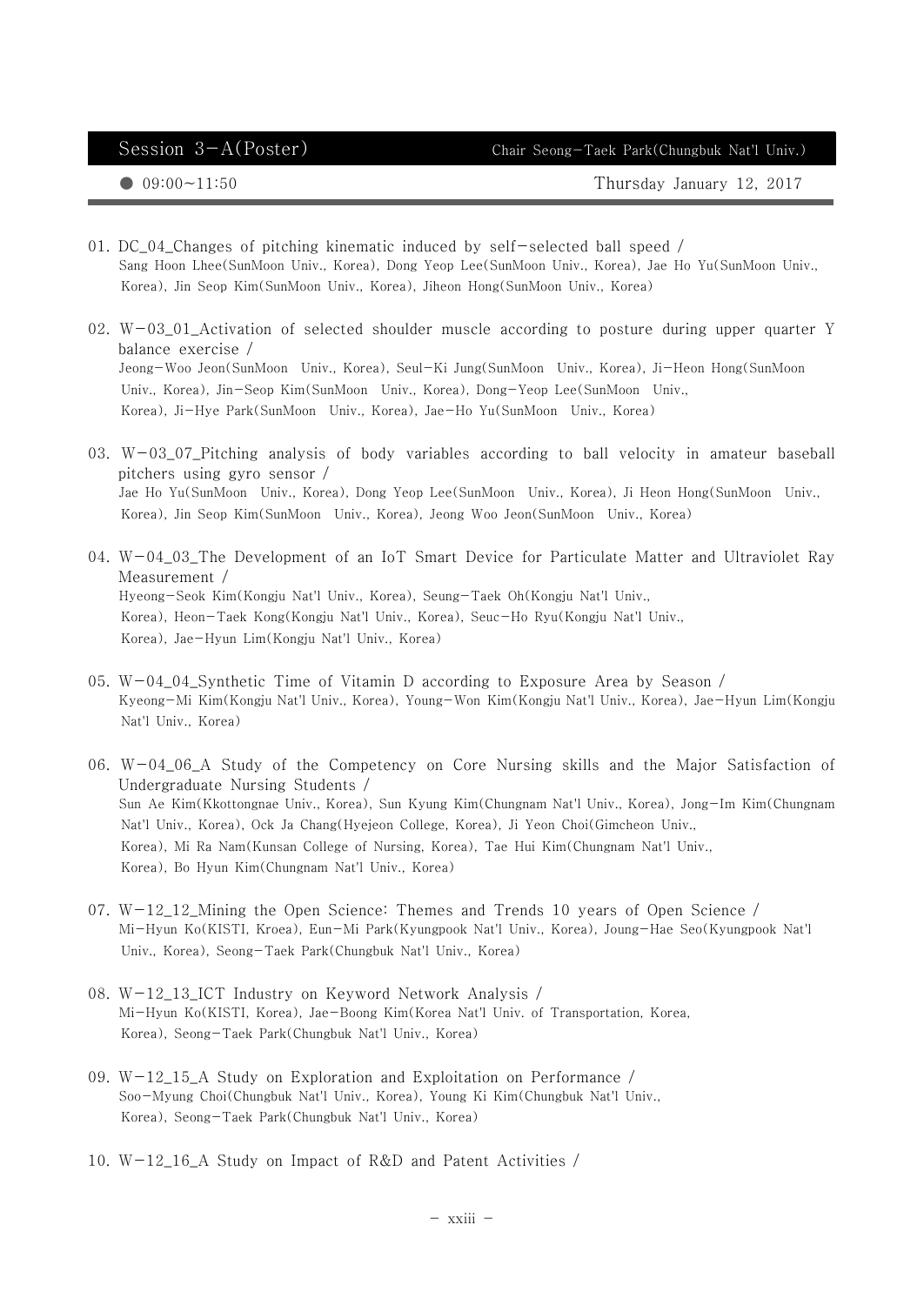Soo-Myung Choi(Chungbuk Nat'l Univ., Korea), Young Ki Kim(Chungbuk Nat'l Univ., Korea), Seong-Taek Park(Chungbuk Nat'l Univ., Korea)

- 11. W-12\_17\_Influence on Patent Activities on Product Performance / Soo-Myung Choi(Chungbuk Nat'l Univ., Korea), Tae-Ung Kim(Sungkyungkwan Univ., Korea), Young Ki Kim(Chungbuk Nat'l Univ., Korea), Seong-Taek Park(Chungbuk Nat'l Univ., Korea)rea)
- 12. W-12\_21\_Does Sense of Circle Facilitate Your Information Seeking Behavior? / Hong Jin(School of Business,Jiangxi Normal Univ., China), Fan Zhang(School of Business,Jiangxi Normal Univ., China), Guozhong Li(Kunming University of Science and Technology, China), Seong Taek Park(Chungbuk Nat'l Univ., Korea)
- 13. W-12\_22\_Review on the theoretical research of the circle in china / Hong Jin(School of Business,Jiangxi Normal Univ., China), Haiyan Wang(School of Business,Jiangxi Normal Univ., China), Jian Chen(School of Business,Jiangxi Normal Univ., China), Seong Taek Park(Chungbuk Nat'l Univ., Korea)
- 14. W-16\_04\_Research on How the Scarcity Message in Online Promotion Influences Attitude and Purchase Based on Regulatory Focus / An UnSeok(Namseoul Univ., Korea), KwangSeok Han(Namseoul Univ., Korea)
- 15. W-17\_05\_Convergence Security Technology Using Protocol Security Gateway based on OPC-UA for Smart Factory / Jae-Yoon Shim(NAONWORKS Co., Ltd., Korea), June-Kyoung Lee(NAONWORKS Co., Ltd., Korea), Kyoung-Hak Lee(KwangWoon Univ., Korea)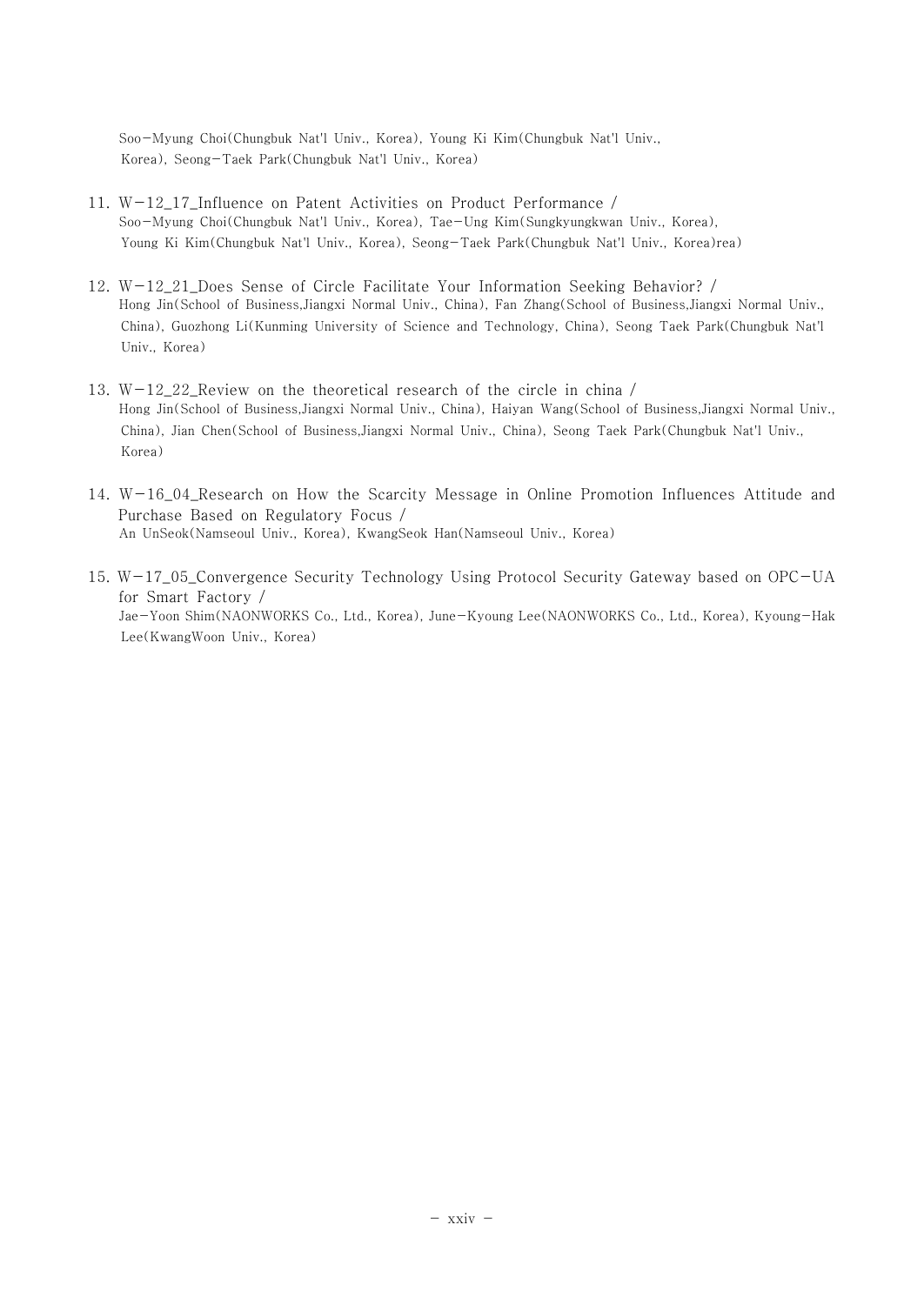| Session $1-B$         | Chair Il-Young Cho(Jeonju Univ.) |
|-----------------------|----------------------------------|
| $\bullet$ 10:40~11:50 | Thursday January 12, 2017        |

- 01. W-01\_43\_Effect of Psychomotor Program on the Attentiveness of the Children with ADHD / Dae heon MOON(Hanshin Univ., Korea), Youn tae SUH(Hanshin Univ., Korea), Kang Bung IL(Kaya Univ., Korea)
- 02. W-01\_44\_The Effect of Work Environment on Job Satisfaction of Disabled workers- Comparison of regular and irregular workers / Kim, Min-Young(Daejin Univ., Korea)
- 03. W-01\_45\_The Role of Psychomotrician in Rehabilitation Sport / Youn Tae SUH(Hanshin Univ., Korea), Ju Byung PARK(Hanshin Univ., Korea), Sang Doo KIM(Joongbu Univ., Korea)
- 04. W-01\_48\_Effect of Psychomotor Program on Self-Esteem and Cognitive Ability of the Elderly Women / KIM Yun Jung(Hanshin Univ., Korea), SUH Youn Tae(Hanshin Univ., Korea), KIM Sung Jin(Community Business Strategy Institute, Korea)
- 05. W-01\_49\_Effects of Aquatic Psychomotor Programs on the Fundamental Athletic Abilities of Children / Youn Tae SUH(Hanshin Univ., Korea), Duk Won SEO(Hanshin Univ., Korea), Haemi KIM(Joongbu Univ., Korea)
- 06. W-01\_56\_Effect of Psychomotor Program for Material Experience on the Coordination of Children with ADHD / Youn Tae Suh(Hanshin Univ., Korea), Jae Kun Jung(Hanshin Univ., Korea)
- 07. W-01\_63\_Mediating effect of Self-efficacy in Relation of job stress and Work Satisfaction / Jeonug-Yeoul KIM(Chongshin Univ., Korea)
- 08. W-01\_64\_The Study on the Development of Youth Activity Scale : by Korea Achievement Awards / Chang-Ho Cho(ChongShin Univ., Korea), Jae-Min Jung(ChongShin Univ., Korea)
- 09. Art and Culture Science\_02\_Effect of Creative Rhythmical Movement Program on Perceptional Motor Ability, Emotional Experience and Facial Emotion Recognition Ability of Adults with Developmental Disability / Kim Young-Mee(Seowon Univ., Korea), Hong Hye-Jeon(Seowon Univ., Korea)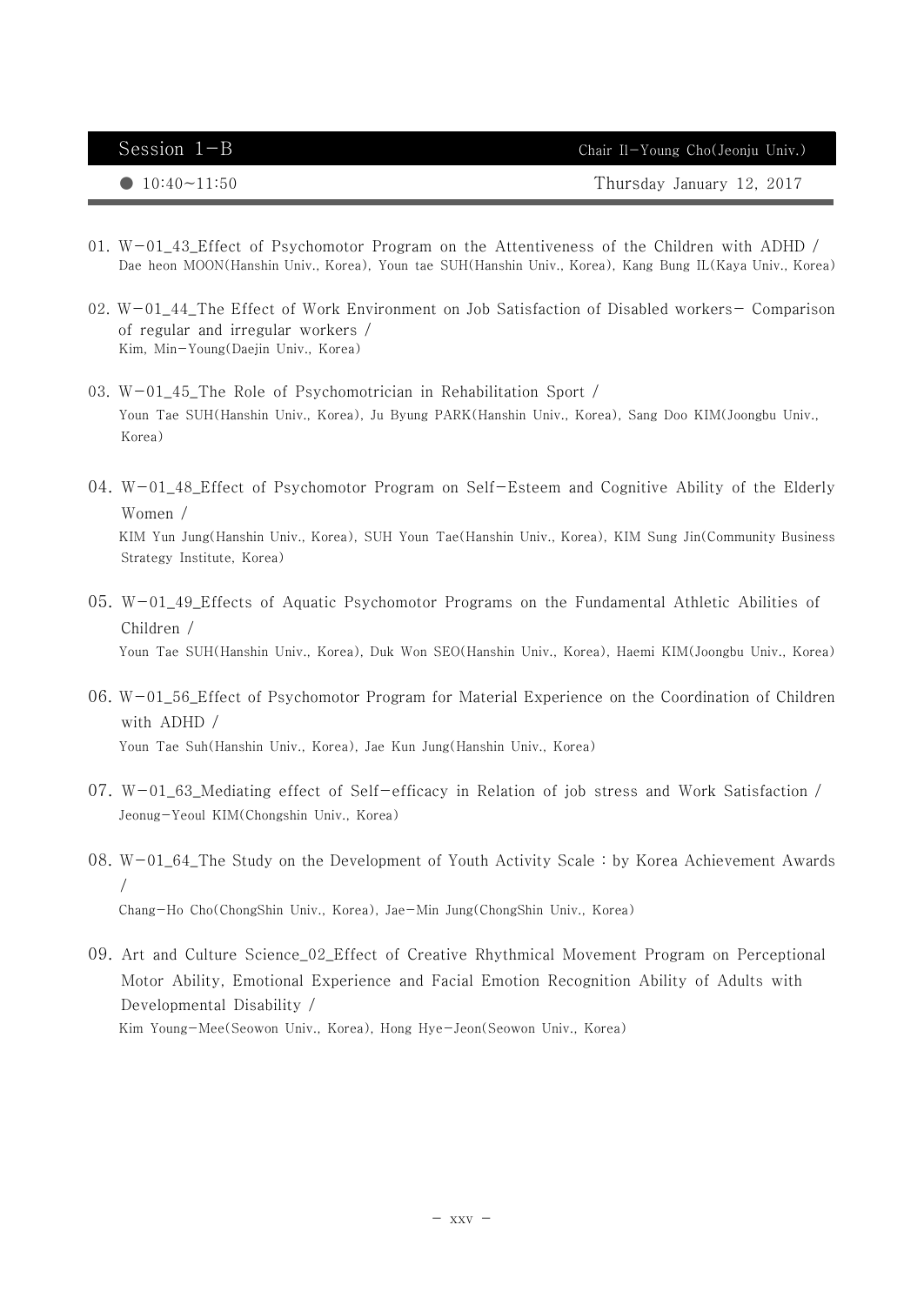## Session 2-B Chair Chang Seek Lee(Hanseo Univ.), Cheong-Hwan Lim(Hanseo Univ.)

● 10:40~11:50 Thursday January 12, 2017

- 01. W-13\_05\_The Effect of Depression on Self-esteem and Wellbeing of Middle School Students: The moderated Mediation Effect of School Violence Victimization / Chang Seek Lee(Hanseo Univ., Korea), Yeoun Kyoung Hwang(Hanseo Univ., Korea)
- 02. W-13 06 The Effects of Depression on Wellbeing of High School Students: The Mediators of Self-esteem, Growth mindset, School Adjustment, and Grade / Chang Seek Lee(Hanseo Univ., Korea), Yeoun Kyoung Hwang(Hanseo Univ., Korea)
- 03. W-13\_07\_The Dual Mediating Effect of Makeup Motive and Appearance Management Behavior between Awareness of Baby Face Image Makeup and Wellbeing / Yeoun Kyoung Hwang(Hanseo Univ., Korea), Chang Seek Lee(Hanseo Univ., Korea)
- 04. W-13\_08\_The Moderating Effect of Appearance Management Behavior between Awareness of Baby Face Makeup and Wellbeing / Yeoun Kyoung Hwang(Hanseo Univ., Korea), Chang Seek Lee(Hanseo Univ., Korea)
- 05. W-13\_09\_A Study on the Factors Influencing on Adolescents' School Life Adaptation: A Comparison of Teacher and Peer Adaptation / Chang Seek Lee(Hanseo Univ., Korea), Mi Hee Shin(Hanseo Univ., Korea), Jong Min Koh(Hanseo Univ., Korea), Hyo Kwon Ahn(Hanseo Univ., Korea), Kyung Suk Kim(Hanseo Univ., Korea), Ha Young Jang(Hanseo Univ., Korea)
- 06. W-13\_10\_The Roles of Friendship and Aggression between Domestic Violence and Adolescences' Happiness / Chang Seek Lee(Hanseo Univ., Korea), Hyang Ran Myoung(Hanseo Univ., Korea), Mi Hee Shin(Hanseo Univ., Korea), Keon Choi(Hanseo Univ., Korea), Ha Young Jang(Hanseo Univ., Korea)
- 07. W-13\_11\_The Roles of Growth Mindset and Hope between Authentic Leadership and Organizational Effectiveness / Ha Young Jang(Hanseo Univ., Korea), Chang Seek Lee(Hanseo Univ., Korea)
- 08. W-13\_12\_Between Us Bi-Multilinguals: Bilingual and Multilingual Views on Codeswitching / Estrella F. Fajardo(Bulacan State Univ., Philippines), Massuline Antonio D. Ligaya(Hanseo Univ., Korea), Joung-Hyung Ham(Hanseo Univ., Korea)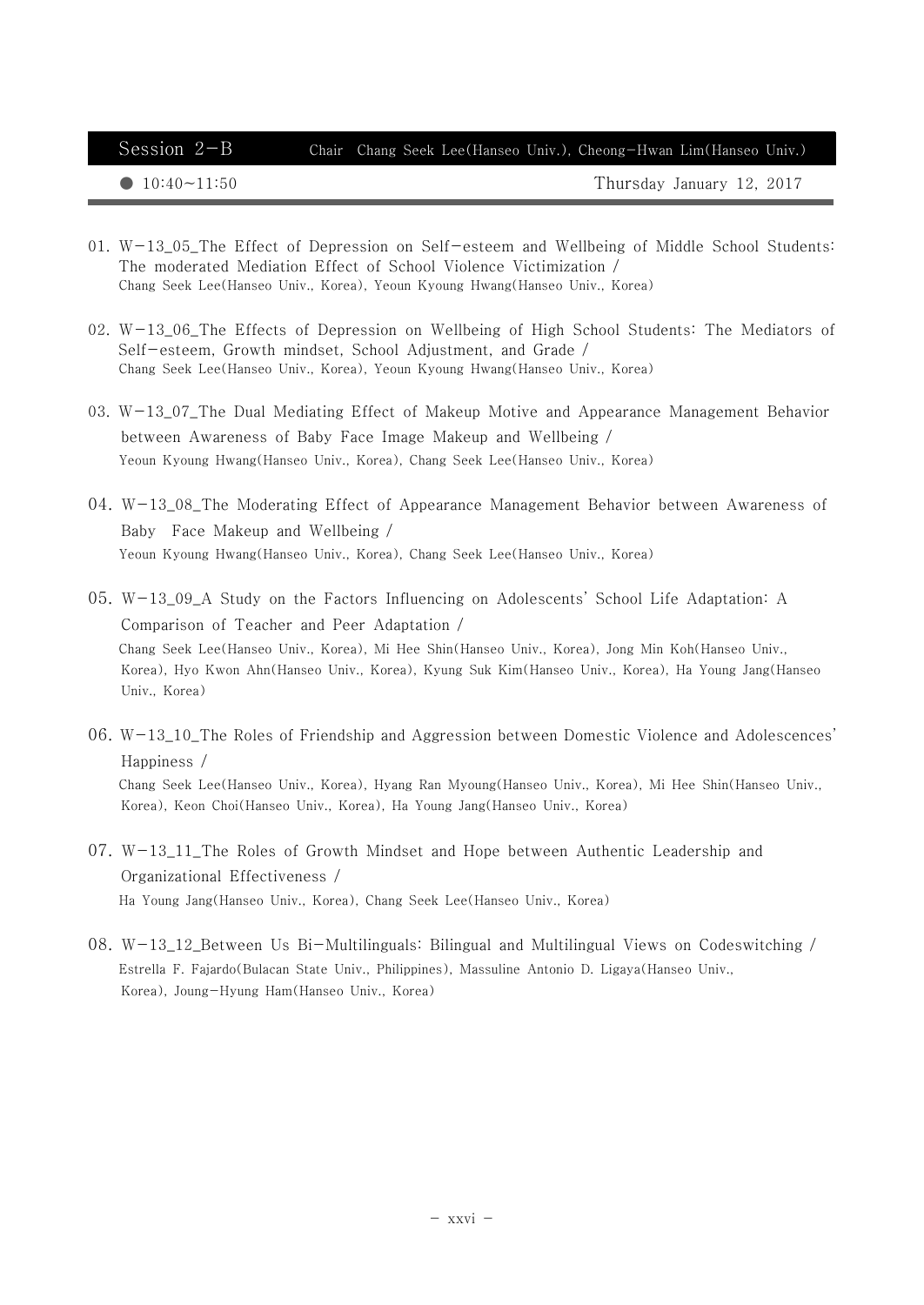$\bullet$  12:50 $\sim$ 15:30 Thursday January 12, 2017

- 01. DC\_02\_Gene selection for minimum genes using NEWFM / Sang-Hong Lee(AnyangUniv., Korea)
- 02. DC\_06\_Design of intersection crossing assistance system for the visually impaired / Dong-gil Na(ETRI, Korea), Jungsook Kim(ETRI, Korea), Juwan Kim(ETRI, Korea)
- 03. W-01\_15\_Influence of Frequency According to the Type of Physical Activity Participation in People with Limitations on their Health-Related Quality of Life / Chun-Jong Kim(Yeungnam Univ., Korea), Kyo-Man Koo(BaekSeok Univ., Korea)
- 04. W-01\_18\_The Effect of the father's Rearing Support and mother's Parenting Behavior on the Marital Stability of Multicultural mothers / Moo-Young Lee(Daeduk College, Korea), Hera Kim(Daeduk College, Korea), Ji-Young Kim(Daeduk College, Korea)
- 05. W-01\_25\_IMMEDIATE EFFECT OF KINESIOTAPING ON MEDIAL LONGITUDINAL ARCH AND PLANTAR PRESSURE IN HEALTHY ATHLETES / Taegyu Kim(Taereung Nat'l Training Center, Kroea), JaeMyoung Park(Korea Nat'l Sport Univ., Korea)
- 06. W-01\_26\_KOREAN NATIONAL AHTLETES' KNOWLEDGE, PRACTICES, AND ATTITUDES OF DOPING: A CROSS-SECTIONAL STUDY / Taegyu Kim(Taereung Nat'l Training Center, Kroea), Young Hoon Kim(Jeju National Univ., Korea)
- 07. W-01\_27\_THE EFFECT OF STATE ANXIETY AND SELF-CONFIDENCE ON OLYMPIC PERFORMANCE IN KOREAN ATHLETES / Taegyu Kim(Taereung Nat'l Training Center, Kroea), Chang-Hyung Lee(Pusan Nat'l Univ. Yangsan Hospital, Korea), Soungkyun Hong(Bumin Hospital, Korea), Young A Choi(Stony Brook Univ., USA)
- 08. W-01\_29\_Movement Pattern Analysis of Korean Women's National Field Hockey Team Using GPS Systems / Jong-Chul Park(Korea Institute of Sport Science, Korea), Je-Heon Moon(Seoul Nat'l Univ., Korea), Keon-Wook Kang(Seoul Nat'l Sport Univ., Korea)
- 09. W-01\_38\_Marital Relationship Quality and its Association with Job Insecurity, Job Burnout, and Positive Thinking / Eun-Hee Park(Kwangju Women's Univ., Korea), Hae-Ryoung Park(Kwangju Women's Univ., Korea)
- 10. W-01\_40\_The structural relationship between authentic leadership, psychological capital and individual creativity of Korean golf leader / Il-Gwang Kim(Korea Nat'l Sport Univ., Korea), Ji-Hyun Lee(Korea Nat'l Sport Univ., Korea), Susan Kim(Korea Nat'l Sport Univ., Korea), Joo-Young Kim(Korea Nat'l Sport Univ., Korea), Ja-Young Kim(Korea Nat'l Sport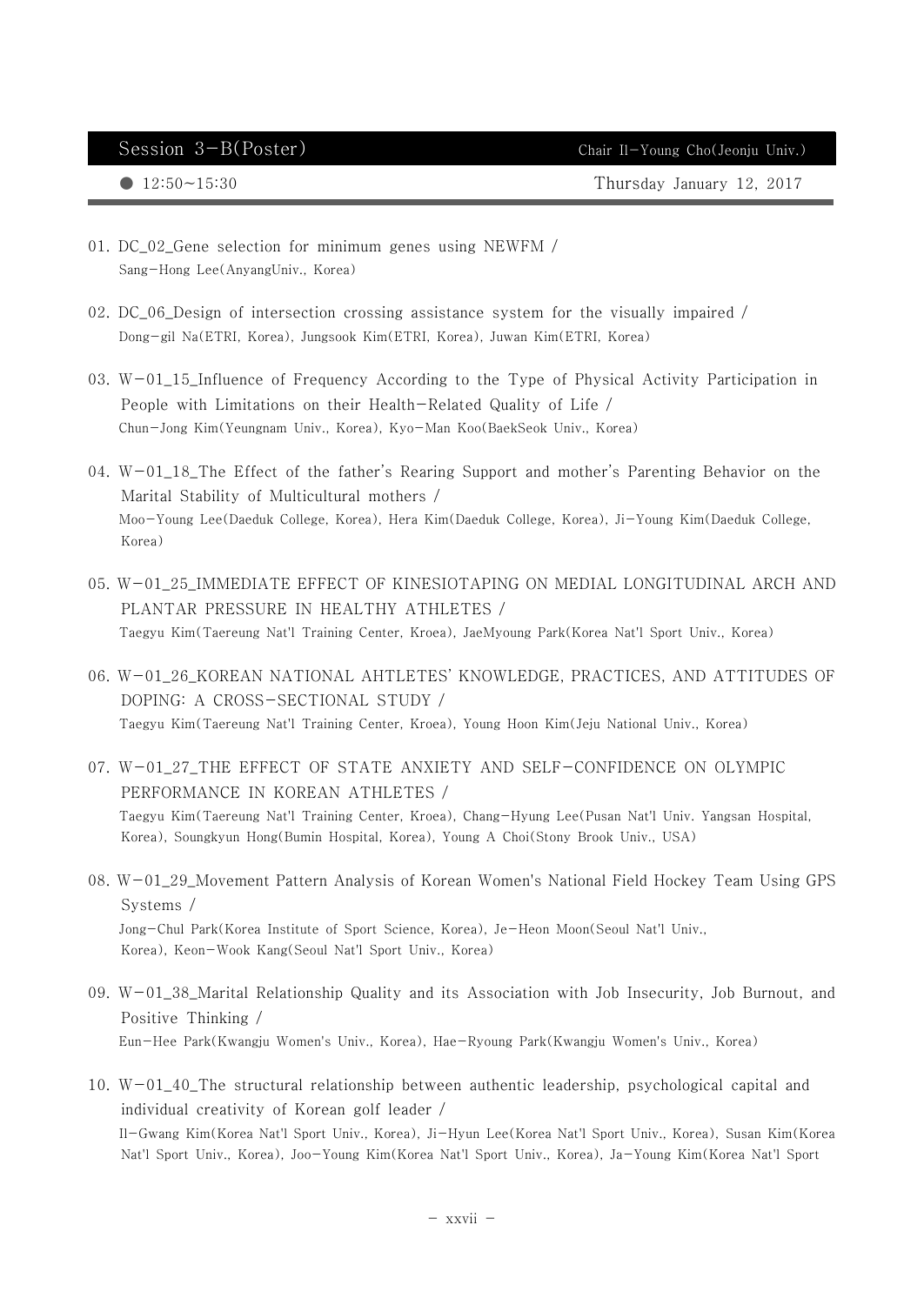Univ., Korea)

- 11. W-01\_41\_A Study on the Fairness Measures for referee operation by KOC member sports organizations / Mi-Suk Kim(Korea Insititue of Sports Science., Korea), Il-Gwang Kim(Korea Nat'l Sport Univ., Korea), Jai-Han Ahn(Korea Sports Promotion Foundation, Korea), Jae-Hak Lee(YoungIn Univ., Korea), Sang-Wan Cheon(Korea Nat'l Sport Univ., Korea)
- 12. W-01\_47\_Validity and Reliability of Korean Version of the Student Perception of Safety and Quality Knowledge, Skill, Attitudes Questionnaire / A Young Park(Gwangju Univ., Korea), Hae-Ryoung Park(Kwangju Women's Univ., Korea)
- 13. W-01\_51\_The association between the DMFT index and levels of salivary Streptococcus mutans and Lactobacilli of Probiotic in Weissella cibaria CMU / Hae-Ryoung Park(Kwangju Women's Univ., Korea)
- 14. W-01\_52\_A Study on the daily stress and stress coping strategies in university students/ See-yeoun Shin(Kyungdong Univ., Korea), Hwa-Jin Lee(Kyungdong Univ., Korea), Ye-Jong Lee(Gimcheon Univ., Korea)
- 15. W-01\_54\_A Study on Support for Independent Living of People with Developmental Disabilities in Japan / Hee-Kyong Chong(Gwangju Univ., Korea)
- 16. Art and Culture Science\_01\_A Study of Intervention Strategy and Efficiency of Therapeutic Recreation Program for Family Supporting Senior with Dementia / Lee Jong-Kil(Chungnam Nat'l Univ., Korea), Lee Moon-Suk,(Chungnam Nat'l Univ., Korea) Lee Myung-Sun(Chungnam Nat'l Univ., Korea)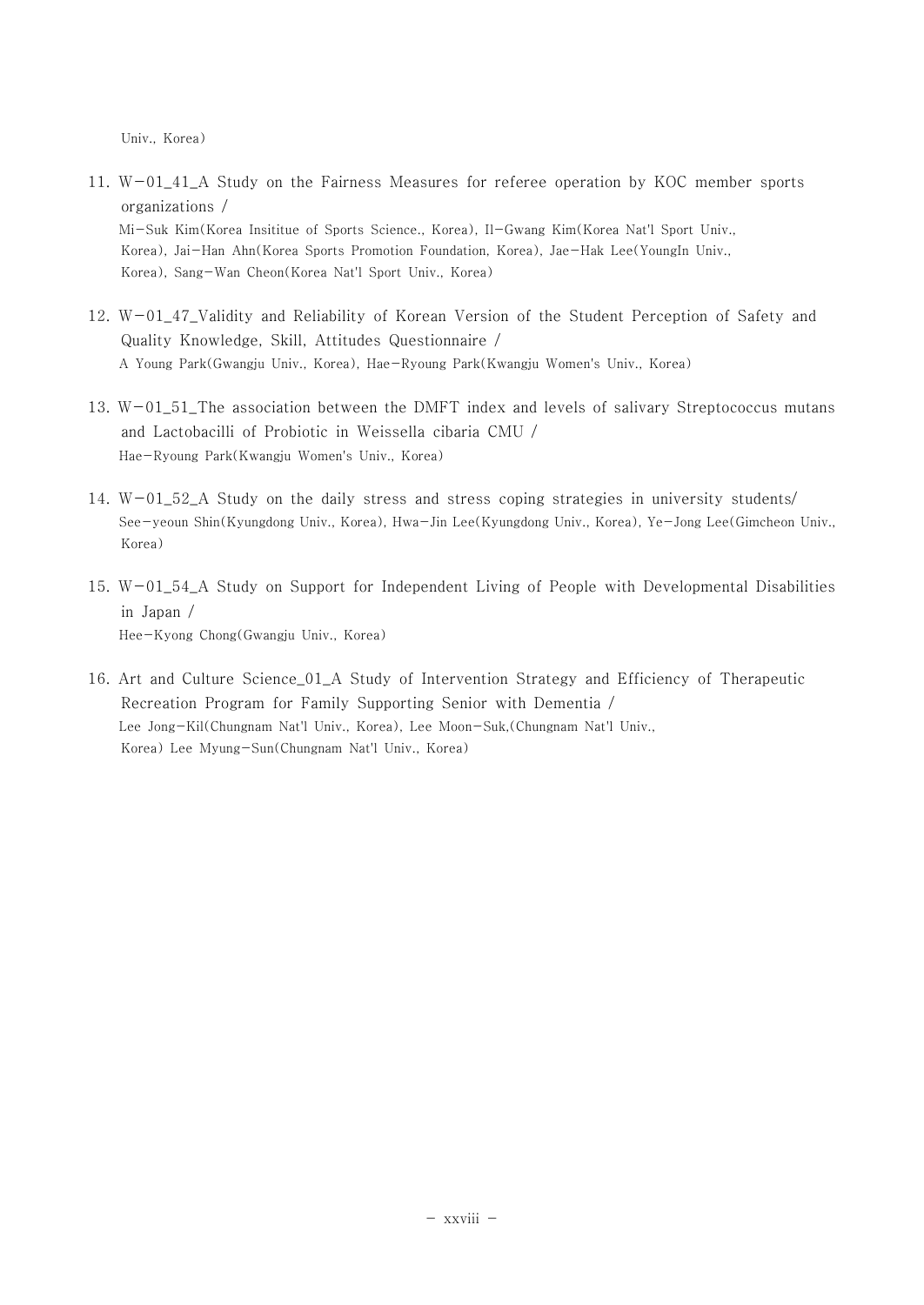● 12:50~14:00 12:50~14:00 Thursday January 12, 2017

01.  $W-01$  58 Effect of Psychomotor Program on the Athletic Abilities of Children with Developmental Delays /

Jin Ho Ryu(Hanshin Univ., Korea), Yoo Seok Kang(BaekSeok Univ., Korea)

- 02. W-01\_59\_A Study on Analysis of Job Stress Factors of Psychomotricians by using AHP Method / Youn Tae Suh(Hanshin Univ., Korea), Jong Su Ahn(Hanshin Univ., Korea)
- 03. W-01\_60\_Effect Analysis of Psychomotricity and Aquatic Psychomotricity on the Motor Ability of Children with Developmental Disorder / Youn Tae SUH(Hanshin Univ., Korea), Dong Kyun KO(Hanshin Univ., Korea)
- 04. W-01\_61\_Effect of Psychomotor Program on the Problematic Behavior of Children with Developmental Delays / Youn Tae Suh(Hanshin Univ., Korea), Young Seon Seo(Hanshin Univ., Korea)
- 05. W-01\_62\_Mediating Effect of Self-Efficacy in Relations of Social Elderly Care Facilities Social Workers' Role Conflict and Organization Effectiveness / Jeonug-Yeoul KIM(Chongshin Univ., Korea)
- 06. W-02\_01\_A Subjectivity Study on College Students' Perception of Mobile Advertising/ Woo-Seok Choi(Youngsan Univ., Korea), Bong-Gyu Park(Dong-Eui Univ., Korea)
- 07. W-02\_04\_Low Fertility Policy through Resolving Delayed Marriage: South Korea's Case/ MyungHee Kim(Sahmyook Univ., Korea)
- 08. W-02\_05\_The Study on Tourist Behavior of Purchase Stage through Travel and Tourism Omnichannel / Hyun-Jee Park(Tongmyong Univ., Korea), Jung-Hwan Park(Tongmyong Univ., Korea), Young-Ha Kim(Tongmyong Univ., Korea), Bong-Gyu Park(Dong-Eui Univ., Korea)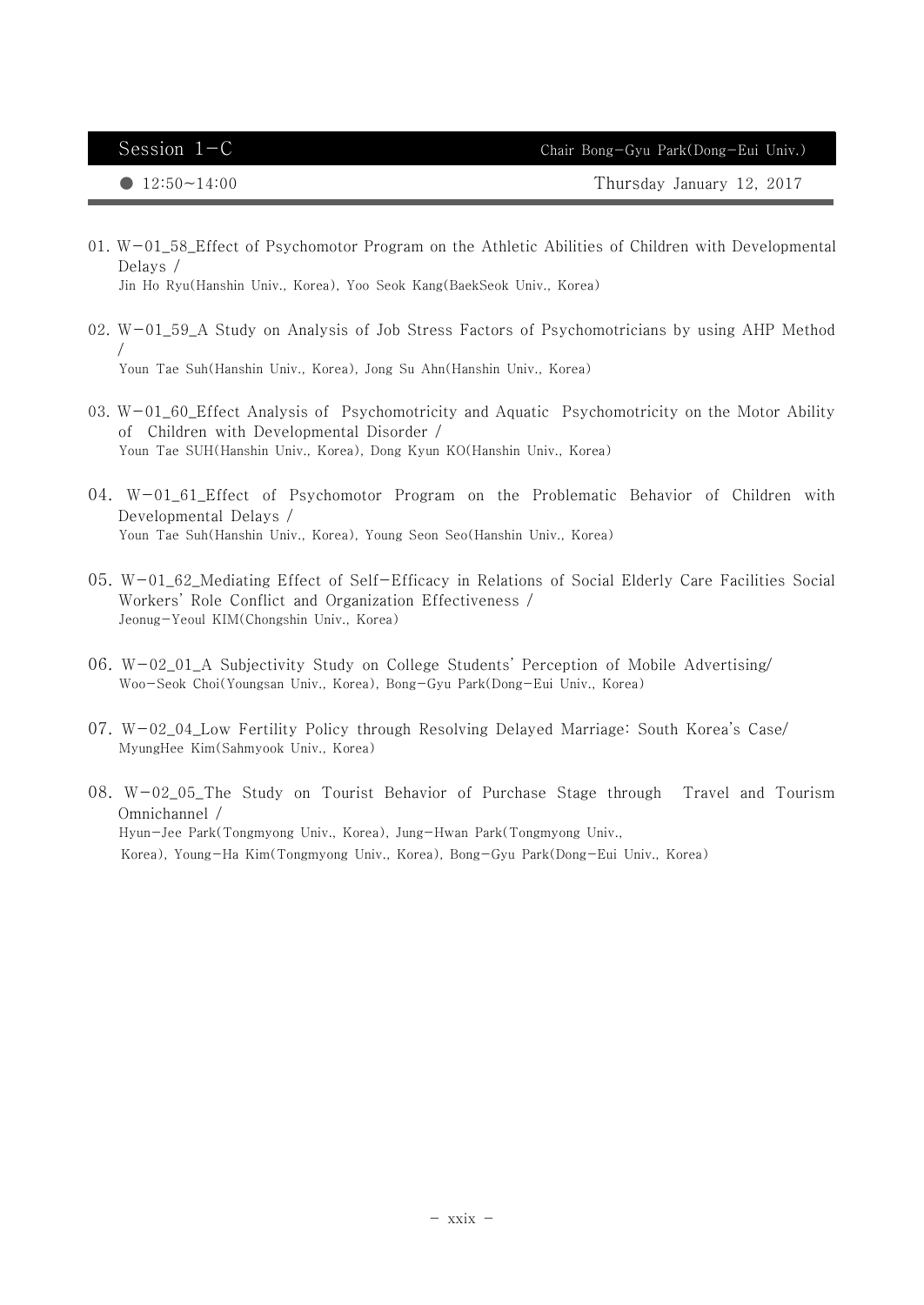Session 2-C Chair Chang Seek Lee(Hanseo Univ.), Cheong-Hwan Lim(Hanseo Univ.)

 $\bullet$  12:50 $\sim$ 14:00 Thursday January 12, 2017

- 01.  $W-09$  12 Comparative Analysis of the Accuracy Management Element by the Radiation Generator System for the Diagnosis / Kyung-Wan KIM(Hanseo Univ., Korea), Cheong-Hwan LIM(Hanseo Univ., Korea), Seong-Hun JUNG(Hanseo Univ., Korea)
- 02. W-09\_14\_Analysis of Factor for the Purchase Decision of Magnetic Resonance Imaging/ Cho Sung-Eok(Hanseo Univ., Korea), Lim Chung-Hwan(Hanseo Univ., Korea), Jeung Seung-Hun(Hanseo Univ., Korea), Kim Kyu-Hyung(Hanseo Univ., Korea)
- 03. W-09\_15\_Comparison of image quality according to volume and density at CT scan using AEC function / Dong-Oh KIM(Hanseo Univ., Korea), Cheong-Hwan LIM(Hanseo Univ., Korea)
- 04. W-13\_01\_The Effects of Employment Stress on Wellbeing of College and University Students in Korea: The Mediating Effects of Growth Mindset, Grit and Hope / Chang Seek Lee(Hanseo Univ., Korea)
- 05. W-13\_02\_The Mediating Effects of Growth Mindset between Employment Stress and Happiness of College and University Students in Korea / Chang Seek Lee(Hanseo Univ., Korea), Yeoun Kyoung Hwang(Hanseo Univ., Korea)
- 06. W-13\_03\_The Effect of Human Rights Victimization on Self-esteem of University Students in Korea: The Mediating Effect of Hope / Ji Young Park(Koguryeo Univ., Korea), Chang Seek Lee(Hanseo Univ., Korea)
- 07. W-13\_04\_The Dual Mediating Effects of Growth Mindset and Self-esteem between Stress and Wellbeing of Middle School students / Chang Seek Lee(Hanseo Univ., Korea), Yeoun Kyoung Hwang(Hanseo Univ., Korea)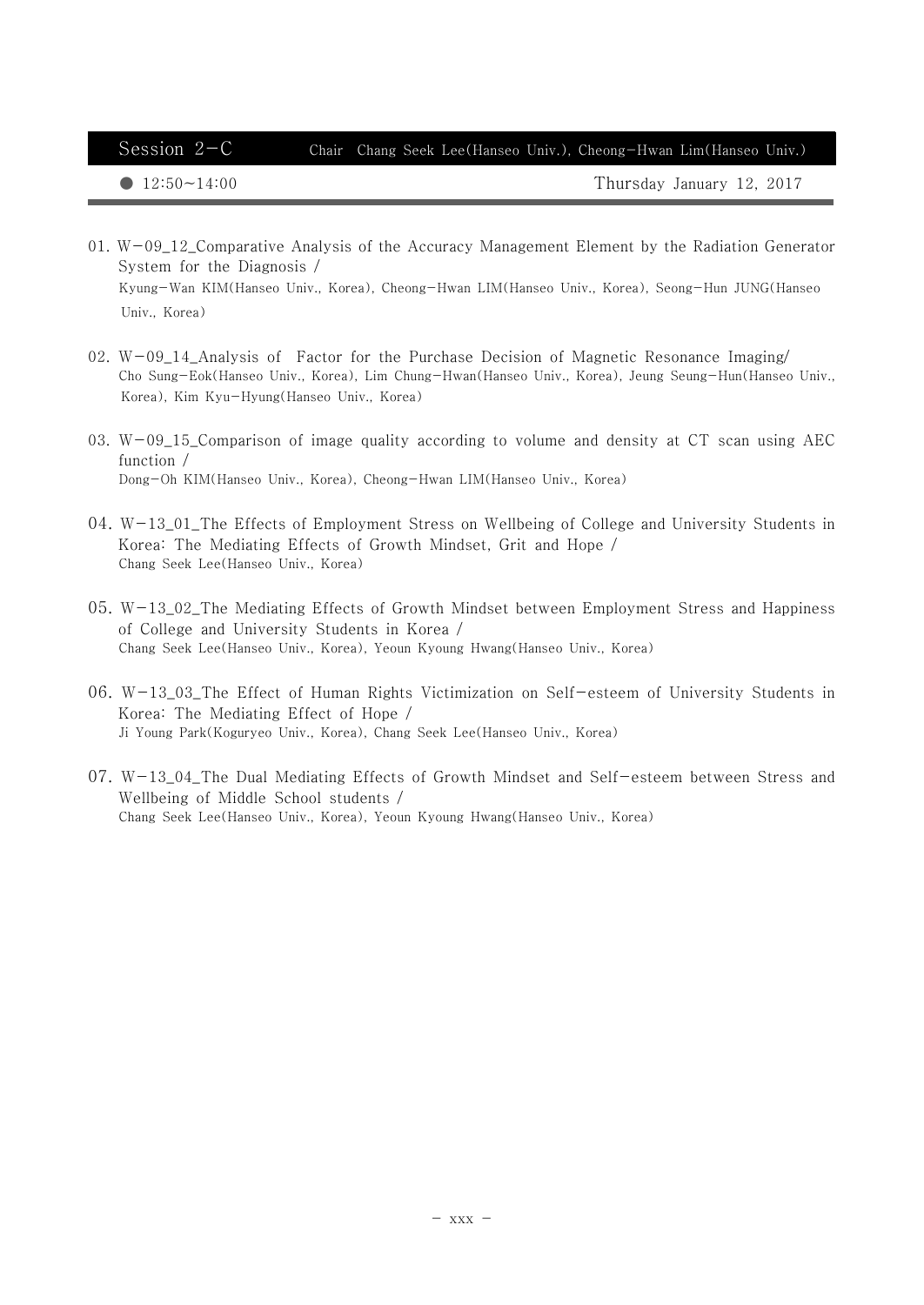Session 3-C(Poster) Chair Han-Jin Cho(Far East Univ.)

 $\bullet$  15:40 $\sim$ 16:30 Thursday January 12, 2017

- 01. DP\_03\_An Exploratory Study on the Concept and Conditions of Happinomics in the Digital Age / Kyoo-Sung Noh(Sunmoon Univ., Korea)
- 02. DP\_04\_IEIM: Common Criteria for Internet Ethics-Index Measurement / Jeong-Dong Kim(Sunmoon Univ., Korea), Jung-Ho Park(Sunmoon Univ., Korea), Young-Han Lee(Sunmoon Univ., Korea)
- 03. DM\_12\_Mobile App-based Platforms in a Hyper-connected Society / Seong-Mook Kim(TNS Korea, Korea), Hyun-Hee Cha(Junghwa Art College, Korea)
- 04. DM\_14\_An Application of a Multi-Generation Diffusion Model to Forecast 5G Mobile Telecommunication Service Subscribers in South Korea / Taehan Kim(ETRI, Korea), Dae-Eun Lim(Kangwon Nat'l Univ., Korea)
- 05. DM\_15\_Comparing service quality of paid and free Apps in China / Qin Ying(Chonnam Nat'l Univ., Korea), Kyeong-Rak Lee(Chonnam Nat'l Univ., Korea), Hyi-Thaek Jeong(Chonnam Nat'l Univ., Korea), Sang-Joon Lee(Chonnam Nat'l Univ., Korea)
- 06. DMS\_01\_The relationships among patients-health care providers' communication, diabetes self-efficacy, and diabetes self-care management / Yoon-Shin Hwang(Chungnam Nat'l Univ., Korea), Younghshin Song(Chungnam Nat'l Univ., Korea), Chi-Hye Kim(Chungnam Nat'l Univ., Korea), Kyeong-Hee Bossard(Chungnam Nat'l Univ., Korea)
- 07. W-16\_02\_The Influence of Visual Metaphors and Expected Value of Digital Billboard Advertising on Attitude toward Advertising and Brand / KwangSeok Han(Namseoul Univ., Korea)
- 08. W-21\_02\_A Study on the Model for the Improvement of Kendo Athletic Performance Using Big Data / Joon-Yong Kim(Kongju Nat'l Univ., Korea), Koo-Rack Park(Kongju Nat'l Univ., Korea), Young-Suk Chung(Kongju Nat'l Univ., Korea), Jung-Min Park(Kongju Nat'l Univ., Korea)
- 09. W-21\_03\_A Study on Structured Data Collection Framework System Based on GUI / Hoo-Young Lee(Kongju Nat'l Univ., Korea), Koo-Rack Park(Kongju Nat'l Univ., Korea), Dong-Hyun Kim(Woosong Univ., Korea)
- 10. W-21\_04\_Real-Time School Violence Reporting System Using Location Services / Won-Cheol Park(Kongju Nat'l Univ., Korea), Koo-Rack Park(Kongju Nat'l Univ., Korea), Myung-Seob Yoon(Kongju Nat'l Univ., Korea), Jin-Young Jeong(Daejeon Health Science College, Korea)
- 11. W-21\_06\_A study on elevator control model using Bluetooth / Seong-Ik Kim(Kongju Nat'l Univ., Korea), Koo-Rack Park(Kongju Nat'l Univ., Korea), Young-Suk Chung(Kongju Nat'l Univ., Korea), Han-Jin Cho(Far East Univ., Korea)
- 12. W-21\_07\_A Study on WebRTC-based Open-Type Whiteboard Platform /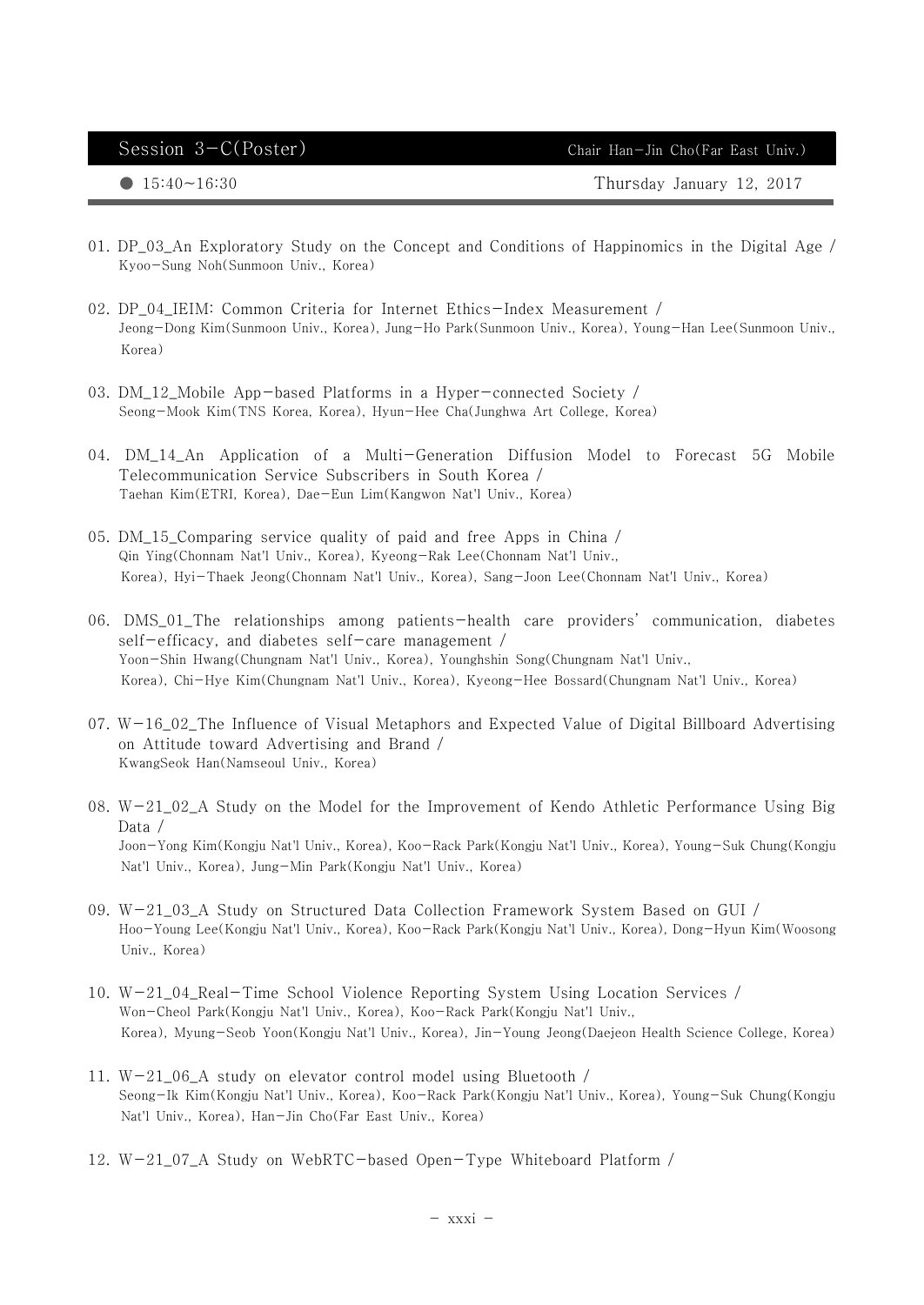Dong-Yeol Moon(Kongju Nat'l Univ., Korea), Koo-Rack Park(Kongju Nat'l Univ., Korea), Dong-Hyun Kim(Woosong Univ., Korea)

- 13. W-21\_09\_A Design and Improvement of Search System for Administrator Based on IPCC/ Tae-Sung Lim(Kongju Nat'l Univ., Korea), Koo-Rack Park(Kongju Nat'l Univ., Korea), Han-Jin Cho(Far East Univ., Korea), Young Suk Chung(Kongju Nat'l Univ., Korea)
- 14. W-21\_10\_A Study of the Model of Process Business Standardization for the Construction of Process Governance / Jin-Woo Hong(Kongju Nat'l Univ., Korea), Koo-Rack Park(Kongju Nat'l Univ., Korea), Dong-Hyun Kim(Woosong Univ., Korea)
- 15. W-21\_14\_Design for ZRPID to Guide Evacuation Routes in Indoor Disasters / Jung Gang-Hee(Sunmoon Univ., Korea), Park yoon-young(Sunmoon Univ., Korea), Kim Se-Yeob(Sunmoon Univ., Korea), Cho Young-Wook(Sunmoon Univ., Korea)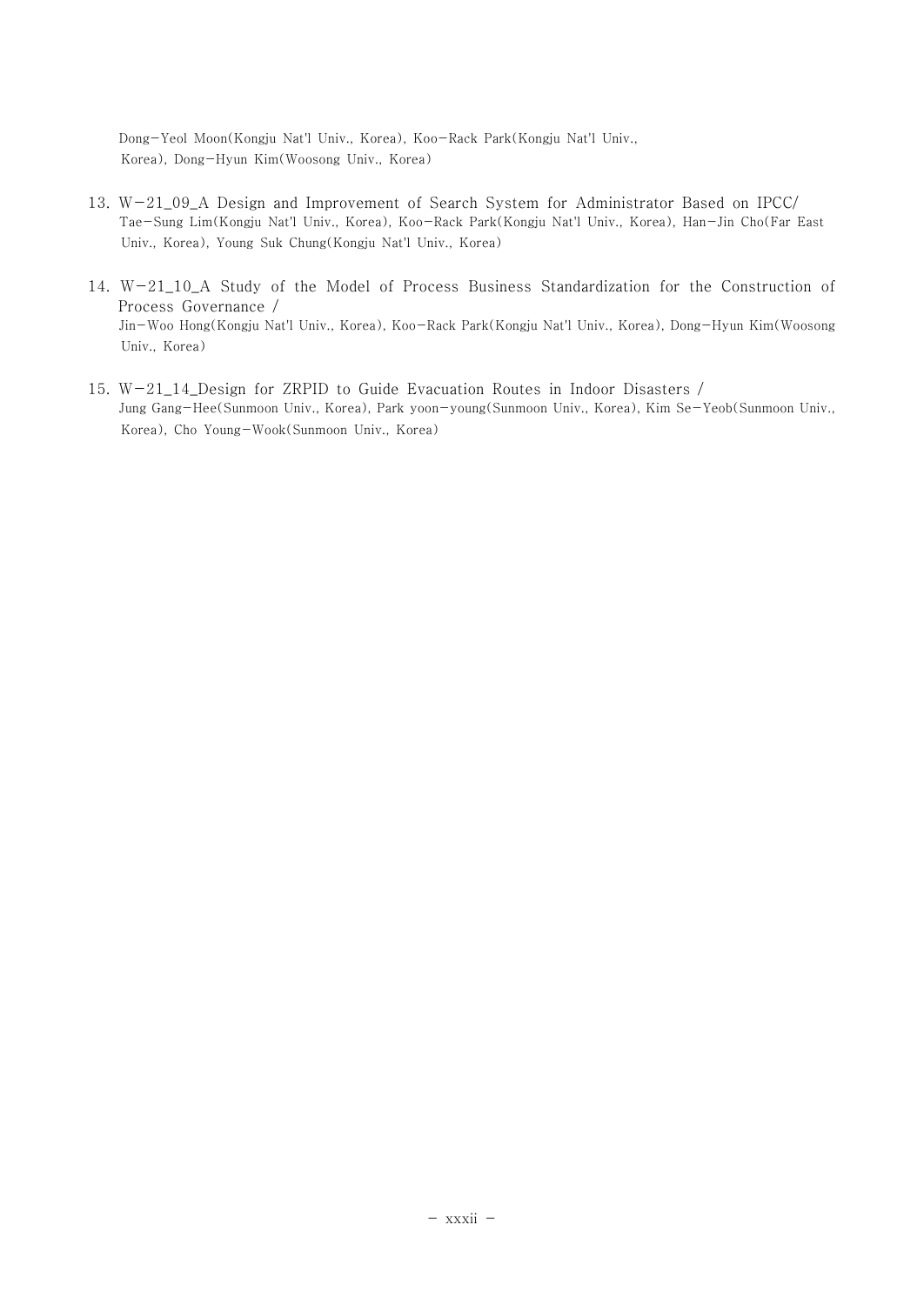Session 1-D Chair Eun Jung Park(Hankuk Univ. of Foreign Studies)

 $\bullet$  14:10 $\sim$ 15:30 Thursday January 12, 2017

- 01. W-04\_02\_Mass Flow Performance Prediction of Welding Section Shapes within Injector Plunger applying NGV Fuel (CH4) / Kwonse Kim(Kongju Nat'l Univ., Korea), Dooseuk Choi(Kongju Nat'l Univ., Korea)
- 02. W-04\_05\_Development of Mini-Spectrometer for Measuring Lighting Environment / Yang-Soo Kim(Kongju Nat'l Univ., Korea), Seung-Taek Oh(Kongju Nat'l Univ., Korea), Jae-Hyun Lim(Kongju Nat'l Univ., Korea)
- 03. W-06\_08\_A Study of Influential Factors to Global Business Strategy of Korean SMEs in the Era of Multi-FTAs: Focusing on China and Vietnam / Tae Ho Kim(Tsinghua Univ., China)
- 04. W-07\_02\_The Effects of Chinese Character Education on Brain Activation / Joo-Eun Lee(SookMung Women's Univ., Korea)
- 05. W-14\_01\_A Study on the Standard Size of Fire and Rescue Helmets and a Questionnaire-Based Improvement Plan / Dongmin Shin(Korea Nat'l Univ. of Transportation, Korea), Minjeong Park(4dm Design Management Creative Director, Korea), Gangbok Lee(ETRI, Korea), Seungyong Kim(Korea Nat'l Univ. of Transportation, Korea), Minju Kang(Korea Nat'l Univ. of Transportation, Korea), Jaehan Jeong(Korea Fire Institute, Korea), Yongtaek Han(Korea Fire Institute, Korea), ByungJun Cho(Kangwon Nat'l Univ., Korea)
- 06. W-19\_01\_The Influencing Factors of the Stress of Hypertension Patients / Myoung-Jin Kwon(Daejeon Univ, Korea), Sung-Yun Ahn(PaiChai Univ., Korea)
- $07. W-19_02_$ Influence of mental health, emotional intelligence, self-directed learning ability on interpersonal relationship among nursing students / Sung-Yun Ahn(PaiChai Univ., Korea), Young-Ju Kim(Daejeon Health Institute of Technology, Korea), Hyo-Jin Won(Baekseok Culture Univ., Korea)
- 08. W-22\_01\_Knowledge Services for Idea Commercialization / Taikyeong Chung(KISTI, Korea), Eun Jung Park(Hankuk Univ. of Foreign Studies, Korea), In Sub Kim(Sahmyook Health Univ., Korea)
- 09.  $W-22$  02 Emotions of the interactive storytelling in Facade game / Eun Jung Park(Hankuk Univ. of Foreign Studies, Korea), Byong Chul Bae(Hong-Ik Univ., Korea)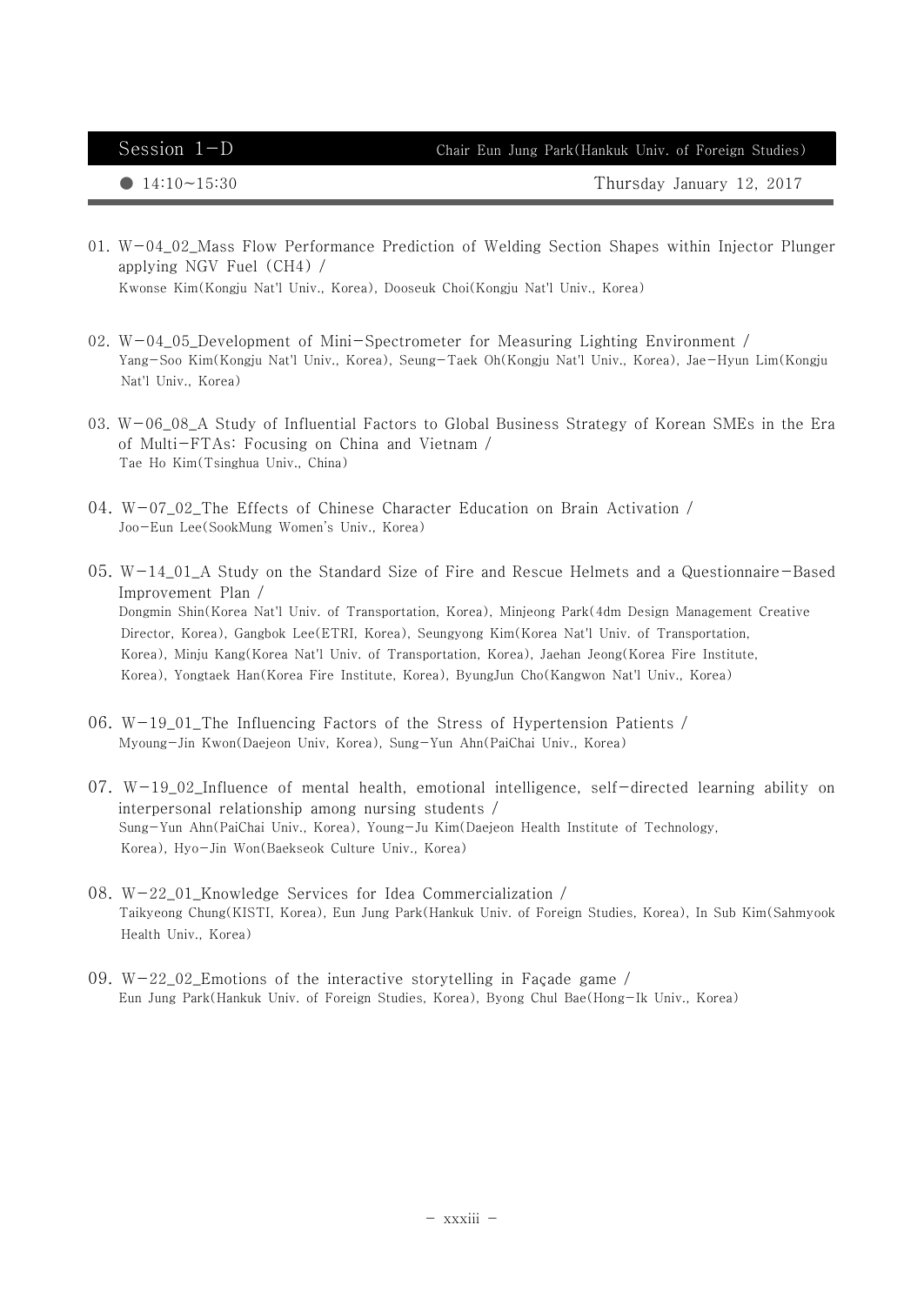| Session $2-D$         | Chair Gwi-Gon Kim(Kumoh Nat'l Institute of Technology) |
|-----------------------|--------------------------------------------------------|
| $\bullet$ 14:10~15:30 | Thursday January 12, 2017                              |

- 01. W-10\_01\_When does the consumer feel the authenticity in cause related marketing? / Jong-Ho Yoon(GUMI Univ., Korea), Gwi-Gon Kim(Kumoh Nat'l Institute of Technology, Korea)
- 02. W-10\_02\_Which reward program impact on purchase review? / Yu-Mi Baek(Kumoh Nat'l Institute of Technology, Korea), Gwi-Gon Kim(Kumoh Nat'l Institute of Technology, Korea)
- 03.  $W-10$  03 The influence of brand benefits on patent Attribute belief and brand attitude: Focused on the moderating effect of thinking style and construal level theory / Young-Duck Kim(Kumoh Nat'l Institute of Technology, Korea), Gwi-Gon Kim(Kumoh Nat'l Institute of Technology, Korea)
- 04. W-10\_04\_The moderating effect of intrinsic motivation to share knowledge between organizational factors and knowledge sharing behavior and innovation behavior in Mongolian university / Enkhchimeg Tsedendorj(Mongolian Univ. of Science and Technology, Mongolia), Purevsuren Byambakhishig(Mongolian Univ. of Science and Technology, Mongolia), Nyambayar Chimed-Ochir(Mongolian Univ. of Science and Technology, Mongolia), Tungalagtuya Galdan(Mongolian Univ. of Science and Technology, Mongolia), Gwi-Gon Kim(Kumoh Nat'l Institute of Technology, Korea)
- 05. W-10\_05\_The effect of Country image on Brand belief and Brand attitude: Focused on the moderating effect of Product-Country Congruence / Narantuya Gantuya(Kumoh Nat'l Institute of Technology, Korea), Gwi-Gon Kim(Kumoh Nat'l Institute of Technology, Korea), Ki-Heung Yim(KwangJu Women's Univ., Korea)
- 06. W-20\_01\_The Relationship between Achievement Goal Orientation and Academic Burnout for University Students: The Mediating Effect of The Learning Flow / Ju-Hyun Kim(Gimcheon Univ., Korea), Sung-Joo Park(Gimcheon Univ., Korea)
- 07. W-20\_02\_Influence of Parent-Child Communication on Adapting for College life for College students  $-Medium$  Effect of Satisfying for Vasic Psychological Desire  $-$  / Seung-joo Oh(Gimcheon Univ., Korea), Sung-Joo Park(Gimcheon Univ., Korea)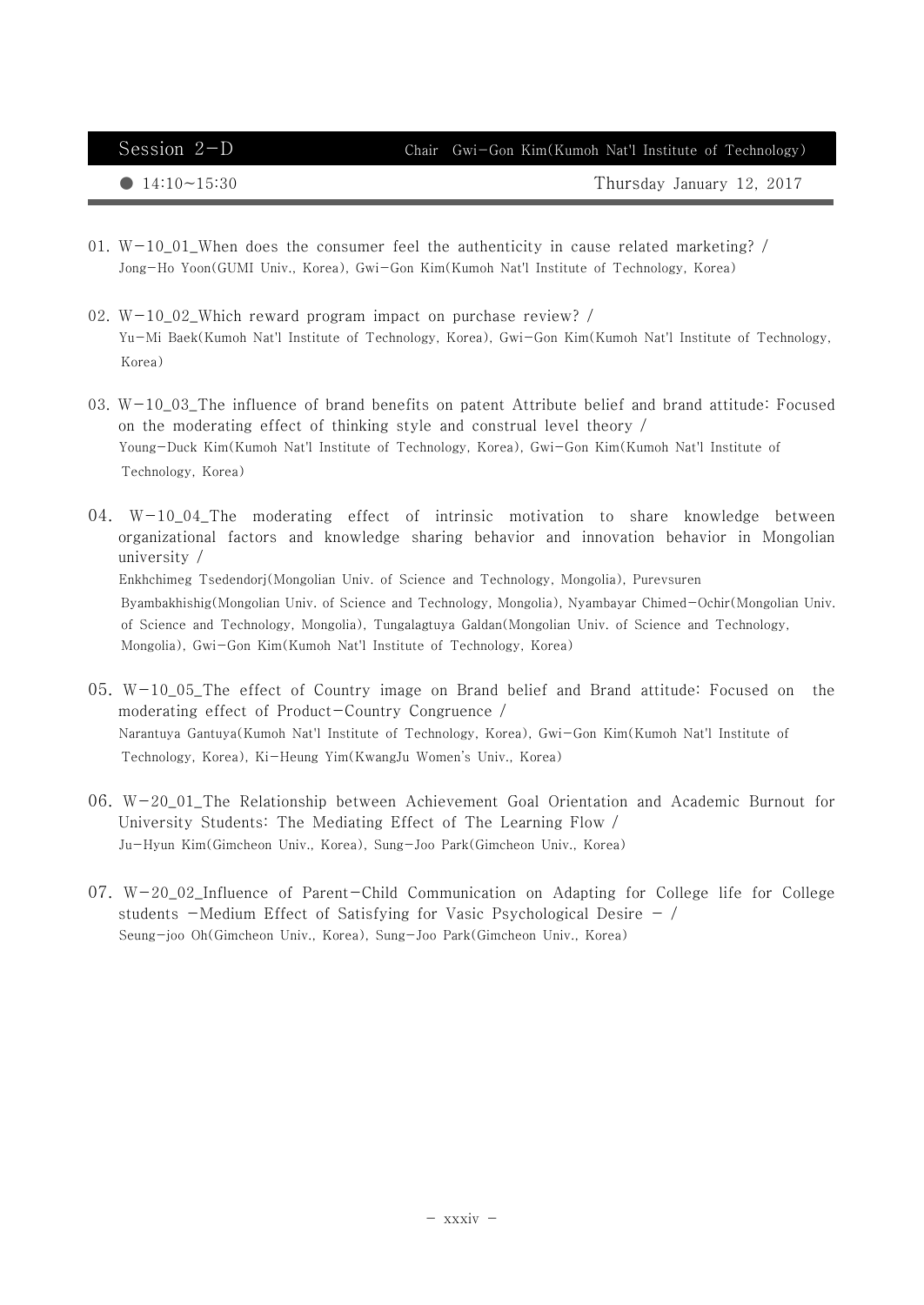| Session $1-E$         | Chair Seong-Taek Park(Chungbuk Nat'l Univ.) |
|-----------------------|---------------------------------------------|
| $\bullet$ 15:40~16:30 | Thursday January 12, 2017                   |

- 01.  $W-12$  10 Effect of Social Media Usage on Perceived Risk: Moderating Role of Fairness/ Sung-Won Lee(Univ. of Seoul, Korea), Seong-Taek Park(Chungbuk Nat'l Univ., Korea)
- 02. W-12\_14\_A Study on Tuberculosis by Big Data Analysis / Byung-Sung Kim(ATMAN partners, Korea), Tae-Gu Kang(Chungbuk Nat'l Univ., Korea), Seong-Taek Park(Chungbuk Nat'l Univ., Korea)
- 03.  $W-12_19_$ Intrinsic and Extrinsic Motivations in the Forming of Mobile Virtual Communities / Guozhong Li(Kunming University of Science and Technology, China), Seong Taek Park(Chungbuk Nat'l Univ., Korea), Hong Jin(School of Business,Jiangxi Normal Univ., China)
- 04. W-12\_20\_Factors Influencing Smart Learning Performance Under the Environment of Fragmentized Time / Guozhong Li(Kunming University of Science and Technology, China), Seong Taek Park(Chungbuk Nat'l Univ., Korea), Hong Jin(School of Business,Jiangxi Normal Univ., China)
- 05. W-17\_04\_A Study on A Visual Interface In Virtual Reality / Jeong-Min Lee(Namseoul Univ., Korea), Jin-Kon Kim(Namseoul Univ., Korea), Kyoung-Hak Lee(Kwangwoon Univ., Korea)
- 06. W-17\_09\_A Study on Content Creation for Mitigating Cyber Motion Sickness / A-Leum Jung(Namseoul Univ., Korea), Jeong-Min Lee(Namseoul Univ., Korea), Jong-Ho Lee(Namseoul Univ., Korea), Kyounghak Lee(KwangWoon Univ., Korea)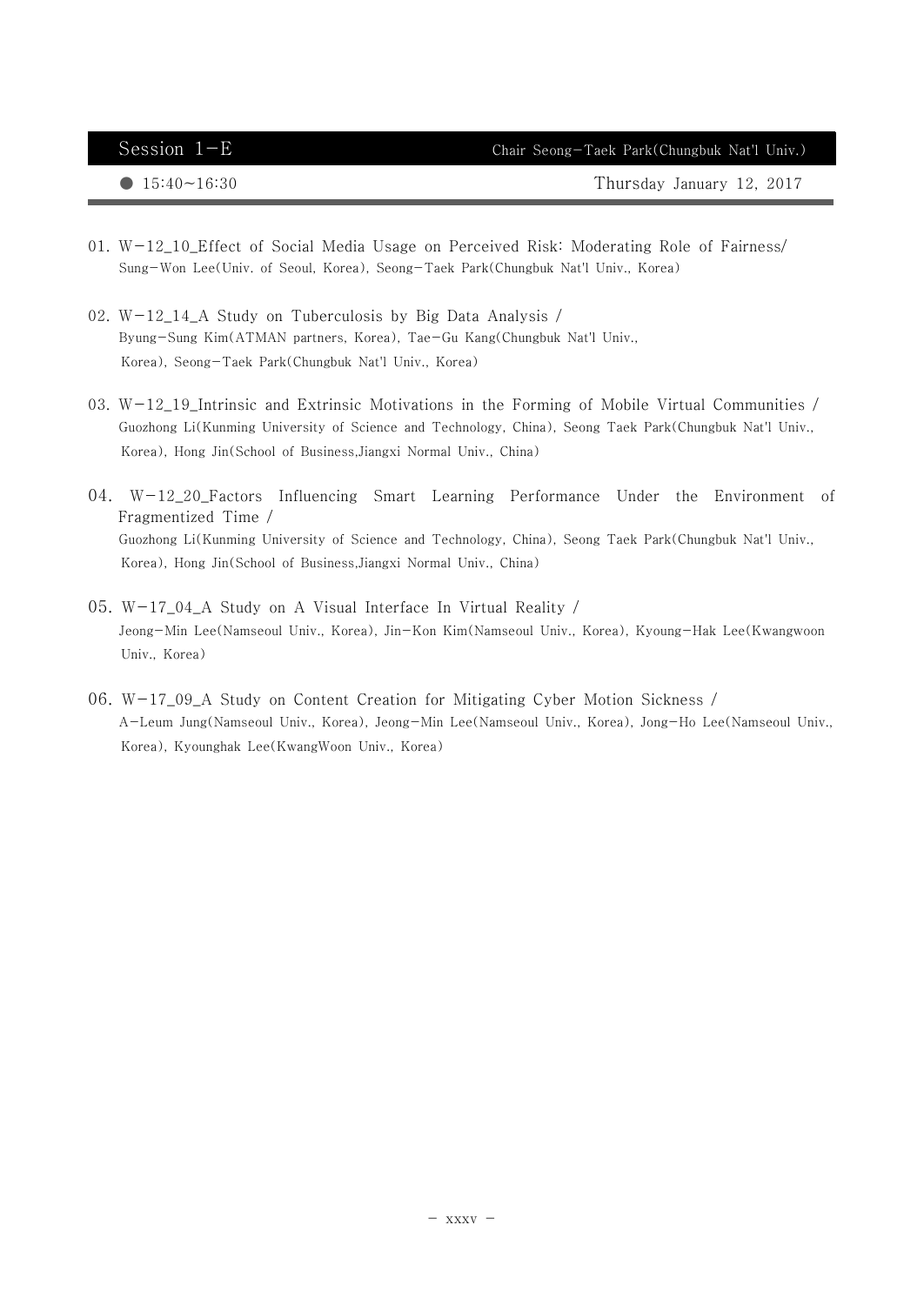# Oral Presentation

# Friday January 13, 2017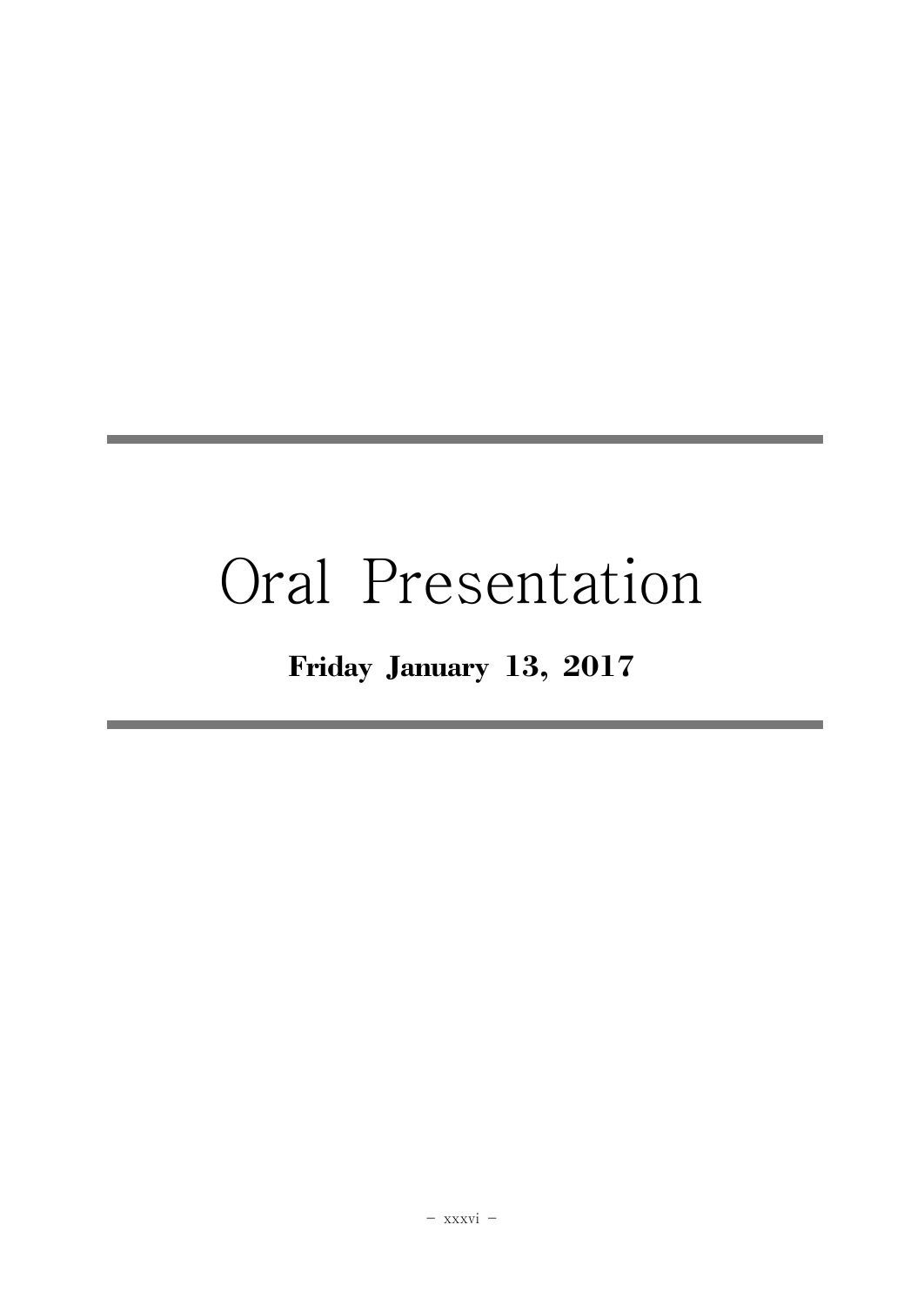$Session \t1-A$  Chair Sang Yeob Oh(Gachon Univ.)

● 09:00~10:20 **Friday January 13, 2017** 

- 01. W-15\_01\_Voice Feature Detection using Entropy from Pulse Feature Extraction/ Sang Yeob Oh(Gachon Univ., Korea), ChulHo Park(Doowon Technical Univ., Korea)
- 02. W-15\_02\_Performance Evaluation of Knowledge based CES-D Index Service/ Joo-Chang Kim(Sangji Univ., Korea), Ji-Won Baek(Sangji Univ., Korea), Hoill Jung(Sangji Univ., Korea), Hyun Yoo(Sangji Univ., Korea), Kyungyong Chung(Sangji Univ., Korea)
- 03. W-15\_04\_A Difference Analysis in Travel App Users' Satisfaction of by Usage Purpose as per Using Smart Mobile Technology/ Myung-A Kang(Gwangju Univ., Korea), Eun-Soo Lee(Gwangju Univ., Korea)
- 04. W-15\_05\_Public Data based Mobile Tourism Service Considering User Convenience/ Yong-Won Kim(Dongseo Univ., Korea), Sang-Hyun Nam(Dongseo Univ., Korea), Ji-Yeon Jung(Dongseo Univ., Korea), Ji-Eun Kim(Dongseo Univ., Korea), Roy C. Park(Dongseo Univ., Korea)
- 05. W-15\_06\_PHR based Personalized Light Therapy System for Sleep Pattern Correction/ Keon-Woo Kim(Dongseo Univ., Korea), A-Rim Park(Dongseo Univ., Korea), Ja Yun Heo(Dongseo Univ., Korea), Na Eun Lee(Dongseo Univ., Korea), Roy C. Park(Dongseo Univ., Korea)
- 06. W-15\_07\_Development of IoT based Intelligent Smart Water Control System for Efficient Water Management/ Da-Vin Yang(Dongseo Univ., Korea), Min-Sik Youn(Dongseo Univ., Korea), Dong-Hoon Shin(Dongseo Univ., Korea), Roy C. Park(Dongseo Univ., Korea)
- 07. W-15\_08\_Collaborative Filtering based Intelligent Schedule Management Service Considering User Convenience using Clipboard/ Sang-Rok Kim(Dongseo Univ., Korea), Jun-Young Choi(Dongseo Univ., Korea), Song-Yi Oh(Dongseo Univ., Korea), Ji-Hye Oh(Dongseo Univ., Korea), Hyo-Jin Park(Dongseo Univ., Korea), Roy C. Park(Dongseo Univ., Korea)
- 08. W-15\_09\_Mobile Healthcare service using Chatting bot for Emergency Treatment/ Chang-Min Ryu(Dongseo Univ., Korea), Tae-Min Kim(Dongseo Univ., Korea), Ge-Hoon Hwang(Dongseo Univ., Korea), Yu-Rim Kim(Dongseo Univ., Korea), Roy C. Park(Dongseo Univ., Korea)
- 09. W-15\_10\_Development Environment for Physical Computing Based on Open Source Blockly/ Eun-Ju Jo(Dongseo Univ., Korea), Mikyeong Moon(Dongseo Univ., Korea)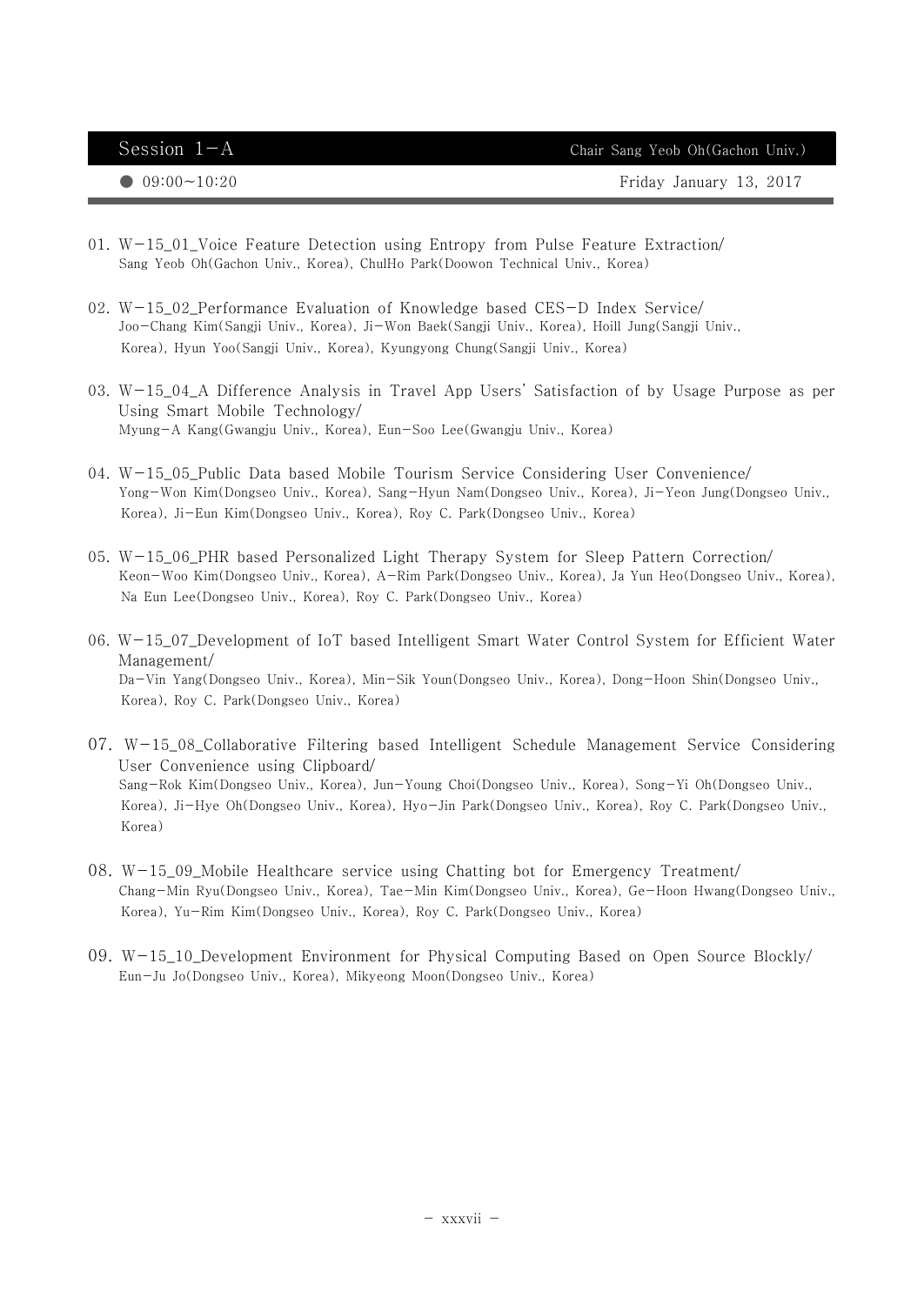| Friday January 13, 2017<br>$\bigcirc$ 09:00~10:20 | Session $2-A$ | Chair Do-sung Na(Hansung Univ.) |
|---------------------------------------------------|---------------|---------------------------------|
|                                                   |               |                                 |

- 01.  $W-18_01_A$  Study on the Improvement of Process Using Motion Analysis/ Hyun-Jong Kim(Hansung Univ., Korea), Hwang-Yong Lim(Hansung Univ., Korea), Seung-Cheon Kim(Hansung Univ., Korea), Yen-Woo You(Hansung Univ., Korea)
- 02.  $W-18$  02 A Study on the Informatization of the Enterprises in Gaeseong Industrial Complex and Its Improvement/ Hyun-Jong Kim(Hansung Univ., Korea), Hwang-Yong Lim(Hansung Univ., Korea), Seung-Cheon Kim(Hansung Univ., Korea), Yen-Woo You(Hansung Univ., Korea)
- 03. W $-18\_03\_A$  Study on the Solutions for Difficulties and Problems through the Analysis on the Current Status of Companies Introducing Smart Factory for Small and Medium-sized Enterprise / Hyun-Jong Kim(Hansung Univ., Korea), Hwang-Yong Lim(Hansung Univ., Korea), Seung-Cheon Kim(Hansung Univ., Korea), Yen-Woo You(Hansung Univ., Korea)
- 04. W-18\_05\_A Study of the Effect of the R&D Competence of IT Firms on Corporate Performance/ Hwan-Jo Jung(Hansung Univ., Korea), Yeon-Woo You(Hansung Univ., Korea)
- 05. W-18 06 A Study on the Effect of the Quality of Intellectual Property Consulting Service on Consulting Performance/ Hwan-Jo Jung(Hansung Univ., Korea), Yeon-Woo You(Hansung Univ., Korea)
- 06. W-18\_07 A Study on the Effect of the R&D Activity of Manufacturers on Business Performance (Focused on the comparison of the manufacturers in the metropolitan area and in the non-metropolitan area)/ Hwan-Jo Jung(Hansung Univ., Korea), Yeon-Woo You(Hansung Univ., Korea)
- 07. W-18\_08\_Case Study on Design Automation of ICT Convergence Smart Factory -Focusing on Switchboards/ Tae-Ho Lee(Hansung Univ., Korea), Yen-Woo You(Hansung Univ., Korea)
- 08. W-18\_09\_A Study on Safety Management System for Switchboards/ Tae-Ho Lee(Hansung Univ., Korea), Yen-Woo You(Hansung Univ., Korea)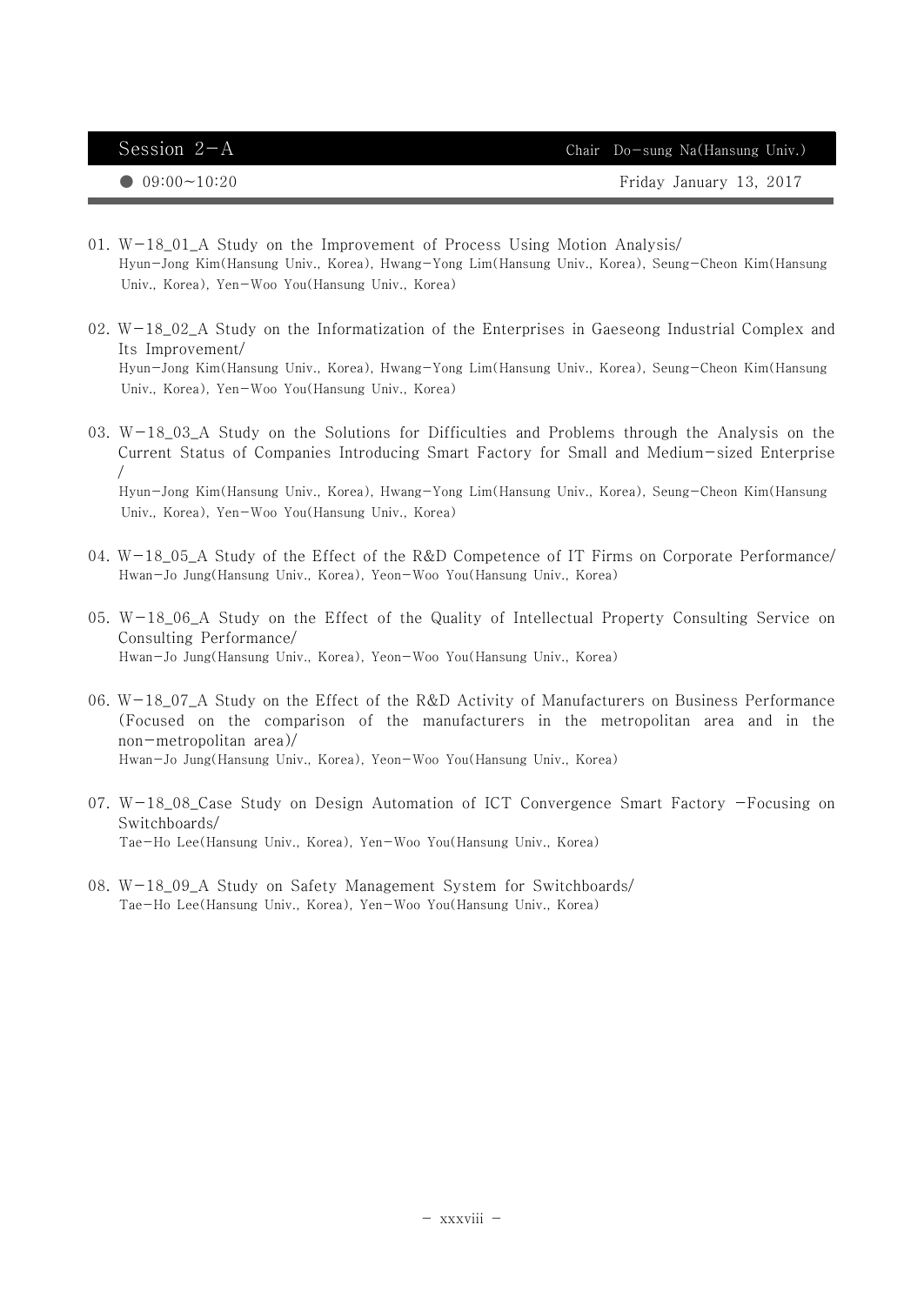01. W-18\_10\_A Study on Integrated Management System of Switchboard Service based on Cloud Service/

Tae-Ho Lee(Hansung Univ., Korea), Yen-Woo You(Hansung Univ., Korea)

- 02.  $W-18_11_A$  Study on the Effect of Consultant's Competence on Performance of Technology Commercialization/ Seon-Hoo Kim(Hansung Univ., Korea), Yeon-Woo You(Hansung Univ., Korea)
- 03.  $W-18_12_A$  Study on the Influence of Organizational Culture on the Business Performance of the Company Focused on the Consultant Capability/ Beom-Seok Park(Hansung Univ., Korea), Yeon-Yoo You(Hansung Univ., Korea)
- 04. W-18\_13\_A Study on the Effect of Consulting Service Quality focused on the moderating effects on consultant competence on Consulting Satisfaction/ Beom-Seok Park(Hansung Univ., Korea), Yeon-Yoo You(Hansung Univ., Korea)
- 05. W-18\_14\_A Study on the Influence of Consulting Service Quality on Consulting Satisfaction Based on Understanding and Participation in Consulting/ Beom-Seok Park(Hansung Univ., Korea), Yeon-Yoo You(Hansung Univ., Korea)
- 06. W-18\_15\_A Study on the Influence of Consulting Participation of the Consulted Firm on Consulting Repurchase Intention  $-$  Focusing on the adjustment effect of consulting understanding degree of the Consulted Firm/ Yang-Woo Lee(Hansung Univ., Korea), Yeon-Yoo You(Hansung Univ., Korea)
- 07. W-18\_16\_A Study on the Effect of Consulting Service Quality on Consulting Repurchase Intention- Focused on the moderating effect of the responsiveness of service/ Yang-Woo Lee(Hansung Univ., Korea), Yeon-Yoo You(Hansung Univ., Korea)
- 08. W-18\_17\_A Study on the Effect of PM Consultant Leadership Capability on Consulting Repurchase Intention -Focusing on the moderating effects of participation of SMEs' CEOs/ Yang-Woo Lee(Hansung Univ., Korea), Yeon-Yoo You(Hansung Univ., Korea)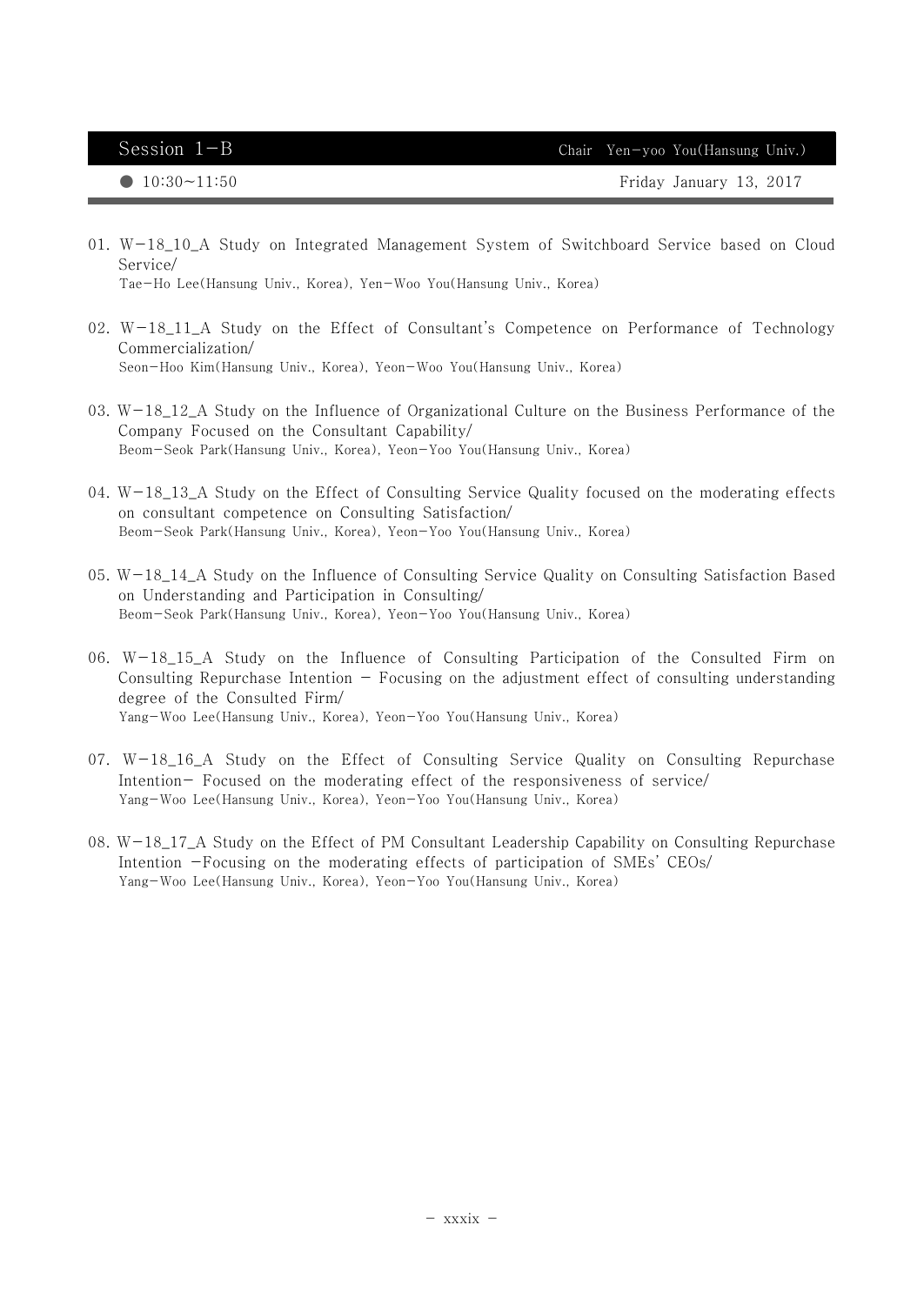- 01. W-18\_34\_An Impact of Family Business Succession Characteristics on Internal/External Recognition and Management Performance/ Dong-kil Lee(Hansung Univ., Korea), Yen-yoo You(Hansung Univ., Korea)
- 02. W-18\_35\_The effects of pre-treatment methods of carbon electrode for EDLC on Al Current Collector/ Mun-Soo Lee(Hansung Univ., Korea), Ju-Il Yoon(Hansung Univ., Korea), So-Yeon Han(Hansung Univ., Korea)
- 03. W-18\_36\_Designing and Motion Realization of a Board Game Device Having a Three-Dimensional Solid Structure/ Seo Sung-Hyun(Hansung Univ., Korea), Kim Seung-Cheon(Hansung Univ., Korea)
- 04.  $W-18_37_$ Study on Measures for the Enhancement of Convergence Security Strategies in the IoT Era/ Jong-Hyuk Won(Hansung Univ., Korea), Yeon-Woo You(Hansung Univ., Korea)
- 05. W-18\_38\_A Case Study on Building of Integrated Human Resources System for Global Environment/ Ji-Yean Lee(Hansung Univ., Korea), Jae-Goo Kang(Hansung Univ., Korea), Kwan-sik Na(SeoWon Univ., Korea), Yen-Yoo You(Hansung Univ., Korea)
- 06.  $W-18_39_$ Development of air sterilization purifier combined with broadband to active photocatalyst and ion cluster generating module/ Yoon seung bae(Hansung Univ., Korea), Yoo in soo(Gootz, Korea), Kim seung cheon(Hansung Univ., Korea)
- $07.$  W $-18.40$  A study on improvement plan of data center operation through the data center automation system in the cloud era/ Heedon Jang(Hansung Univ., Korea), Seungcheon Kim(Hansung Univ., Korea)
- 08. W-18\_41\_A study on System and application performance monitoring system construction using mass processing engine (ElasticSearch) based on NoSQL/ Heedon Jang(Hansung Univ., Korea), Seungcheon Kim(Hansung Univ., Korea)
- 09. W-18\_42\_A Study on Efficient Introduction through the Analysis of the Current Status of Companies to be Scheduled to Introduce Smart Factory in Small and Medium-sized Enterprises/ Hwang Yong Lim(Hansung Univ., Korea), Hyun Jong Kim(Hansung Univ., Korea), Kwang Hyun Ro(Hansung Univ., Korea)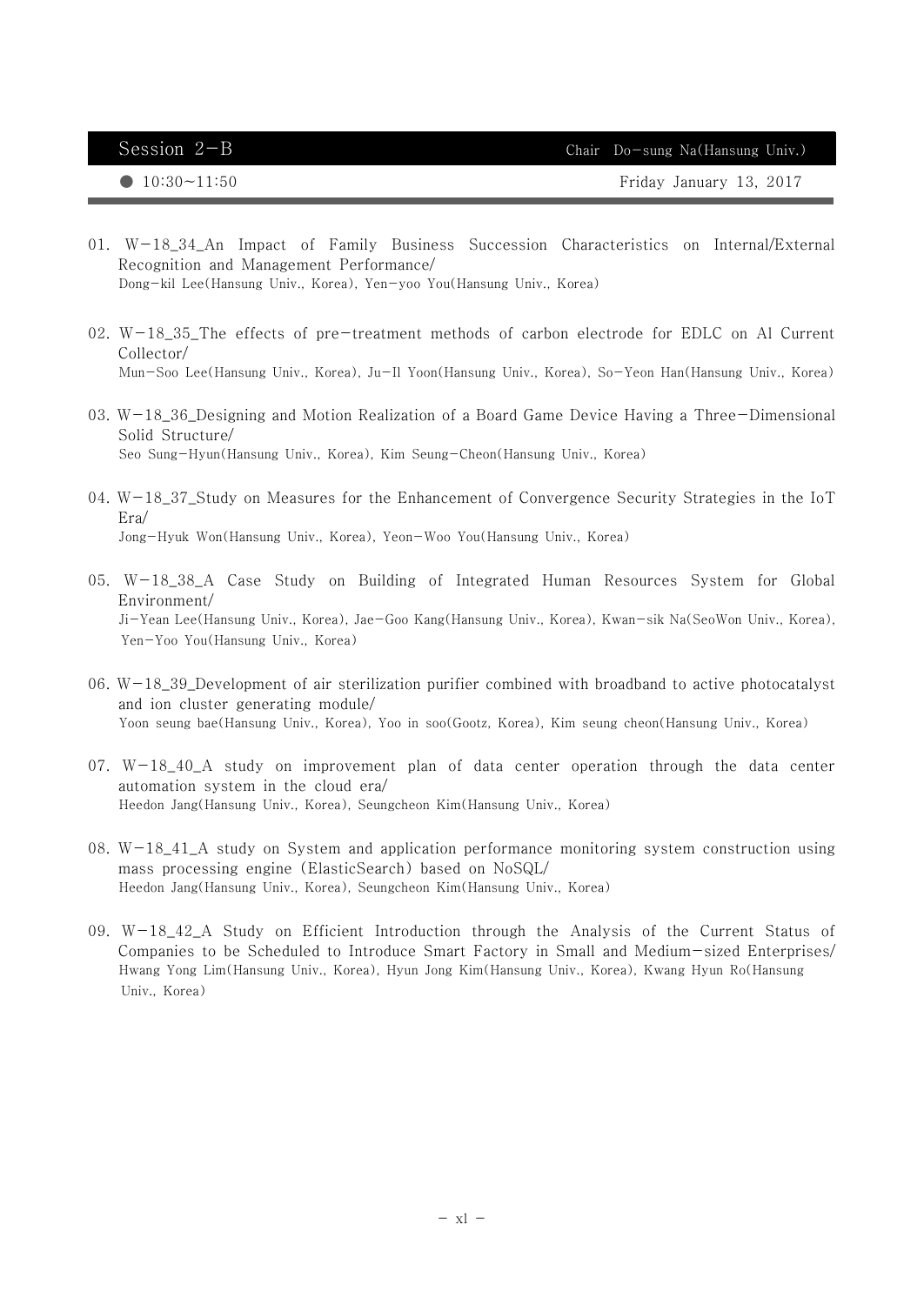● 13:00~14:20 Friday January 13, 2017

01. W-18\_18\_A Study on the Problem Solving Ability of Consultants Affecting Quality of Consulting Service/

Bong Cheol Lee(Hansung Univ., Korea), Yen Yoo You(Hansung Univ., Korea)

- 02. W-18\_19\_A Study on PEST-SWOT-AHP Methodology for Strategic Task Prioritization/ Bong Cheol Lee(Hansung Univ., Korea), Do Sung Na(Hansung Univ., Korea)
- 03. W-18\_20\_The Effect of the Problem Solving Ability of Management Consultants on Participation of the consulted firm/ Bong Cheol Lee(Hansung Univ., Korea), Yen Yoo You(Hansung Univ., Korea)
- 04. W-18\_21\_A Study on the Effect of Consultant Capability on Consulting Satisfaction- Focusing on the mediating effect of consulting service quality and the consulted company's understanding  $-\prime$ Yong kuk Choi(Hansung Univ., Korea), Yeon Yoo You(Hansung Univ., Korea)
- 05. W $-18\_22\_A$  Study on the Effect of Consulting Professionalism on Business Performance The mediating effects of consulting service quality and the moderating effect of participation of the consulted firm-/ Yong kuk Choi(Hansung Univ., Korea), Yeon Yoo You(Hansung Univ., Korea)
- 06. W-18\_23\_A Study on the Effect of Consulting Firm's Expertise on Consulting Satisfaction Focusing on the effects of brand awareness -/ Yong kuk Choi(Hansung Univ., Korea), Yeon Yoo You(Hansung Univ., Korea)
- 07.  $W-18_24_$ Development of smart health care shoes equipped with the care system for the prevention of the musculoskeletal injuries and for monitoring the activities based on M Health / U Health/ Sung-Pyo Jun(Hansung Univ., Korea), Yun-Woo You(Hansung Univ., Korea)
- 08. W-18\_25\_A Study of the Effect of Intangible Asset on Firm Value/ Jeong Hwan Lee(Hansung Univ., Korea), Yeon Yoo You(Hansung Univ., Korea)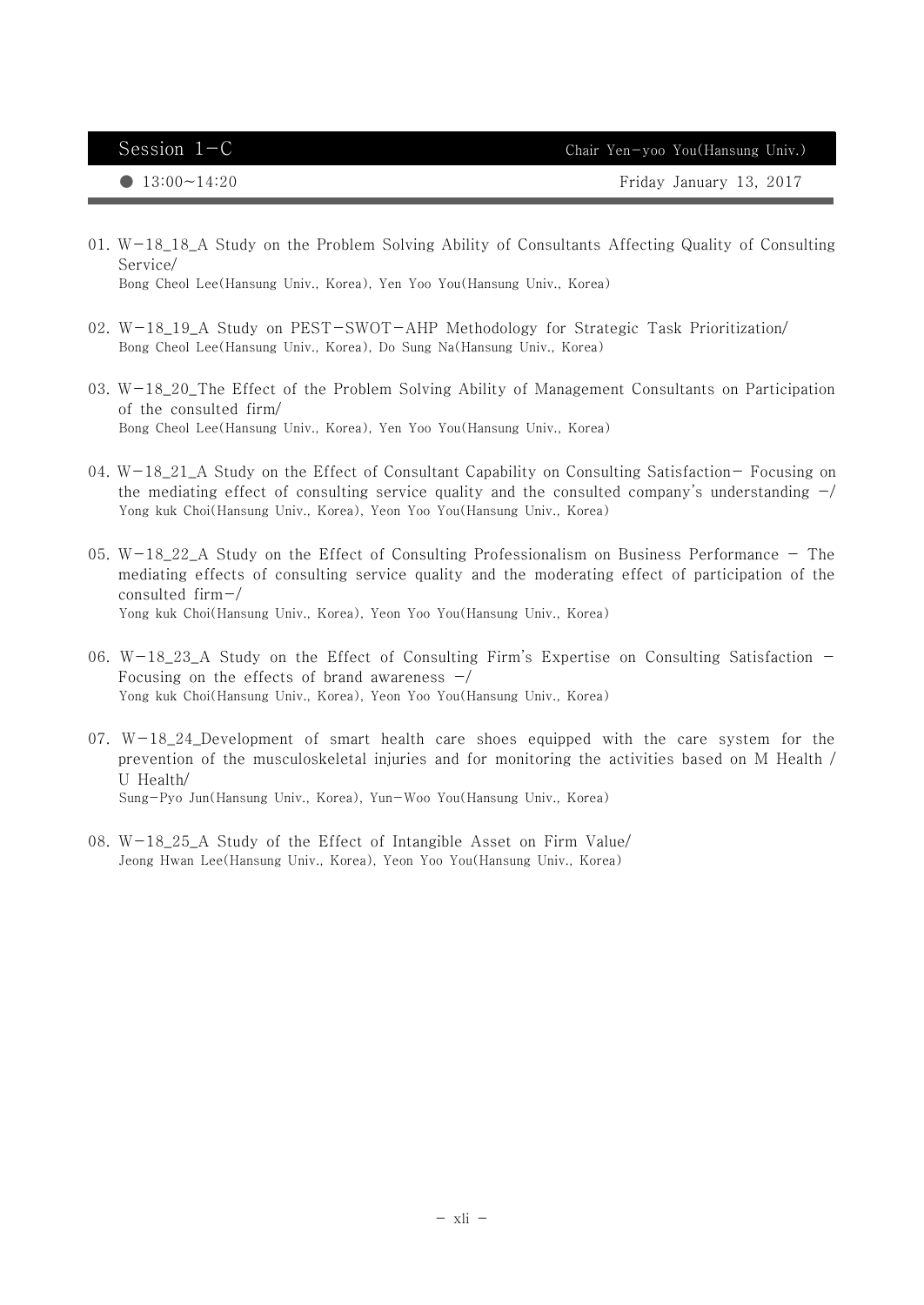Session 2-C Chair Han-Jin Cho(Far East Univ., Korea)

- 01. W-16\_05\_Study on the Effect of Logistics Service Quality and Customer Service in Overseas Direct Online Shopping/ Jae-Hak Lee(Namseoul Univ., Korea)
- 02. W-20\_05\_Device Hacking Scenario and Countermeasure using CoAP in the Internet of Things Environment/ Cho-Rong Seo(Baekseok Univ., Korea), Keun-Ho Lee(Baekseok Univ., Korea), Heuiseok Lim(Korea Univ., Korea)
- 03. W-20\_06\_The Sales Profit Distribution Model for the Contents of Multiple Authorships/ Sunghyun Yun(Baekseok Univ., Korea), Heuiseok Lim(Korea Univ., Korea)
- 04. W-21\_01\_IoT Data Processing Technique for Big Data Enhancement/ Yoon-Su Jeong(Mokwon Univ., Korea), Seung-Soo Shin(Tongmyong Univ., Korea)
- 05. W-21\_05\_A Study of National R&D Information Disclosure & Opening Expansion Policy Planning/ Jeong-Oh Kim(KISTI, Korea), Jong-won Kim(KISTI, Korea), WooSeung Jo(KISTI, Korea), Min-woo Park(KISTI, Korea), Young-Joon Yoon(KISTI, Korea)
- 06. W-21\_08\_BLE Beacon-based Etiquette System of Smart Devices/ Ki-mun Keum(R2soft co., Korea), Chang-bok Jang(R2soft co., Korea), Ki-Bong Kim(Daejeon Health Institute of Technology, Korea), Ohsuk Kwon(Chungnam Nat'l Univ., Korea)
- 07.  $W-21_11_A$  Study on a Plan for Enhancing Customer Satisfaction on government-funded Research Institutes- A Case study in KISTI / Sang-Kuk Kim(KISTI, Korea), Yong-Ho Lee(KISTI, Korea)
- 08.  $W-21_12_5$  Study on the standardizaton of signal intensity scale of pixel value in digital radiography/ Joon-Koo Choi(Far East Univ., Korea), Dong-Hee Hong(Far East Univ., Korea), Gha-Jung Kim(Far East Univ., Korea), Hyeong-Gyun Kim(Far East Univ., Korea)
- 09. W-21\_13\_Generating Long Exposure Effect using Image Sequence/ Kyuman Jeong(Daegu Univ., Korea), Bareum Kim(Daegu Univ., Korea), Han-Jin Cho(Far East Univ., Korea)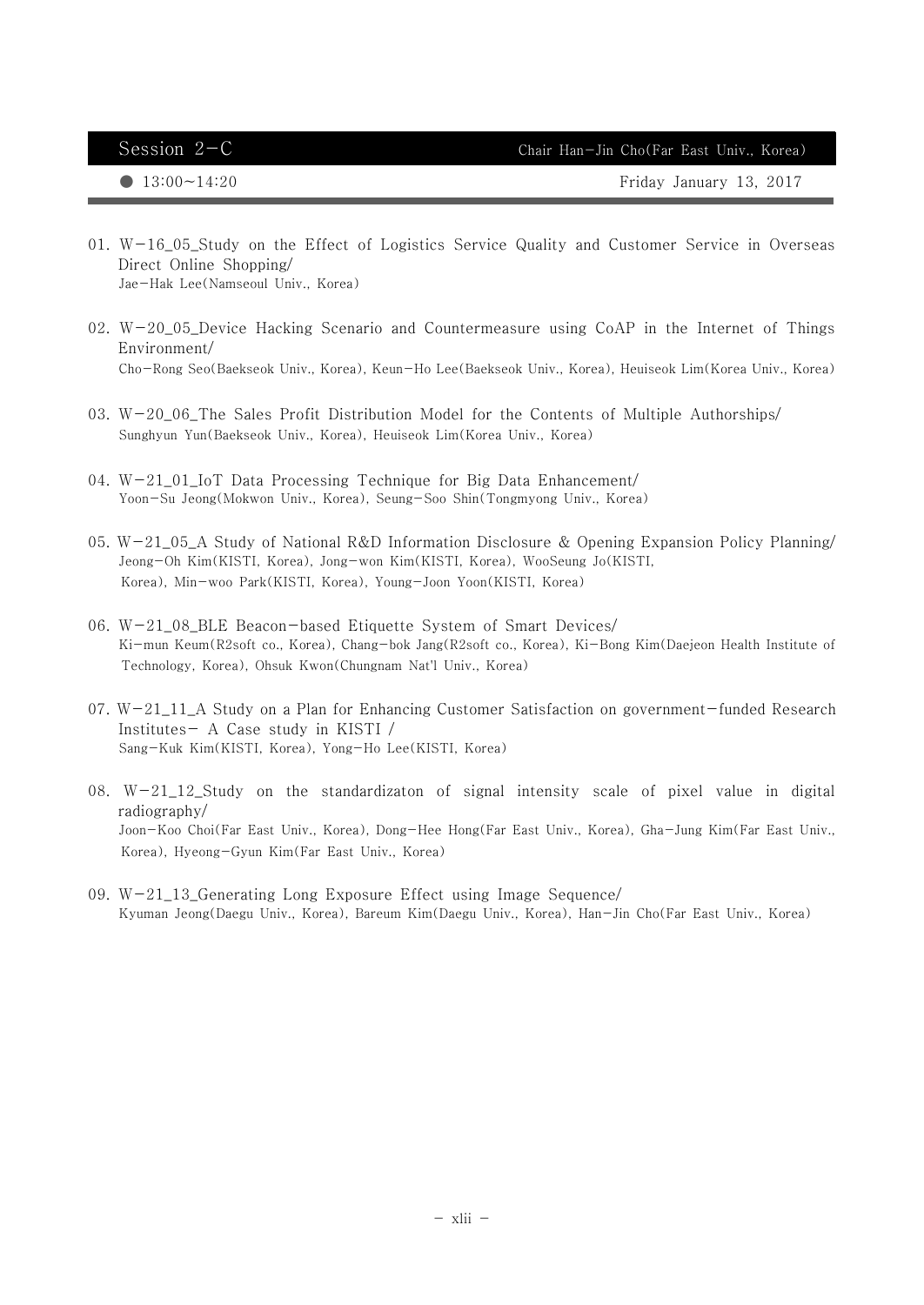| Session $1-D$      | Chair Yen-yoo You(Hansung Univ.) |
|--------------------|----------------------------------|
| $14:30 \sim 15:50$ | Friday January 13, 2017          |

- 01. W-18\_26\_A Study on the Influence of Intellectual Property Strategy on Management Performance/ Jeong Hwan Lee(Hansung Univ., Korea), Yeon Yoo You(Hansung Univ., Korea)
- 02. W-18\_27\_The Effect of Patent Index on Company Innovation Index/ Jeong Hwan Lee(Hansung Univ., Korea), Yeon Yoo You(Hansung Univ., Korea)
- 03. W-18\_28\_A Study on the Making of 3D Printed Fetus Sculpture Through Ultrasonic Automatic File Converting Technology/ Jae-Goo Kang(Hansung Univ., Korea), Jun-Cheol Kwon(3DSTORY Co.,Ltd., Yongin, Korea), Kwan-sik Na(SeoWon Univ., Korea), Yen-Yoo You(Hansung Univ., Korea)
- 04. W-18\_29\_The Case Study of Expert Group on the Development of Industry Convergence Evaluation Framework/ Moon, In Chan(Hansung Univ., Korea), Yeon Woo Yoo(Hansung Univ., Korea)
- 05. W-18\_30\_A Study on Consulting Satisfaction according to Types of Organizational Culture Focusing on Moderating Effect of Consulting Service Quality- / Hye-ran Yoon(Hansung Univ., Korea), Do-sung Na(Hansung Univ., Korea)
- 06. W-18\_31\_A study on prevention against the patent disputes in the virtual reality(VR) technical field/ Da-Un Chung(Hansung Univ., Korea), You Yen-Yoo(Hansung Univ., Korea)
- $07. W-18.32.A$  study on prevention against small and medium companies' leakage of trade secret: Focused on the company's retired employees and incumbents/ Da-Un Chung(Hansung Univ., Korea), You Yen-Yoo(Hansung Univ., Korea)
- 08. W-18\_33\_The effect on the education performance of the consulting education characteristic/ My-young Cho(Hansung Univ., Korea), Yen-yoo You(Hansung Univ., Korea)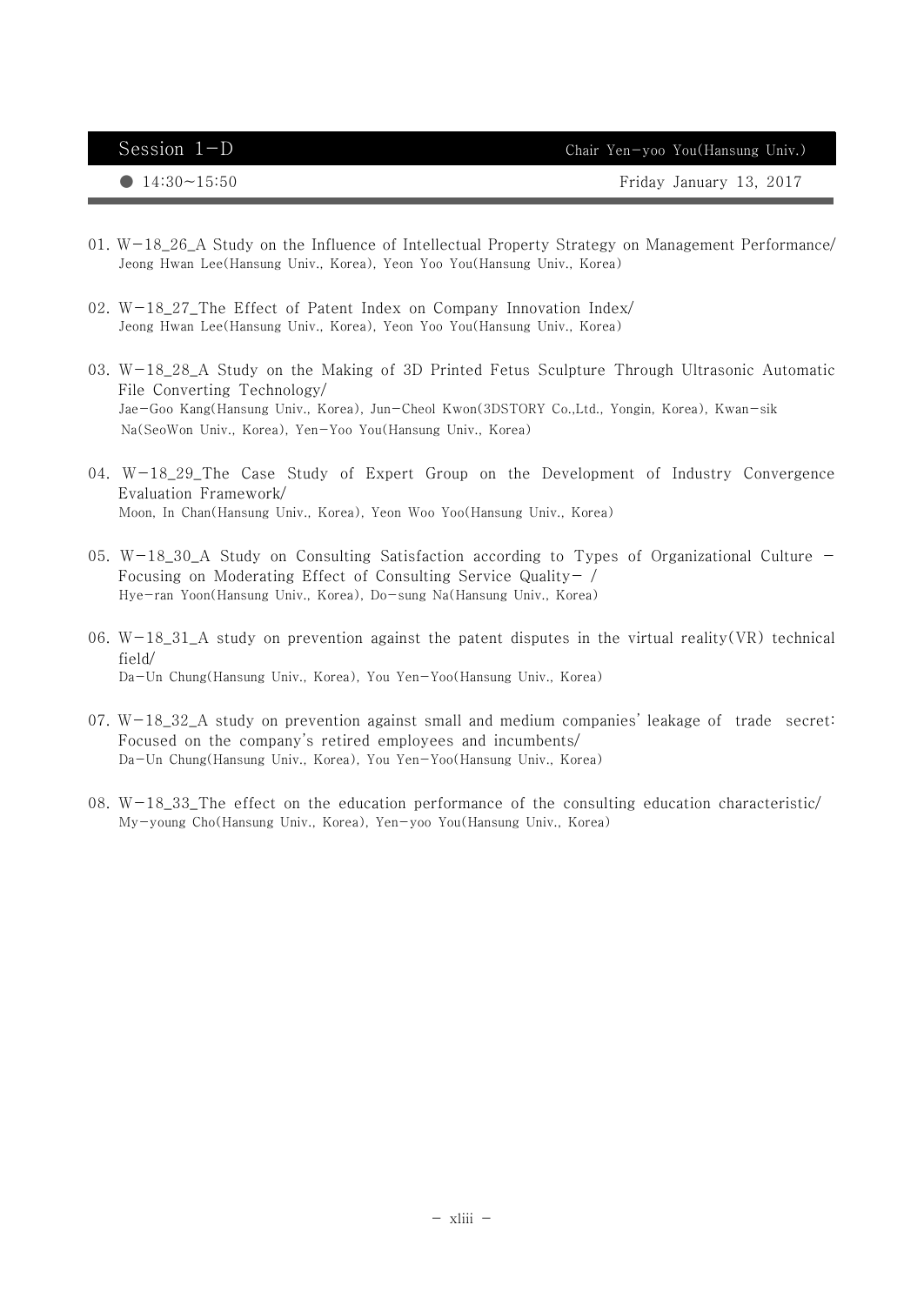| Session $2-D$         | Chair Jaerim Jung(Namseoul Univ., Korea) |
|-----------------------|------------------------------------------|
| $\bullet$ 14:30~15:50 | Friday January 13, 2017                  |

- 01. W-17\_01\_A Study on Development of Drone & Photoscan-Based Virtual Reality 360° Cultural Heritage Contents/ Tae-Yeon Kim(Namseoul Univ., Korea), Jung-Yeob Han(Namseoul Univ., Korea)
- 02.  $W-17_02_A$  Study on the Development of Virtual Reality Contents A full sensorial experience/ Eun-Ji Cha(Namseoul Univ., Korea), Jung-Yeob Han(Namseoul Univ., Korea)
- 03. W-17\_03\_Development of Psychotherapy Content Using Virtual Reality Technology: Focusing on Phobia Treatment/ Jaerim Jung(Namseoul Univ., Korea), Hyunwoo Kim(Namseoul Univ., Korea)
- 04. W-17\_06\_The Impact of Afterhours Work-related Use of Smartphone on Emotional Labor/ Ji-Eun Jeong(Chungbuk Univ., Korea), Sang-Wook Kim(Chungbuk Univ., Korea), Myeong-Ryoon Oh(Chungbuk Univ., Korea)
- 05. W-17\_07\_A Study on the Research and Development of an Optimized Shader to be used in the Production of Virtual Reality Environments by using Unity/ Cheol-gyu Kim(Namseoul Univ., Korea), Min-shik Kang(Namseoul Univ., Korea)
- 06. W-17\_08\_A Study of Local Museum Management by Introduction of Augmented Reality/ Hyunwoo Kim(Namseoul Univ., Korea), Jaerim Jung(Namseoul Univ., Korea), Jinkon Kim(Namseoul Univ., Korea)
- 07. W-17\_10\_Understanding and Study on Virtual Reality Social Media through Jonah Complex: Focusing on Facebook and Social VR/ Sung-Won Han(NamSeoul Univ., Korea), Jin-Gon Kim(NamSeoul Univ., Korea)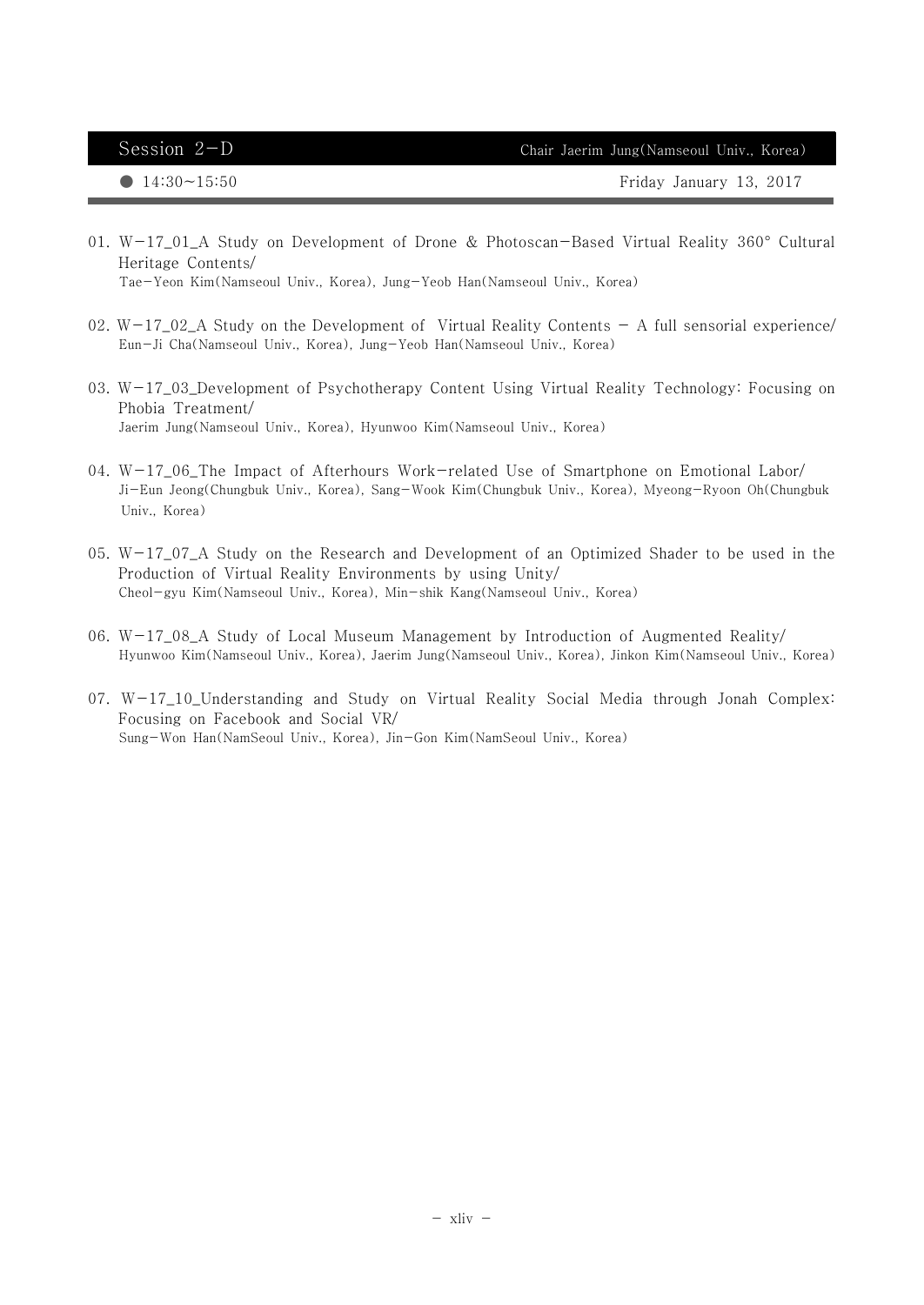# Oral Presentation

# Saturday January 14, 2017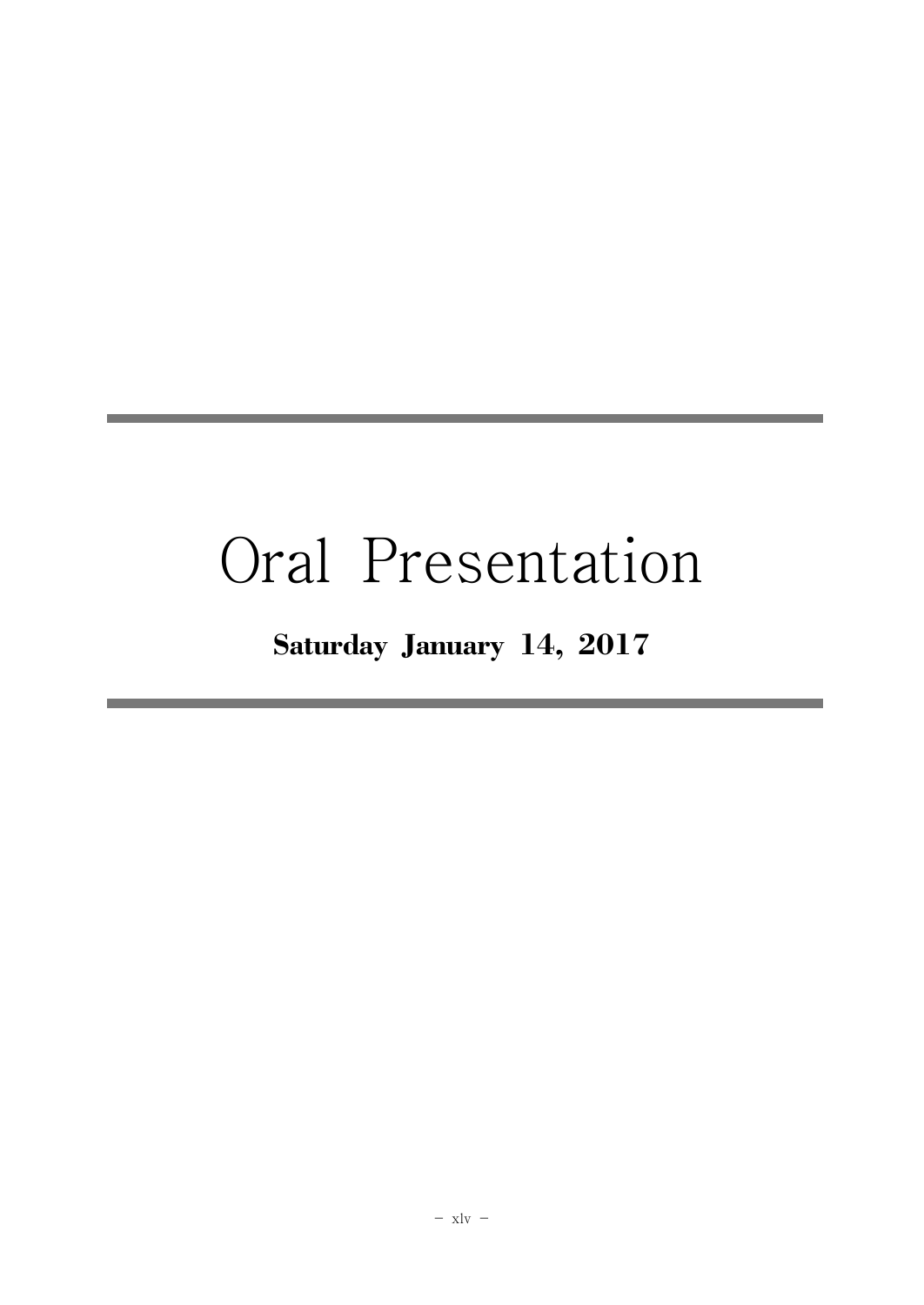Session  $1-A$  Chair Il-Young Cho(Jeonju Univ., Korea)

● 09:00~10:20 Saturday January 14, 2017

- 01. W-01\_01\_Is treatment of Mandibular Advancement Device acceptable to snorers?/ Ka-Eun Kim(Jeonju Univ., Korea), Chung-Poong Hwang(Jeonju Univ., Korea), Soon-Kwon Park(Jeonju Univ., Korea), Il-Young Cho(Jeonju Univ., Korea)
- 02.  $W-01$  02 The major considerations of defining Complementary and Alternative Medicine/ Che Denis Nchang(Jeonju Univ., Korea), Mo Li(Jeonju Univ., Korea), Ka-Eun Kim(Jeonju Univ., Korea), Jung-Soo Han(Backseok Univ., Korea), Jung-Keun Cho(Jeonju Univ., Korea), Il-Young Cho(Jeonju Univ., Korea)
- 03. W-01\_05\_Analysis of Relationship between Digital Divide of University Student and their Understanding of Infographic, and Acceptance of Infographic in the Era of Big Data/ Kyoungho Choi(Jeonju Univ, Korea)
- 04. W-01\_06\_Mediating Effect of Subjective Health Status in Relation Between Stress and Health-Related Quality of Life/ Kyoungho Choi(Jeonju Univ, Korea)
- 05. W-01\_07\_An Investigation of Self-Evaluated Performance on Foodservice Management among Directors and Teachers in Home Day Care Centers/ Jooeun Lee(Seowon Univ., Korea)
- 06. W-01\_08\_A Study on the Food Hygiene Knowledge, Attitude, and Practice of Directors and Teachers in the Home Day Care Centers/ Jooeun Lee(Seowon Univ., Korea)
- 07. W-01\_09\_Content and Meaning of Case Management Practice Success Experience of Regional Society Civil Case Managers/ In-Ju Song(Seoul Welfare Foundation, Korea), Su-Sun Park(Seowon Univ., Korea)
- 08. W-01\_13\_Trend Analyses of KOSPI Data using Moving Average based Smoothing Filter/ Heedong Hong(Semyung Univ., Korea), Hyunsoo Lee(Kumoh Nat'l Institute of Technology Univ., Korea)
- 09.  $W-01_14_A$  Study on the Processes and Determining Factors in Career Decision of the College Students Majoring in Social Welfare/ Su-Sun Park(Seowon Univ., Korea)
- 10. W-01\_16\_An Analysis of the Priority Order of Spectator Motivation in Korean Professional Soccer/ Kyoung-Goo Jung(Jeonju Univ., Korea), Kwang-Kil Yu(Chonbuk Nat'l Univ., Korea)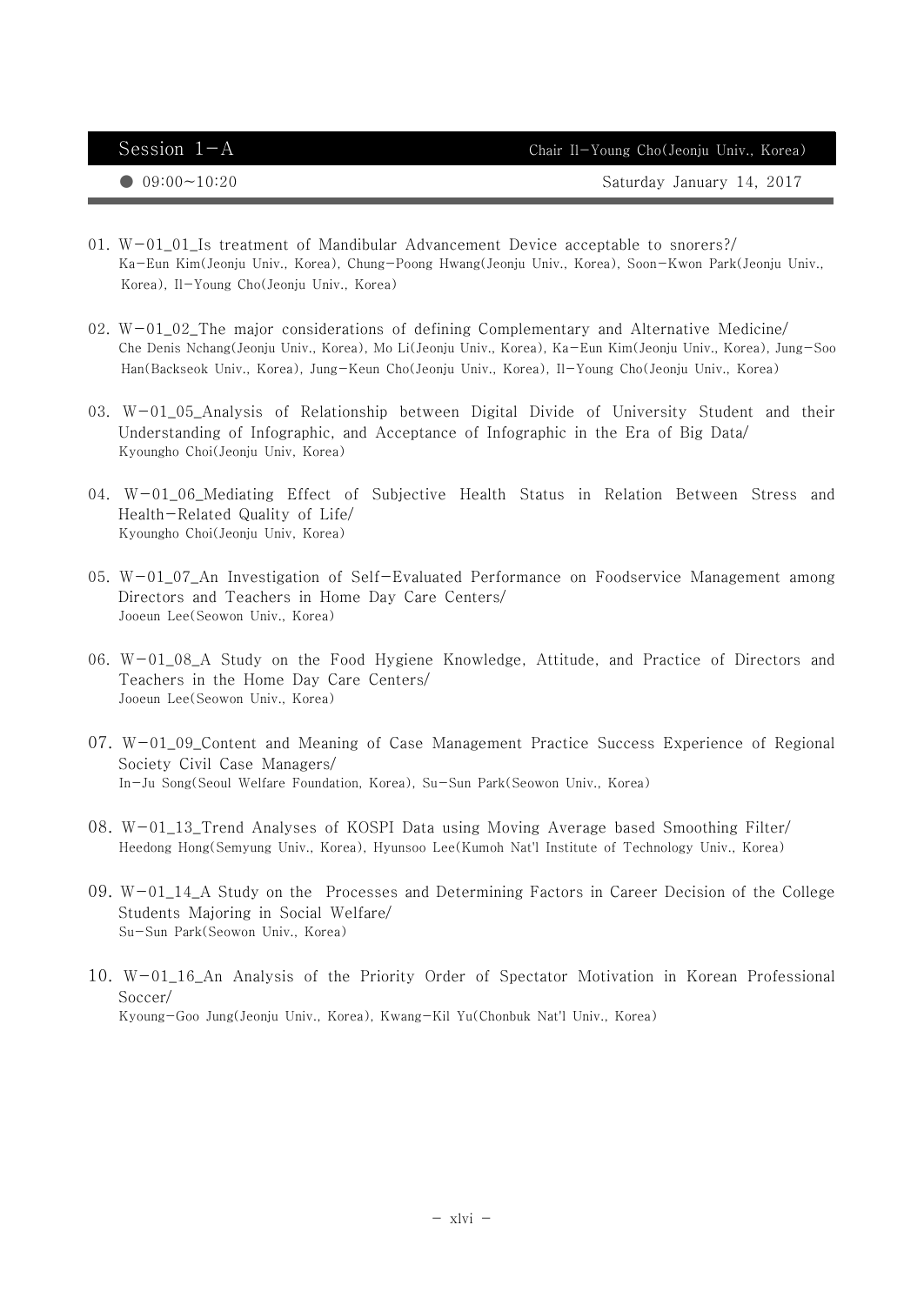Session  $2-A$  Chair Guozhong Li(Kunming University of Science and Technology, China)

● 09:00~10:20 Saturday January 14, 2017

01. W-12\_01\_What Influences the Security Researcher's Hacking Attitude? : Focusing on Deterrence Theory/ Hyeong-Yeol Kim(Chungbuk Nat'l Univ., Korea), Jung-Ryeol Park(Chungbuk Nat'l Univ.,

Korea), Tae-Sung Kim(Chungbuk Nat'l Univ., Korea)

- 02. W-12\_02\_Evaluation of Cybersecurity Training for Government Security Management Officers/ Sung-Kyu Park(Chungbuk Nat'l Univ., Korea), Song-Ha Lee(Chungbuk Nat'l Univ., Korea), Tae-Sung Kim(Chungbuk Nat'l Univ., Korea)
- 03. W-12\_03\_A Study on Privacy Protection of u-Wellness Care Platform/ Sung-Kyu Park(Chungbuk Nat'l Univ., Korea), Taek-Young Kim(Chungbuk Nat'l Univ., Korea), Tae-Sung Kim(Chungbuk Nat'l Univ., Korea)
- 04. W-12\_04\_Country Focus: Factors Influencing the Behavior of Wireless Telco Subscribers in Senegal/ Gatape Dianka(Chungbuk Nat'l Univ., Korea), Su Jin Yeon(Chungbuk Nat'l Univ., Korea), Jidae Kim(Chungbuk Nat'l Univ., Korea), Young Wook Song(Chungbuk Nat'l Univ., Korea)
- 05. W-12\_05\_The Methodology of Answer filtering through Online Healthcare  $Q&A$  community/ Sung Hyun Ryu(Chungbuk Nat'l Univ., Korea), Sang Hyun Choi(Chungbuk Nat'l Univ., Korea)
- 06. W-12\_06\_A Study on Entrepreneurship Education and Entrepreneurial Intentions of Jewelry Design Majors in South Korea/ Chin hee Chang(Chungbuk Nat'l Univ., Korea), Sang Hyun Choi(Chungbuk Nat'l Univ., Korea)
- 07.  $W-12_07$ <sub>-</sub>Relationship between a stock price fluctuation and its new articles/ Ye ji Lee(Chungbuk Nat'l Univ., Korea), Sang Hyun Choi(Chungbuk Nat'l Univ., Korea), Chul Ho Park(Chungbuk Nat'l Univ., Korea)
- 08. W-12\_08\_A Meta Analysis on the Effect of Exercise Program on TC, HDL, LDL, and TG of Elementary School Students and the Elderly/ Bong woo Chang(Chungbuk Nat'l Univ., Korea)
- 09.  $W-12_09$ . The effect of online behavioral advertising on purchase attitude/ Seong-Ryong Hong(Chungbuk Nat'l Univ., Korea), Sang-Hyun Choi(Chungbuk Nat'l Univ., Korea)
- 10. W-12\_11\_Can Sharing of Cyber Threat Information be vitalized?/ Ha-Young Kim(Chungbuk Nat'l Univ., Korea), Tae-Sung Kim(Chungbuk Nat'l Univ., Korea)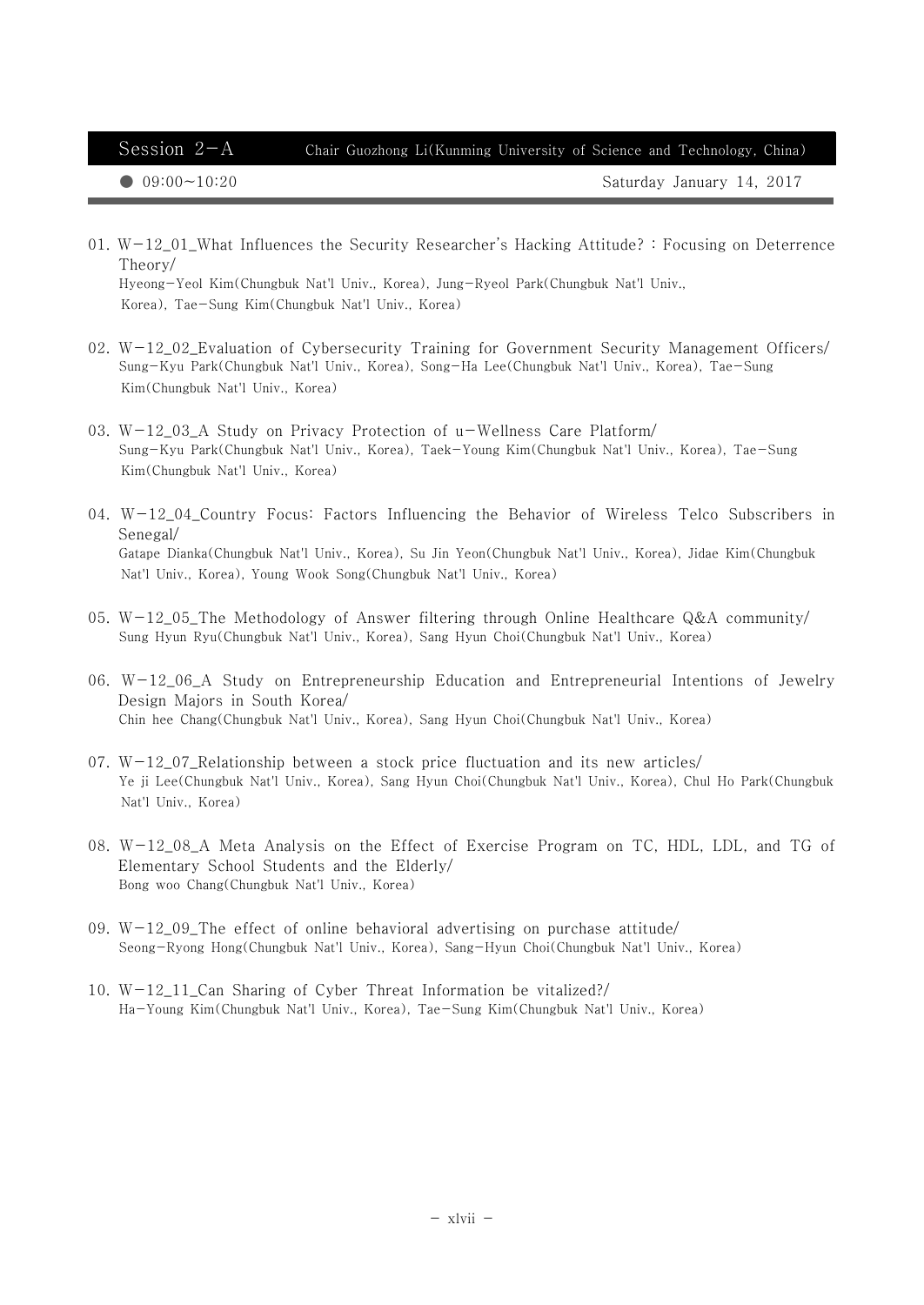Session  $1-B$  Chair Il-Young Cho(Jeonju Univ., Korea)

● 10:40~12:00 Saturday January 14, 2017

01. W-01\_17\_Mechanism in Antibacterial Activity on Fraction of Coptidis Rhizoma against Candida Albicans/

Jae-Hyeok Lee(Nambu Univ., Korea), Jeong-Sook Park(Nambu Univ., Korea), Byeong-Ho Joeng(Nambu Univ., Korea), Ji-Won Kim(Nambu Univ., Korea)

- $02.$  W $-01$  19 Analysis Case Management Performance in Local Welfare Center/ Ji–Hyun Shin(Sookmyung univ., Korea), Su-Sun Park(Seowon Univ., Korea), In-Ju Song(Seoul Welfare Foundation, Korea)
- 03.  $W-01$  20 Development of Hanji-bedclothes fabric which paper yarn is used/ Jin-Hee Choi(Jeonju Univ., Korea)
- 04. W-01\_21\_A Study on Job Satisfaction, Job Expertise and the organizational commitment of Dedicated Workers in Multicultural Family Comprehensive Information Telephone Center (Danuri call center)/ Moo Young Lee(Daeduk College, Korea), Su Sun Park(Seowon Univ., Korea), Ki-Jung Kang(Baekseok Univ., Korea)
- 05. W-01\_22\_A Study on Differences in Perceived Satisfaction of Physical Environment of Dragon Boat Festival at Waterfront by the Levels of Participation and Nationality/ Sungduck Kim(Baekseok Univ., Korea), Jongchul Park(German Sport University Cologne, Germany)
- 06. W-01\_24\_Structural Relationship between Trust-Forming Factors, Leader Trust, University Trust, University Satisfaction, and Maintenance of Relationship in Respect of University Liberal Physical Education Class/ Kye-Sok Lee(Jeonju Univ., Korea), Seung-Yong Kim(Hanyang Univ., Korea)
- 07. W-01\_28\_Influence of Role Stress on Self-efficacy and Creativity –focus on Airline Flight Attendants/ Seon-Hee Ko(Seowon Univ., Korea)
- 08. W-01\_30\_Effects of Green Tea Intake and Flexible Exercise on Oxidative Stress and Catecholamines/ Soon-Gi Beak(Jungwon Univ., Korea), Do-Jin Kim(Bucheon Univ., Korea)
- 09. W-01\_31\_Effect of Image Making Training on Department Brand Image, Self Esteem and Loyalty/ Seon Hee Ko(Seowon Univ., Korea)
- 10. W-01\_32\_Relationship between Cardiopulmonary Function and Metabolic Syndrome Indices/ Do Jin Kim(Bucheon Univ., Korea), Jong Hyuck Kim(Jungwon Univ., Korea)